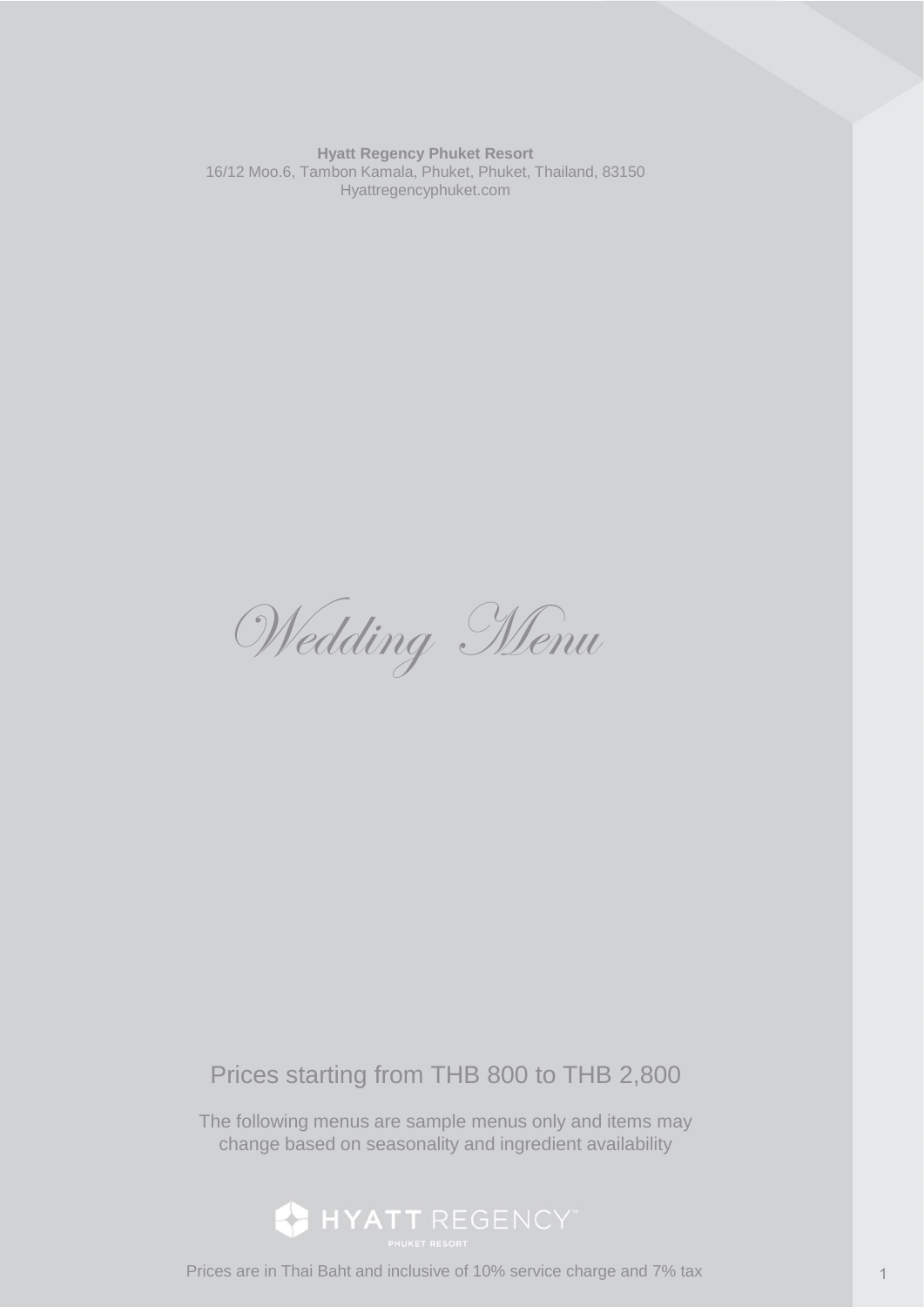Canape Menu

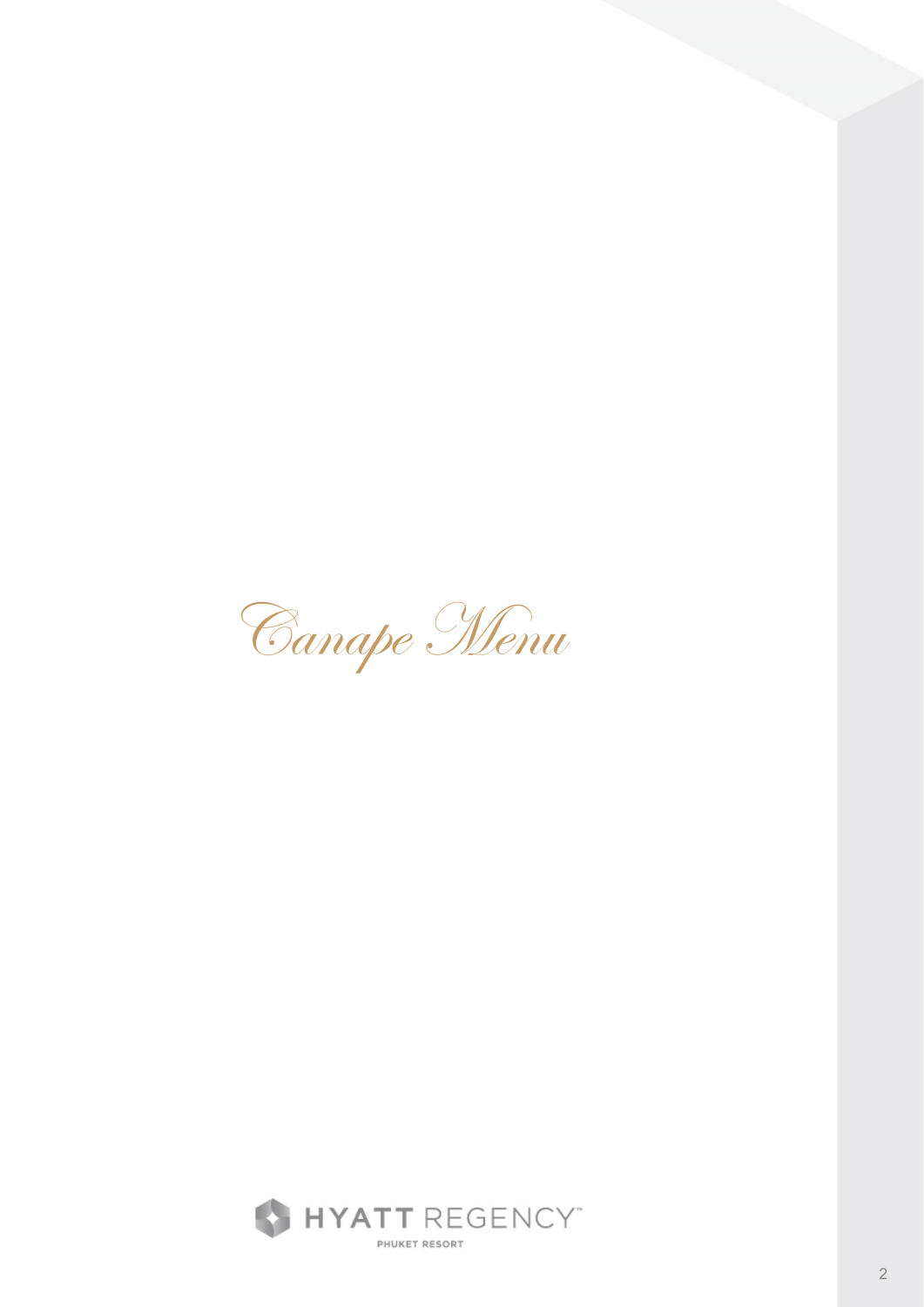## CANAPE MENU SET 1

### **COLD**

Smoked Salmon *with Honey Mustard Dressing* 

Mozzarella, Basil and Cherry Tomato Skewer

Salami *with Pickled Cucumber*

**\*\*\***

### **HOT**

"Por Pia Pak" *Crispy Vegetable Spring Roll*

Beef Kebab *with Bell Pepper and Mustard Sauce*

Fish Cake *With Sweet Chili Sauce*

Seared Tuna *With Mango, Chive and Coriander*

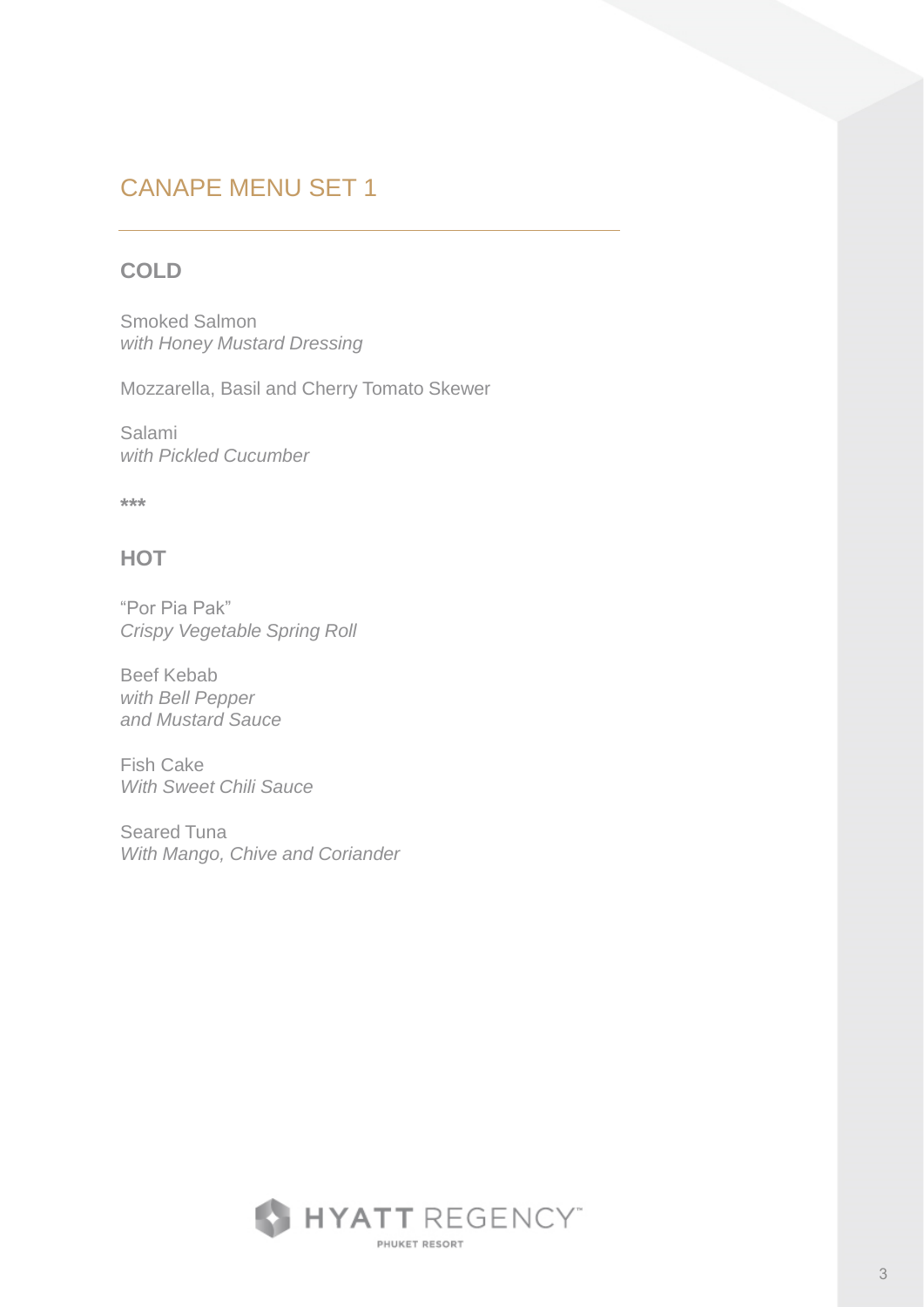# CANAPE MENU SET 2

### **COLD**

Feta Cheese *with Cherry Tomato Skewer*

Grilled Eggplant Roll *with Rocket Lettuce and Cream Cheese Roll*

Chicken Tonnato Breast *on Anchovies Sauce with Caper Pickle*

Smoked Salmon *with Honey Mustard Dressing*

\*\*\*

### **HOT**

Crispy Prawn Tail with Balsamic Syrup

Crispy Vegetable Puff Pastry *with Yogurt and Mint Sauce*

Seared Tuna *With Mango, Chives and Coriander*

Melted Brie *on Toast with Tapenade and Sesame*

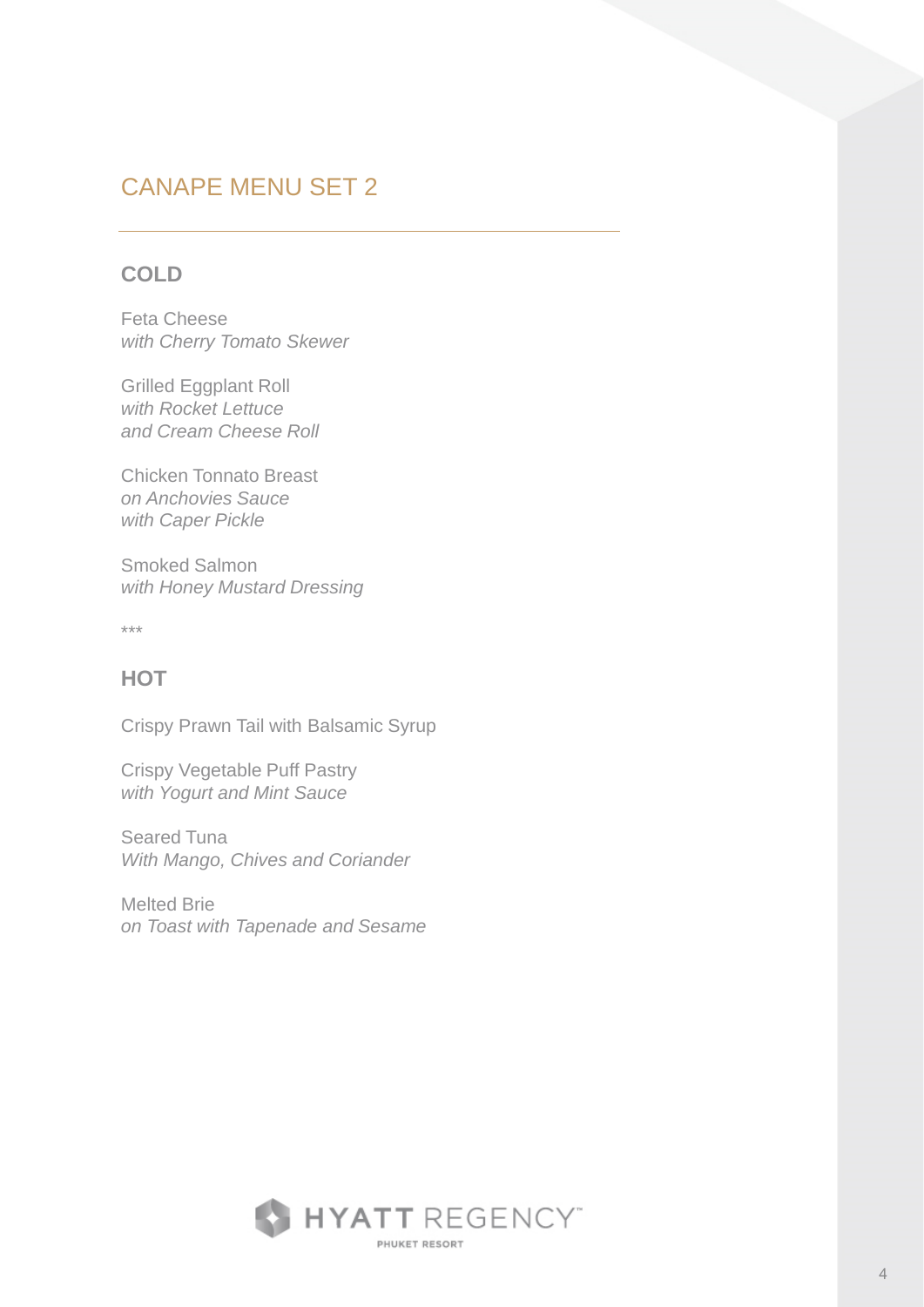Heavy Cocktail Menu

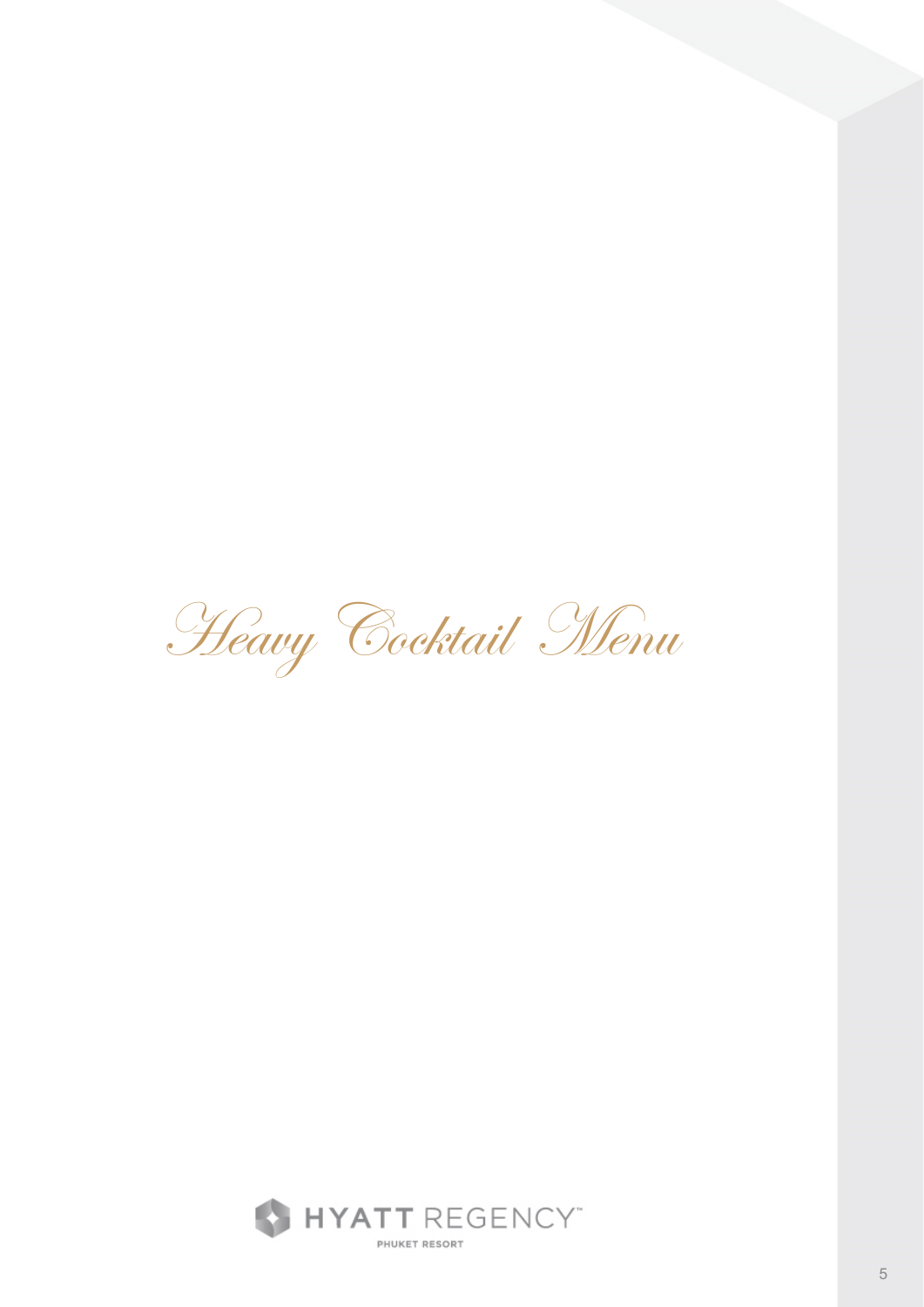### **COLD**

Mixed Nuts and Chips

Mozzarella, Basil and Cherry Tomato Skewer

Raw Tuna *with Couscous and Gazpacho Dressing*

Beef Tartar *with Sour Cream, Cornichon on Toasted Dark Bread*

Cured Salmon *with Honey Mustard Sauce*

"Som Tum" *Green Papaya Salad*

\*\*\*

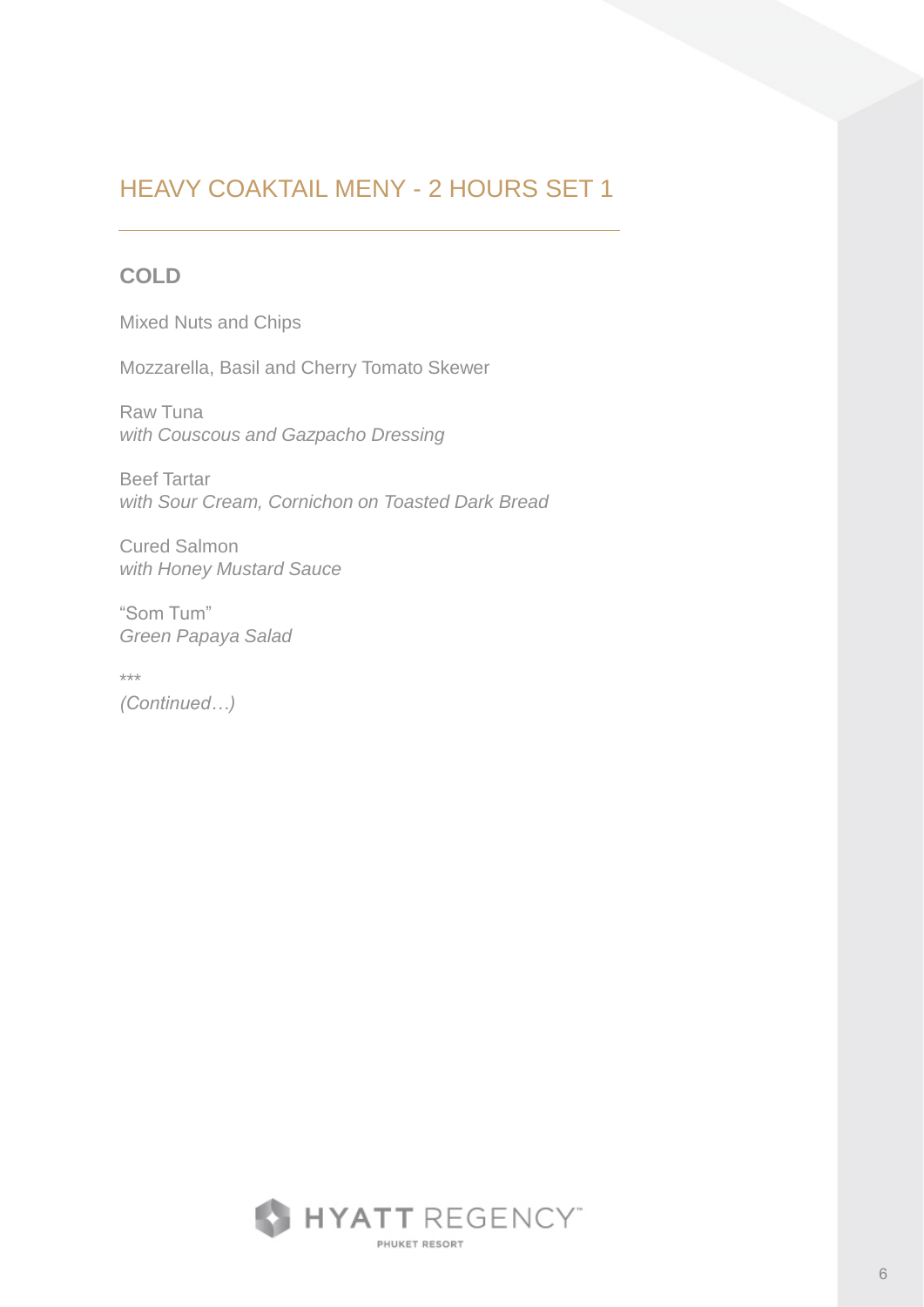*(Continued…)*

### **HOT**

Mushroom Risotto Arancini *(Live Station*)

Crispy Prawn Tail *with Balsamic Syrup*

Pizza Bianca *with Taleggio and Crispy Parma Ham*

Shrimp Cake

Melted Brie Cheese *with Walnut and Tapenade on Ciabatta Bread*

"Gai Satay" *Chicken Satay with Peanut Dip*

"Tod Mun Pla" *Crispy Thai Fish Cake with Cucumber Relish*

Crispy Vegetable Puff Pastry *with Yogurt and Mint Sauce*

"Por Pia Pak" *Vegetable Spring Roll*

\*\*\* *(Continued…)*

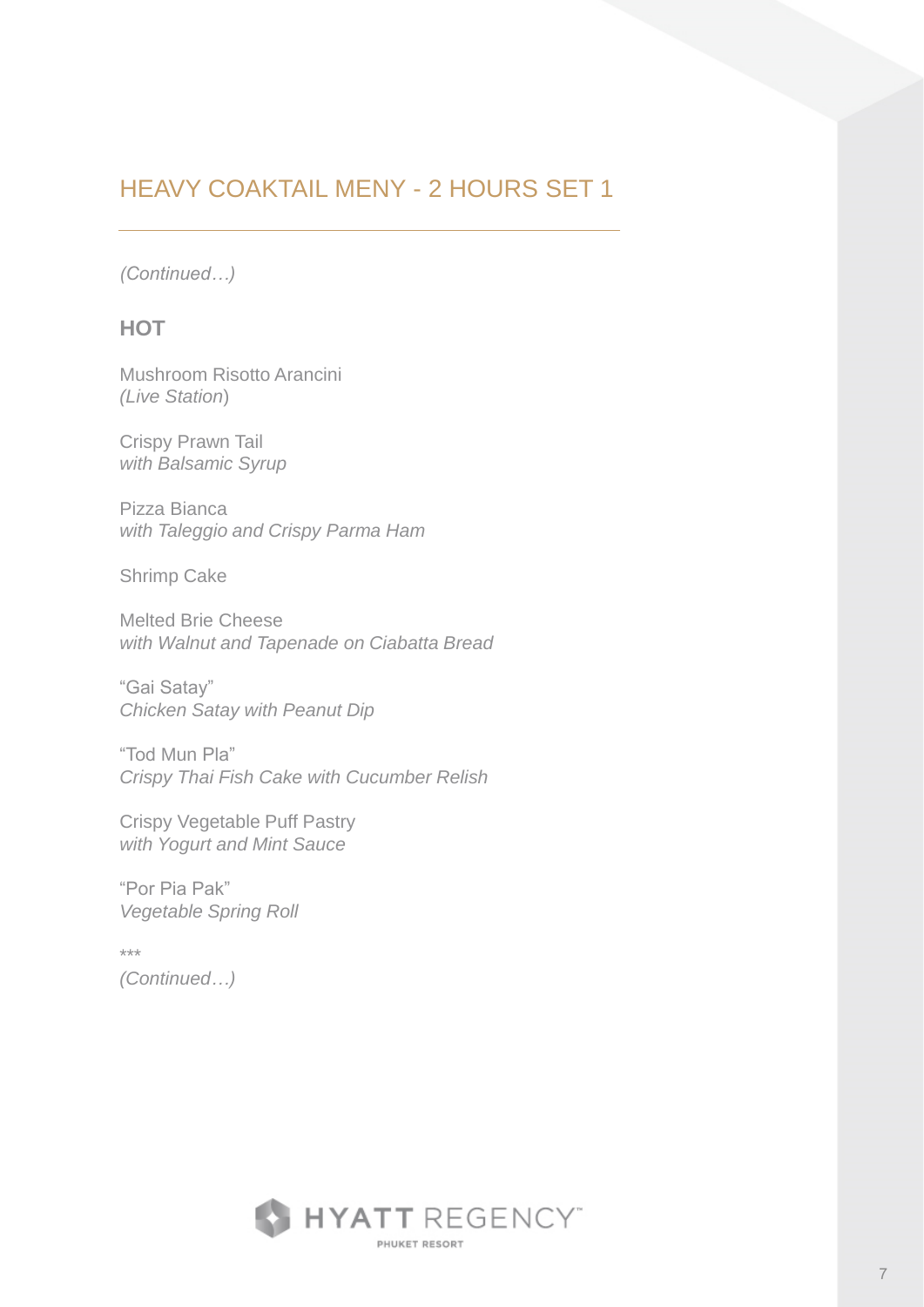*(Continued…)*

#### **DESSERT**

Pavlova

Assorted Macaroon

Coconut Panna Cotta *with Papaya Jam*

"Khao Niaow Ma Muang" *Mango, Sticky Rice* 

"Luk Chup" *Glutinous Fruit Shaped Thai Dessert* 

"Polla Mai Ruam" *Seasonal Fruit Skewer*

Selection of Ice Cream in a Cup

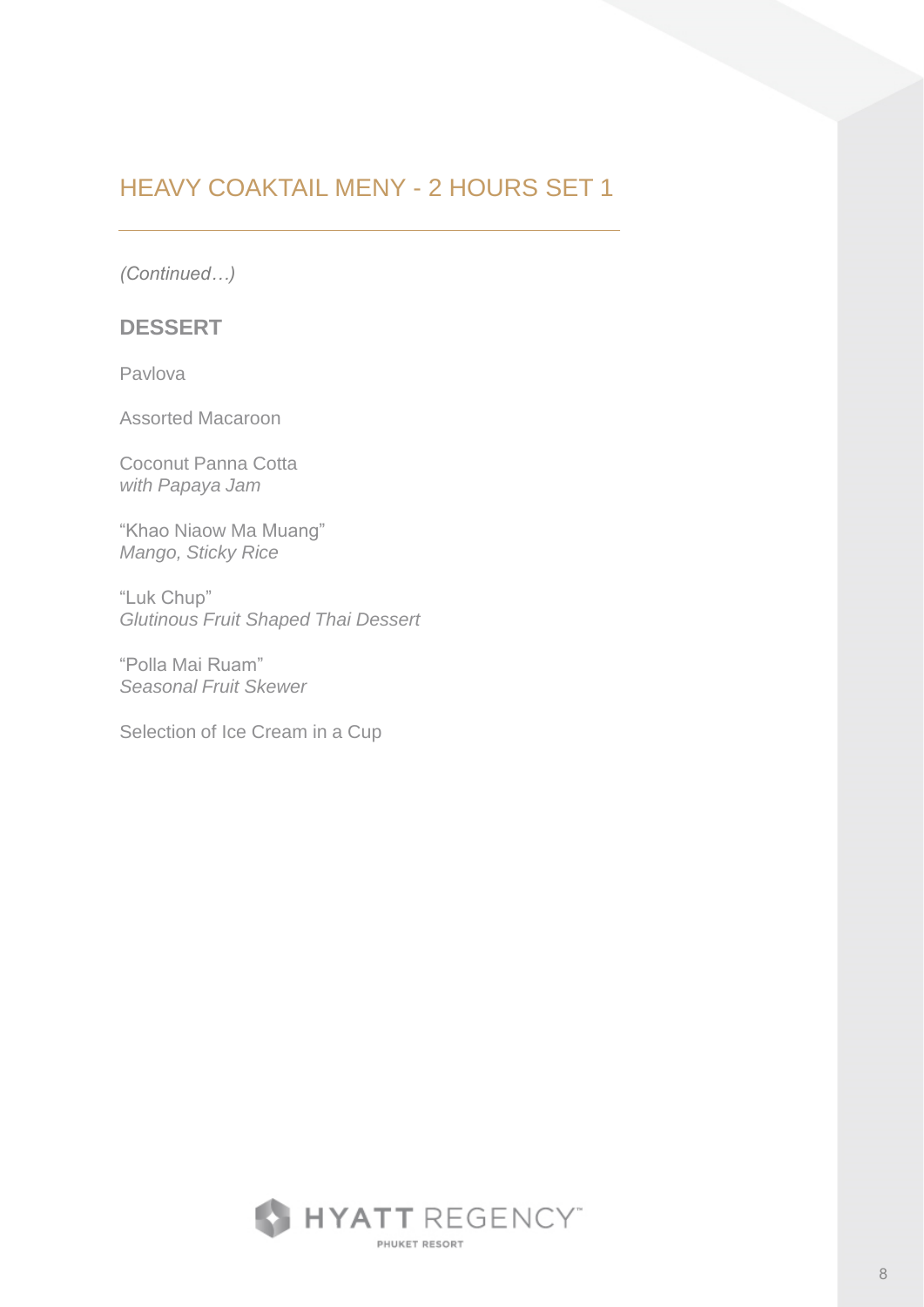### **COLD**

Mixed Nuts and Chips

Cheddar Cheese, Cherry Tomato and Pickle Skewer

Grilled Eggplant Roll *with Rocket Lettuce and Cream, Cheese*

Chicken Tonnato Breast *on Anchovy Sauce with Caper Pickle*

Smoked Salmon *with Honey Mustard Dressing*

"Yum Som O" *Pomelo Salad with Prawn and Chicken*

Beef Tartar *with Sour Cream, Cornichon on Toasted Dark Bread*

\*\*\*

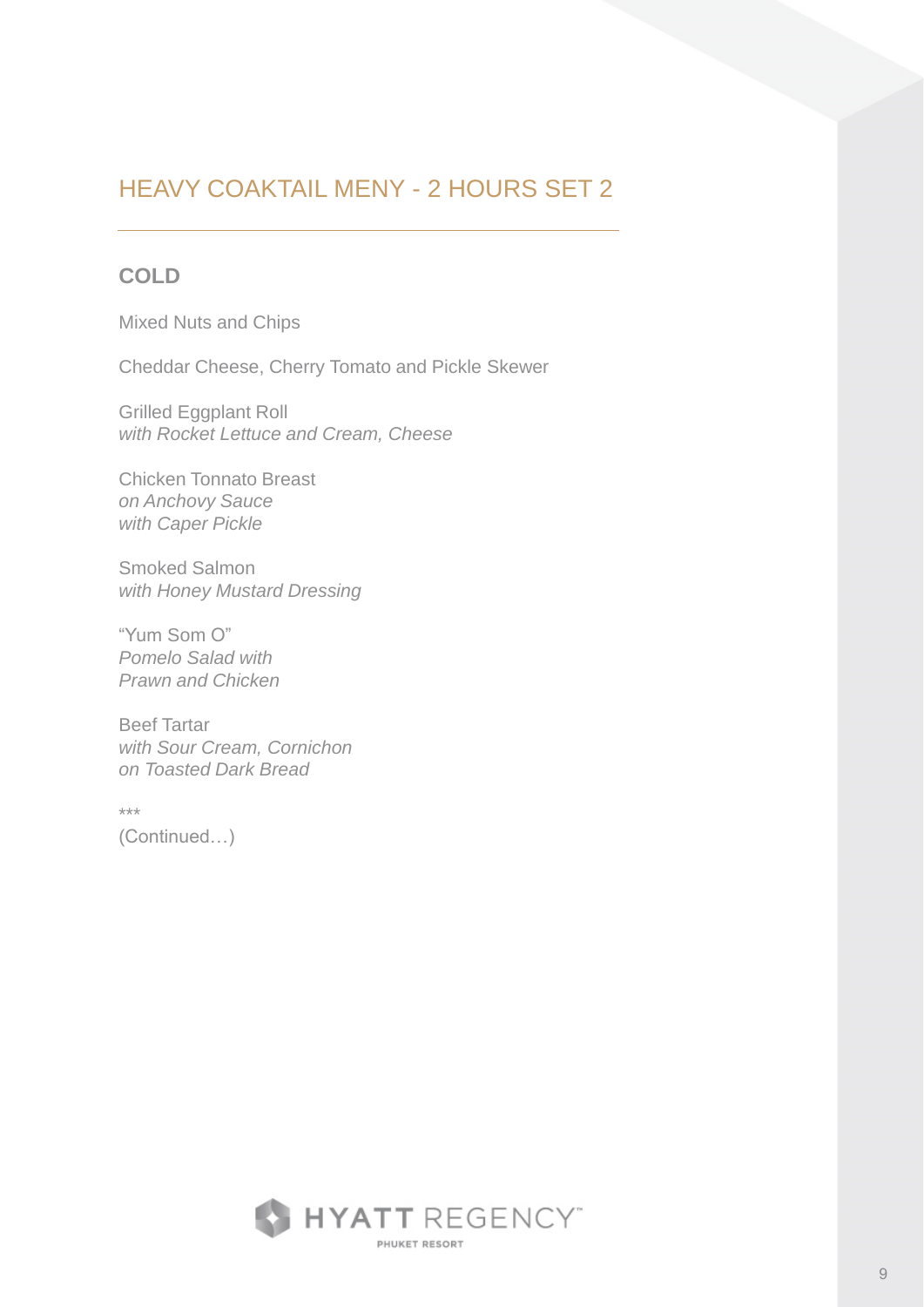(Continued…)

### **HOT**

Mushroom Risotto Arancini

(Live Station)

Crispy Prawn Tail with Balsamic Syrup

Pizza Bianca *with Taleggio and Crispy Parma Ham*

"Gai Satay" *Chicken Satay with Peanut Dip*

"Tod Mun Pla" *Crispy Thai Fish Cake with Cucumber Relish*

Vegetarian Curry Fritter *with Peanut Sauce*

\*\*\*

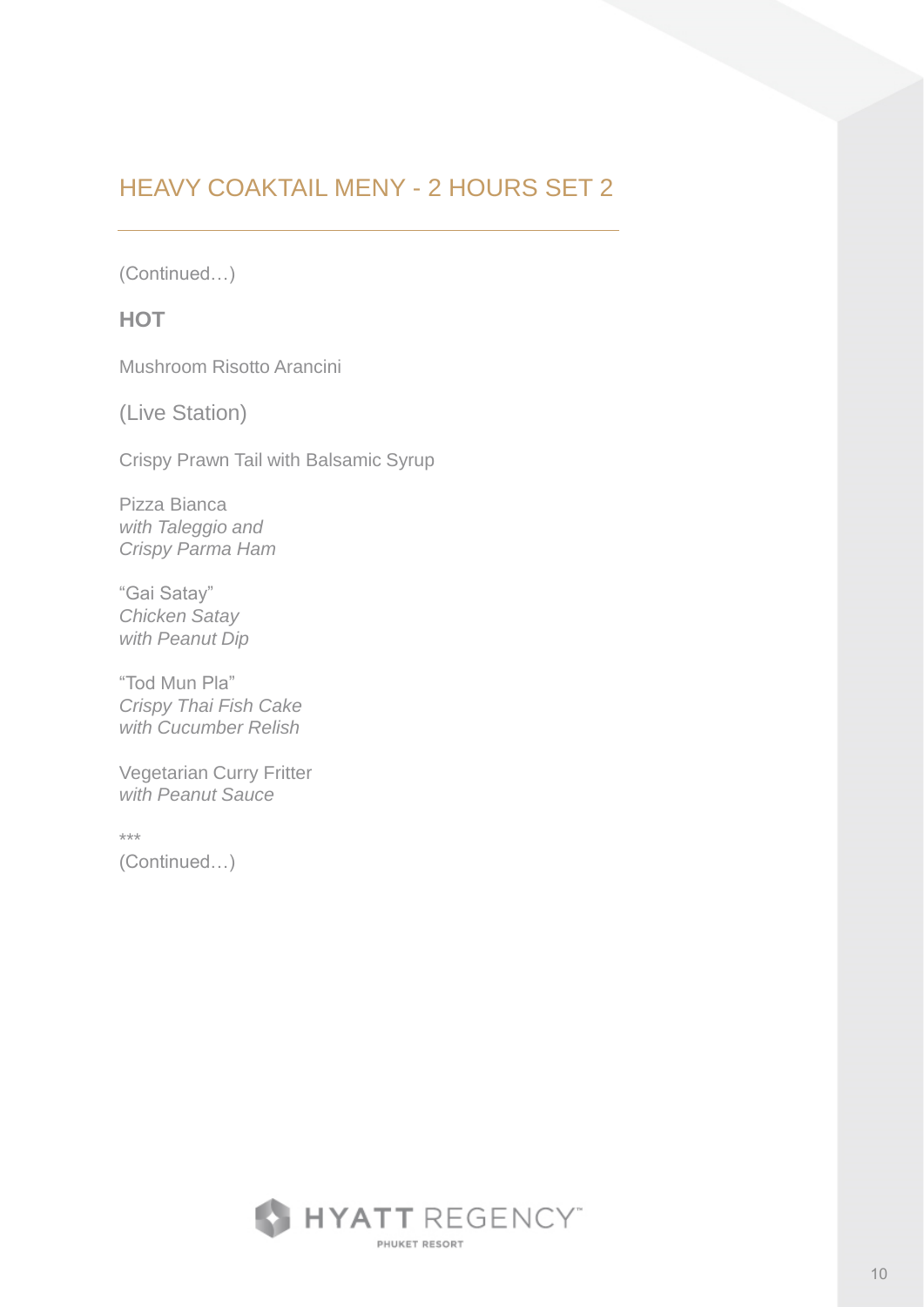(Continued…)

#### **DESSERT**

Assorted Macaroon

Sicilian Cannoli *with Ricotta Filling*

Coconut Panna Cotta *with Papaya Jam*

"Luk Chup" *Glutinous Fruit Shaped Thai Dessert* 

"Khao Niaow Ma Muang" *Mango Sticky Rice* 

"Polla Mai Ruam" *Seasonal Fruit Skewer*

Selection of Ice Cream in a Cup

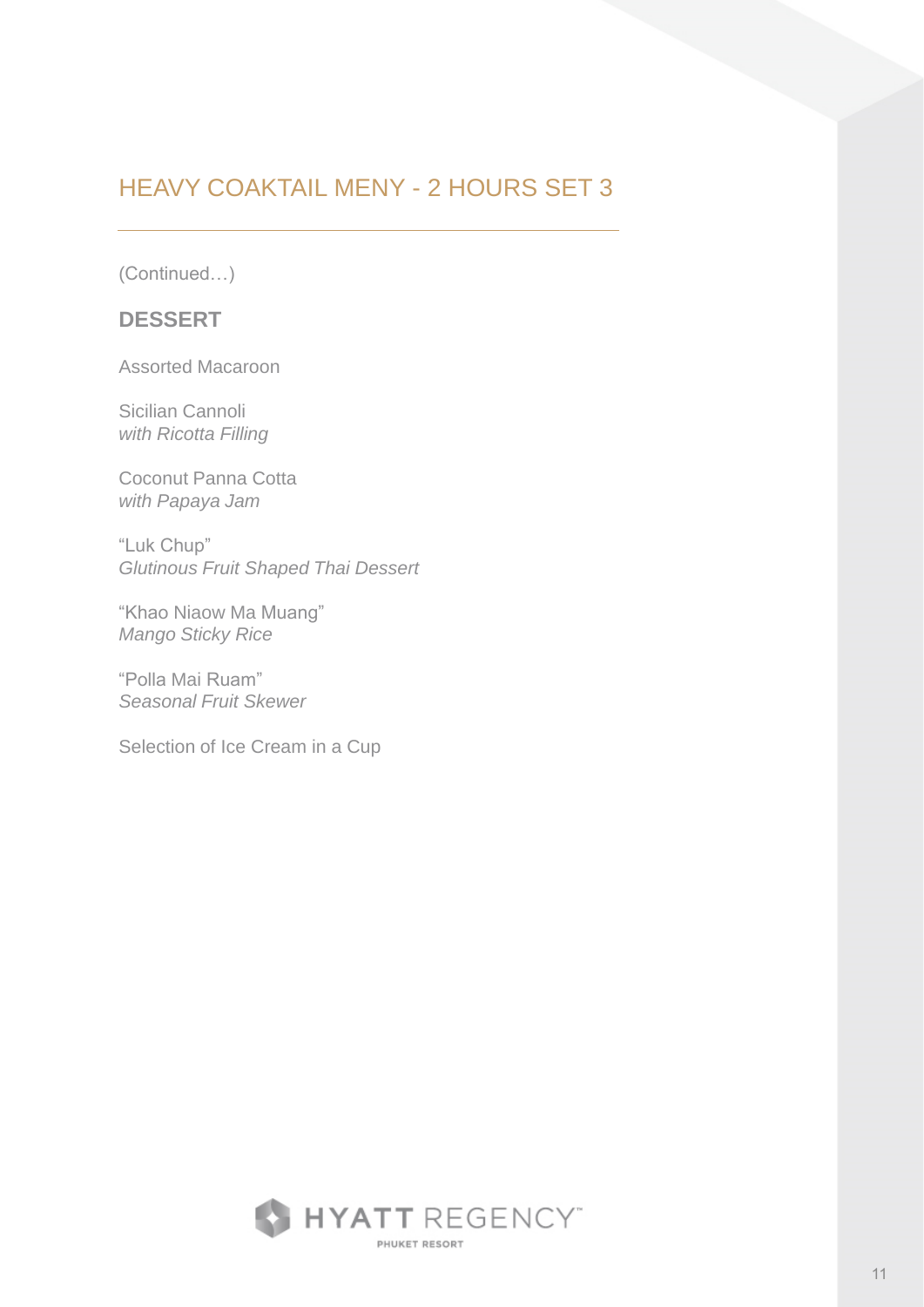### **COLD**

Mixed Nuts and Chips

Seared Tuna *with Mango Salsa*

Crispy Prawn Tail *with Balsamic Syrup*

"Som Tum" *Green Papaya Salad*

Cold Spaghetti Salad *with Truffle Oil, Salmon Tartar and Chives*

\*\*\*

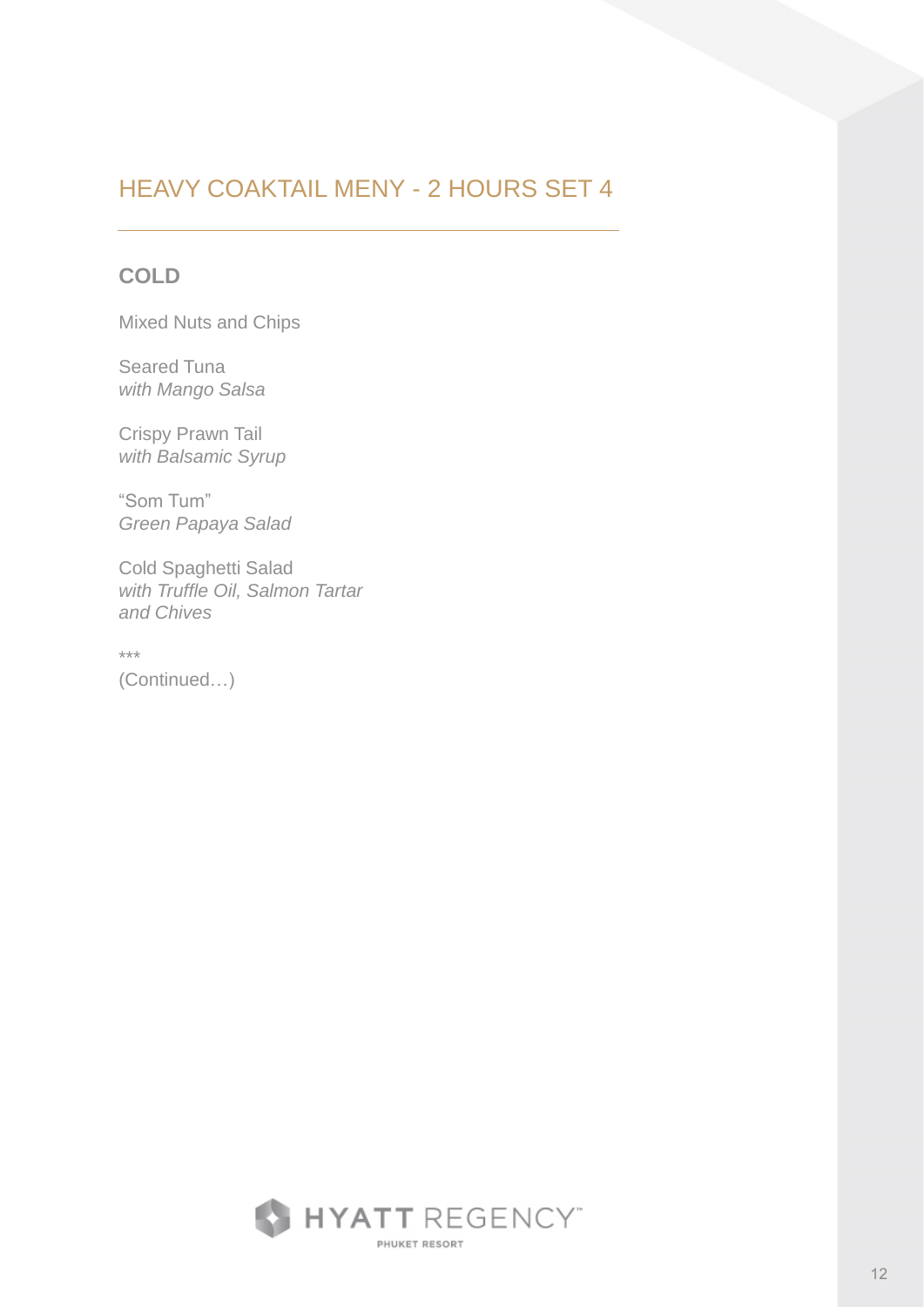(Continued…)

#### **HOT**

Shrimp Cake

"Tod Mun Pla" *Crispy Thai Fish Cake with Cucumber Relish*

Pizza Bianca *with Taleggio and Parma Ham*

Vegetarian Curry Fritters *with Peanut Sauce*

\*\*\*

### **FROM THE GRILL**

"Gai Satay" *Chicken Satay with Peanut Dip*

Grill Prawn

\*\*\*

### **LIVE COOKING**

"Kaew Tiew" *Thai Noodle*

Penne *with Arrabiata Sauce*

\*\*\*

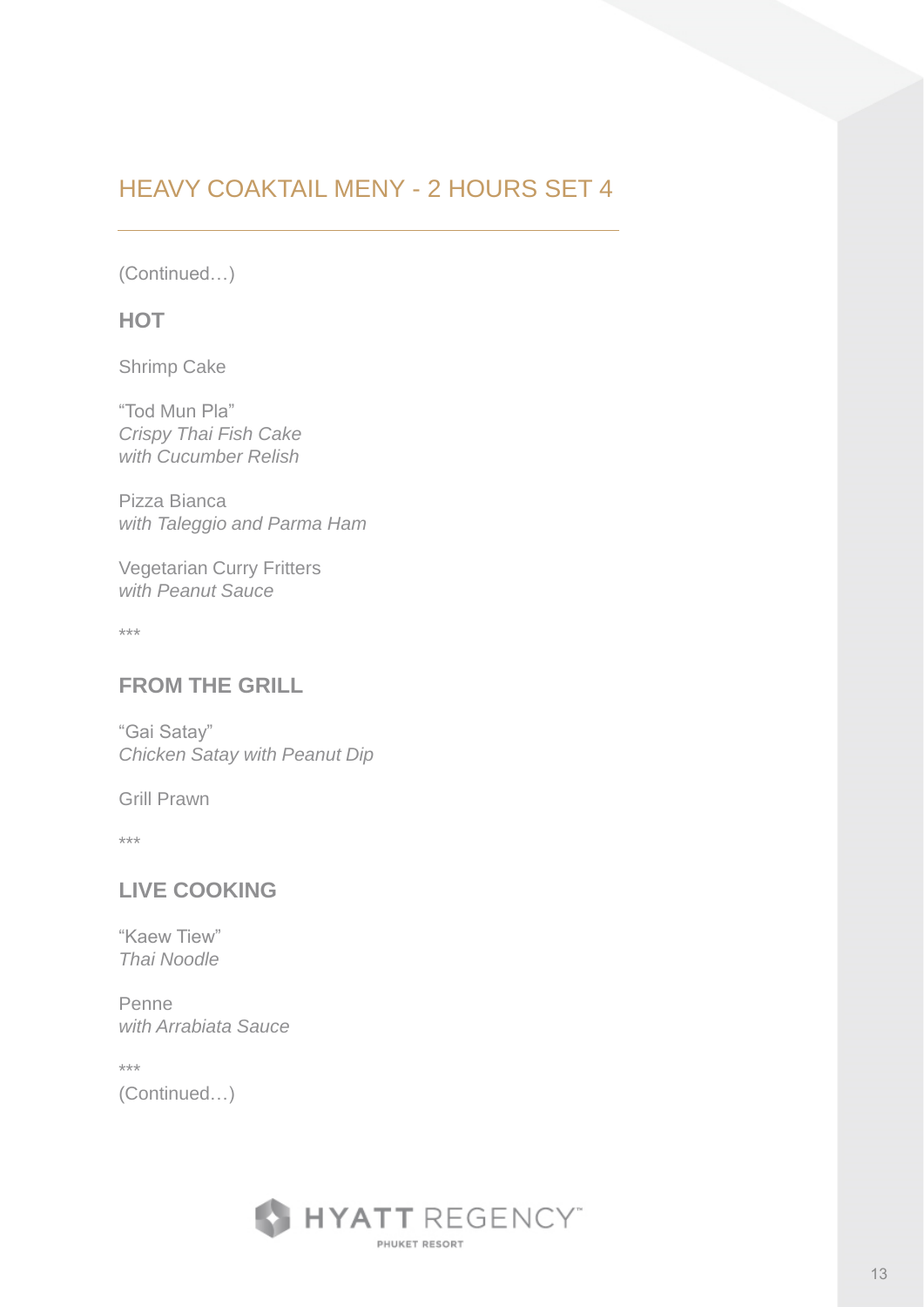(Continued…)

#### **DESSERT**

Lime Chiffon Tart

Ginger Crème Brûlée

Black Forest Delight

Coconut Panna Cotta *with Papaya Jam*

"Luk Chup" *Gluttons Fruit Shaped Thai Dessert*

"Khao Niaow Ma Muang" *Mango Sticky Rice* 

"Polla Mai Ruam" *Seasonal Fruit Skewer*

Selections of Ice Cream in a Cup

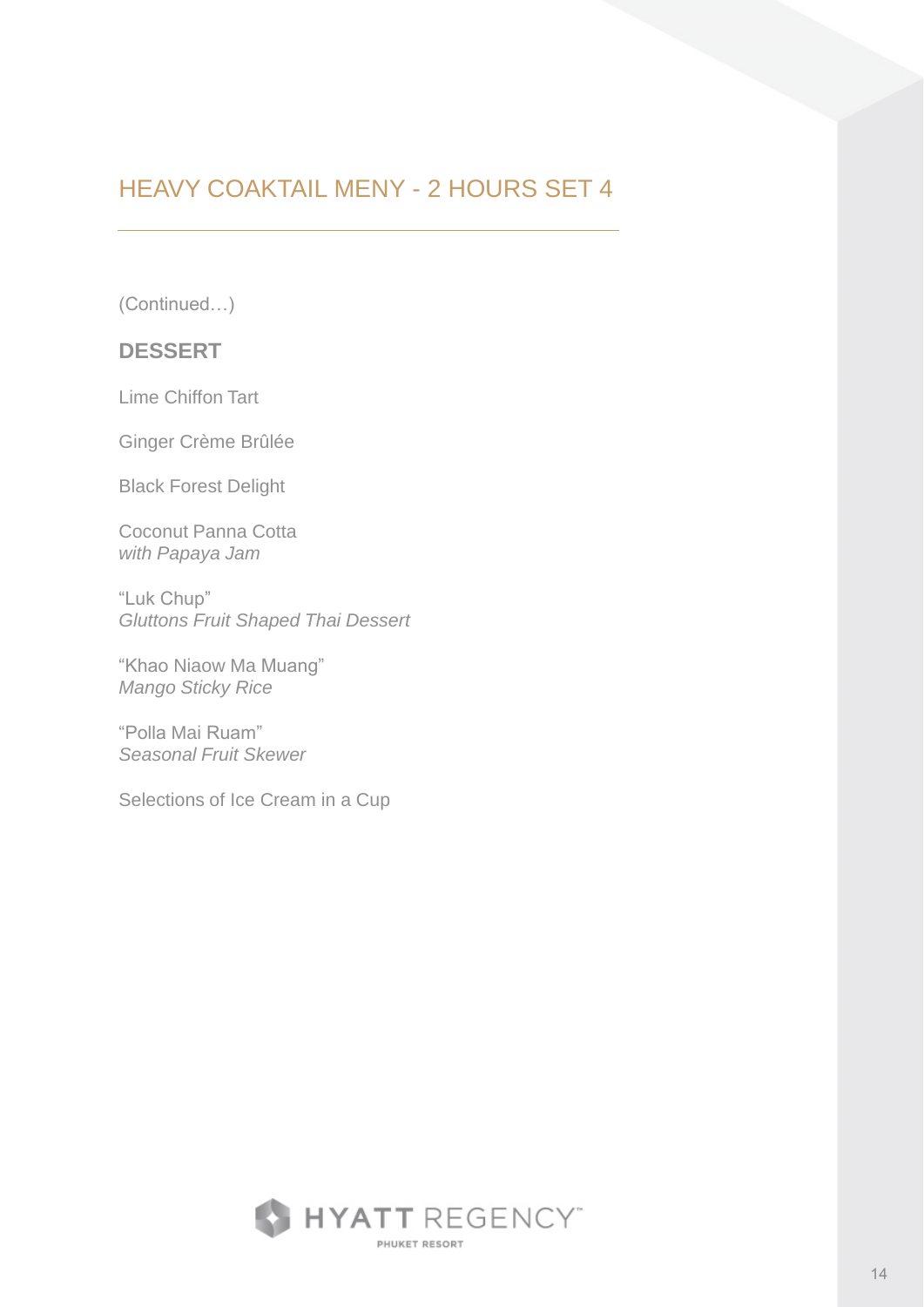Thai Sharing

Family Style Menu

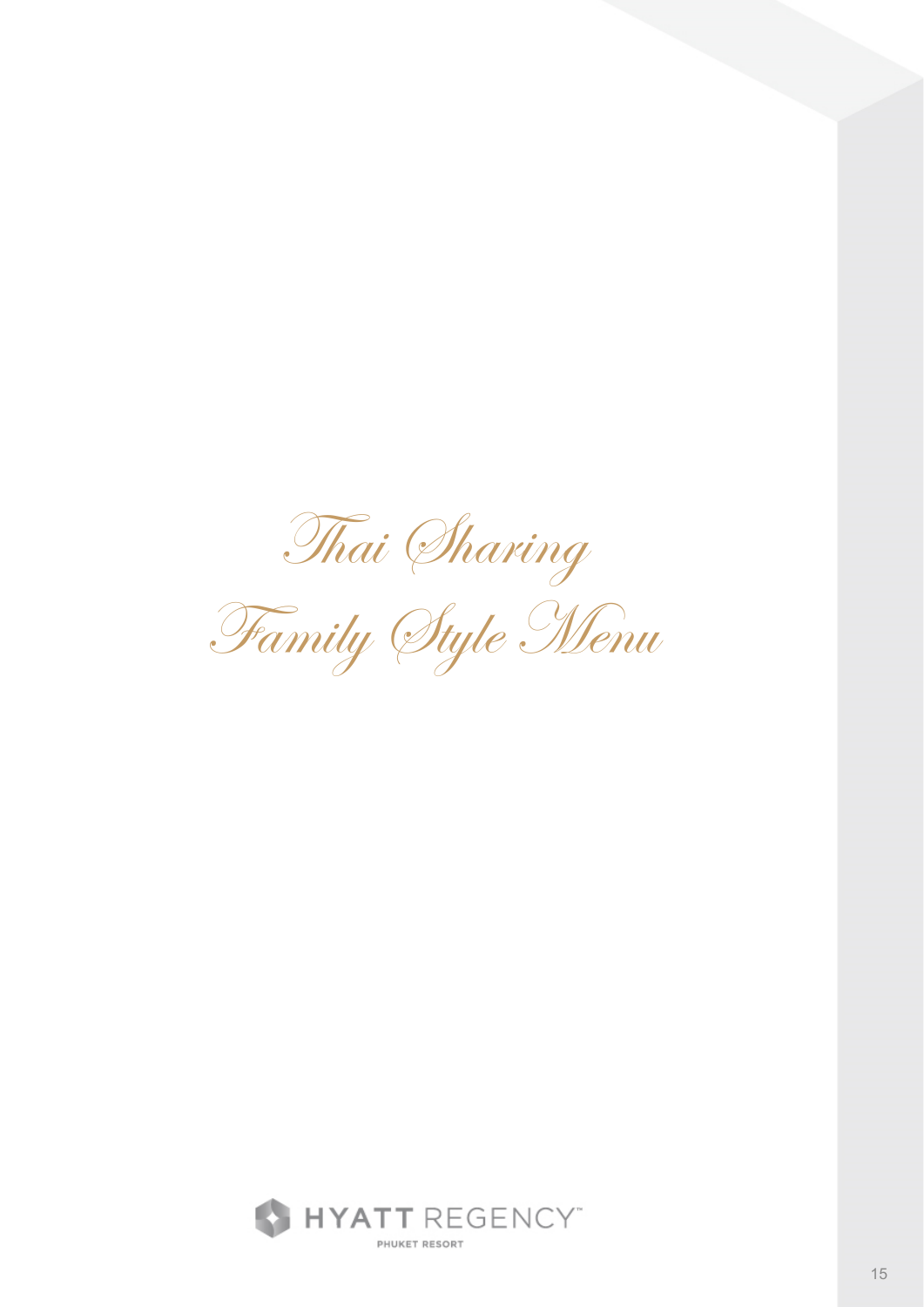# THAI SHARING FAMILY STYLE MENU

#### **APPETIZER**

"Tod Mun Pla" *Fish Cake with Cucumber Relish*

"Nua Nam Tok" *Grilled Beef Salad with Mint Leaves*

"Yum Som O" *Pomelo Salad with Prawn and Chicken*

"Por Pai Pak" *Crispy Vegetable Spring Rolls*

\*\*\*

### **SOUP**

"Tom Yum Talay" *Spicy Seafood Soup with Lemongrass*

\*\*\*

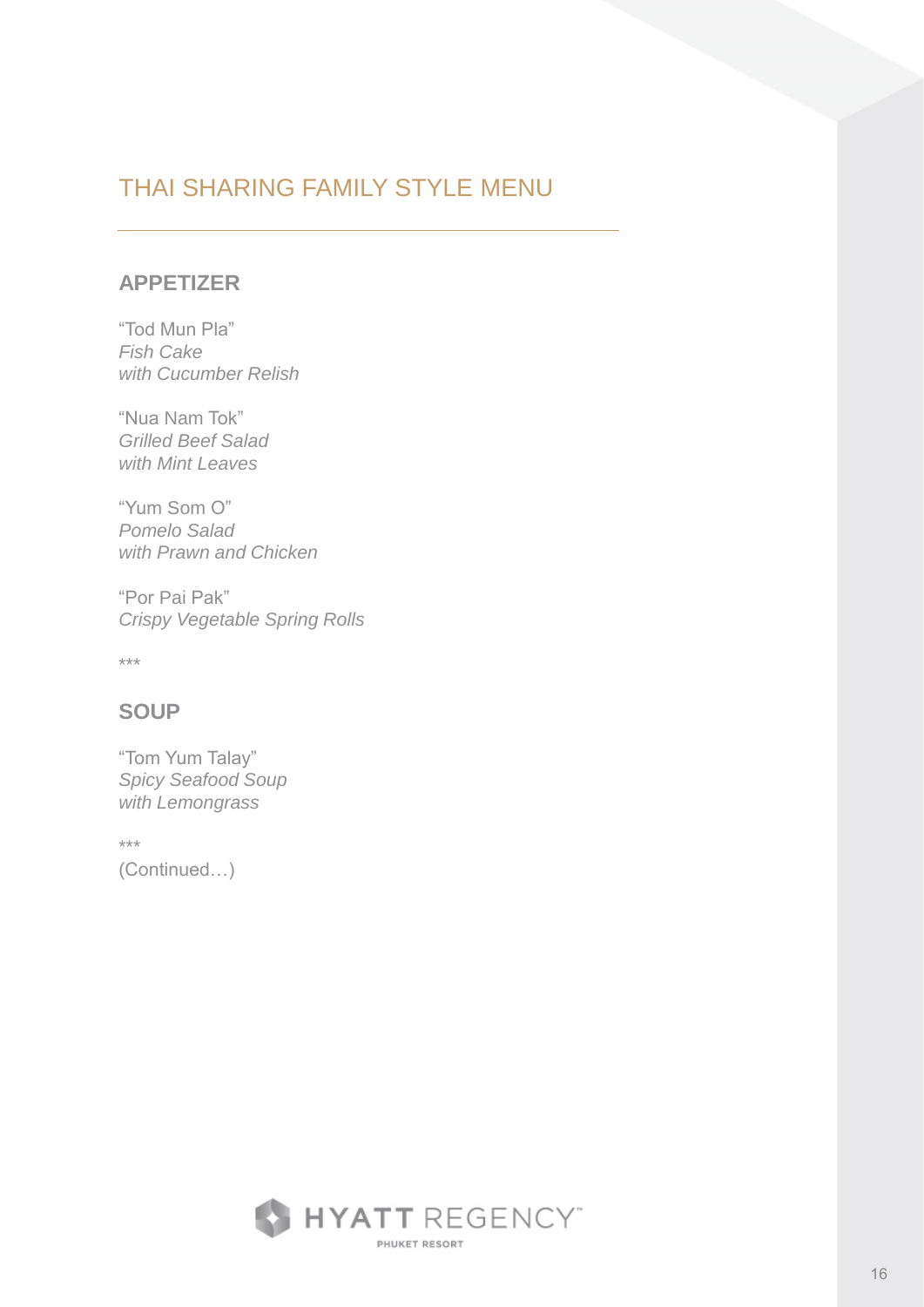# THAI SHARING FAMILY STYLE MENU

(Continued…)

#### **MAIN**

"Goong Yang" *Tiger Prawn with Tamarind Sauce*

"Khao Soi Gai" *Northern Thai Coconut Curry with Noodle*

"Pla Kapong Phad Kheun Chai" *Stir Fried Seabass with Thai Celery*

"Gaeng Keow Wan Gai" *Green Curry with Chicken*

"Khao Suay" *Steamed Jasmine Rice*

\*\*\*

#### **DESSERT**

"Kanom Tuay" *Thai Coconut Milk Custard*

"Gluay Buad Chee" *Banana in Coconut Milk*

"Khao Niaow Ma Muang" *Mango, Sticky Rice*

"Polla Mai Ruam" *Assorted Seasonal Fruit*

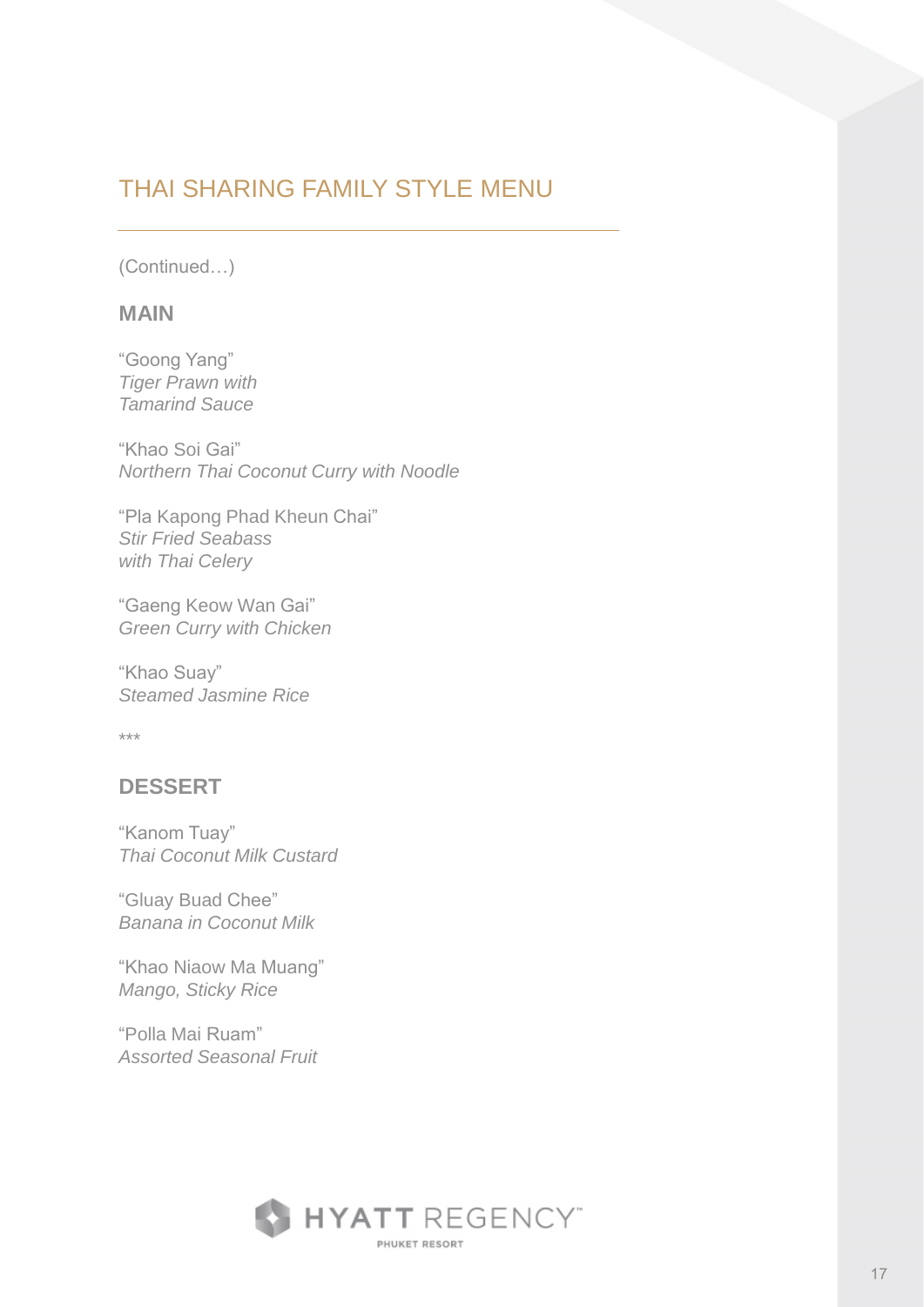Buffet Menu

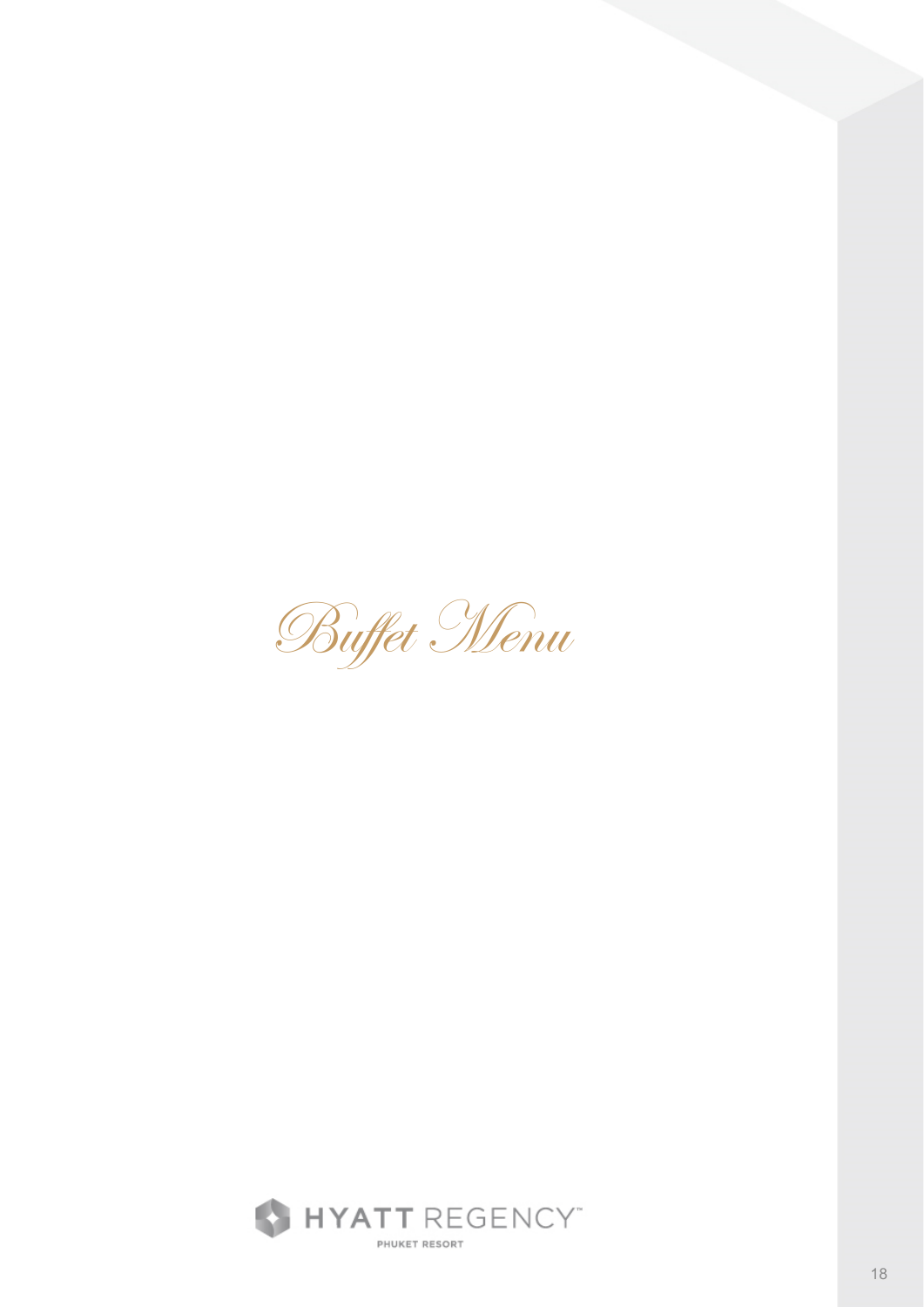### **APPETIZER**

"Kor Moo Yang" *Grilled Pork Neck With Herb Chilli Sauce*

"Yum Nuae Yang" *Spicy Grilled Beef Salad*

Smoked Salmon *with Capers, Shallots, Lemon and Horseradish Cream*

"Por Pia Pak" *Crispy Vegetable Spring Roll*

Rocket Salad *Melon Pearl, Crispy Parma Ham, Roasted Pine Nut with Balsamic Dressing*

Caesar Salad *with Traditional Condiment*

*\*\*\**

### **SOUP**

"Tom Yum Hed" *Spicy Sour Soup with Mushroom and Lemongrass*

\*\*\* (Continued…)

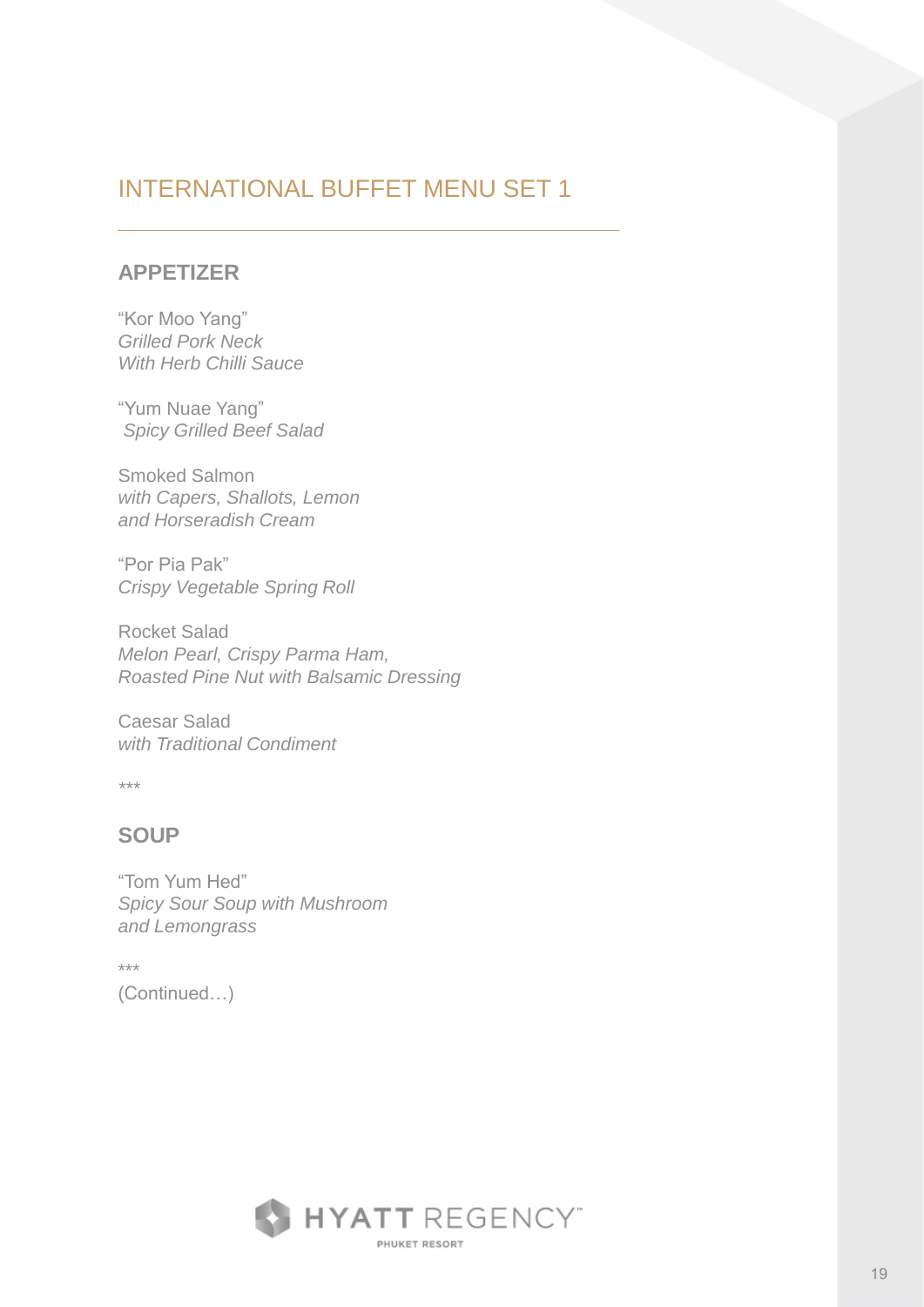(Continued…)

#### **MAIN**

"Khao Pad Erawan" *Fried Rice with shredded Crab, Chili Paste*

"Chu Chee Taohu" *Fried Beancurd in Red Curry Sauce*

Pizza Margherita *with Tomato, Mozzarella and Basil*

Lasagna Bolognese

Stir Fried Chicken *with Cashew Nut*

Roasted Sea Bass *with Tomatoes Confit*

"Pad Pak Ruam" *Stir Fried Vegetable with Chili and Garlic*

Wok Fried Green Vegetables, Oyster Sauce

Fusilli Pasta *with Parmigiano Cream Sauce, Crispy Parma Ham and Peas*

"Khao Suay" *Steamed Jasmine Rice*

\*\*\* (Continued…)

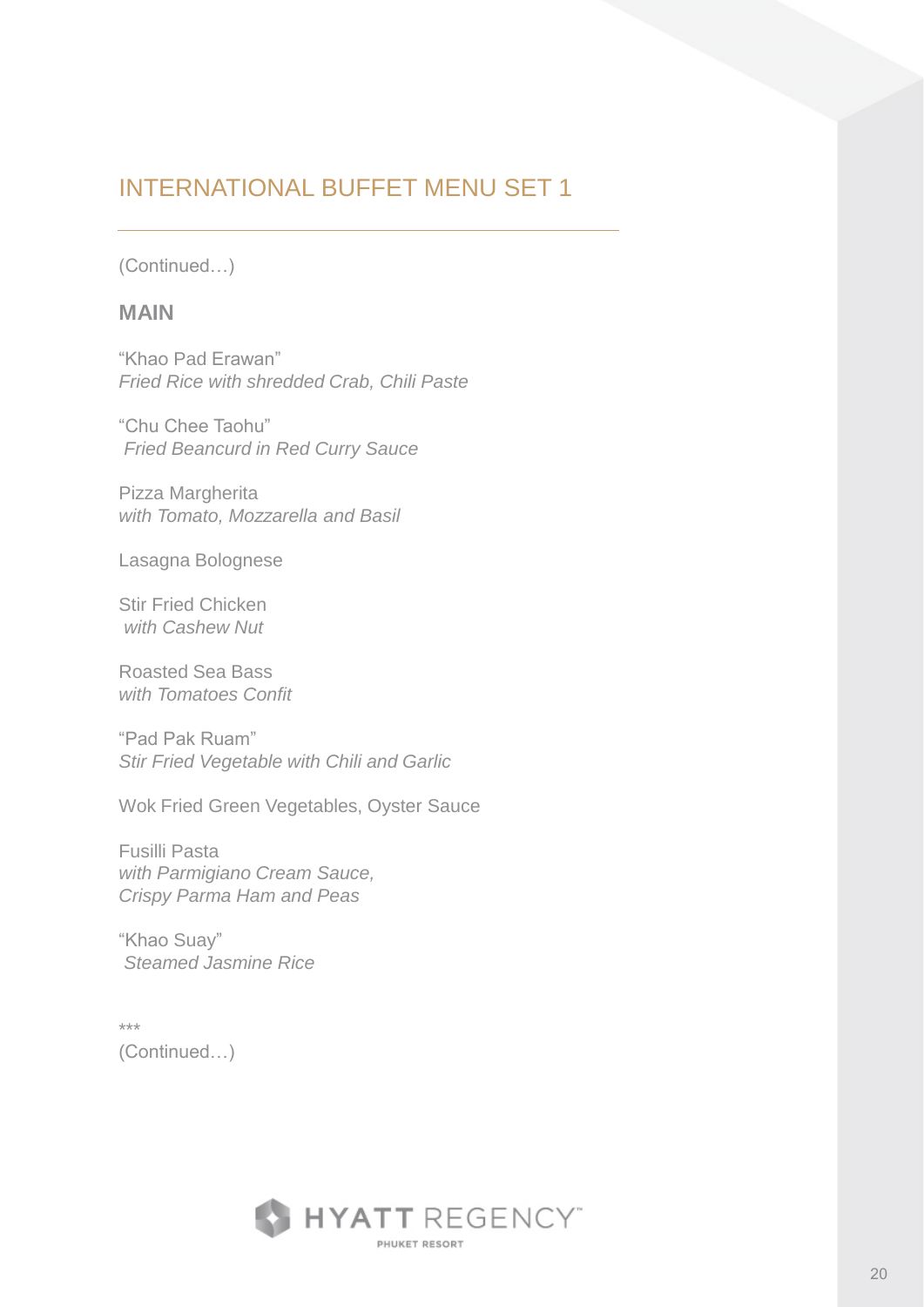(Continued…)

### **LIVE COOKING**

"Ka Nom Jeen" *Phuket Curry Noodle with Fish and Crab Meat*

\*\*\*

### **DESSERT**

Tiramisu

Cream Brûlée

Spanish Churros

Blueberry Cheese Cake

Panna cotta *with Mixed Berries Coulis*

"Khao Niaow Ma Muang" *Mango Sticky Rice* 

"Kanom Krok" *with Corn, Taro, Chive, Coconut*

Selections of Ice Cream with Condiments

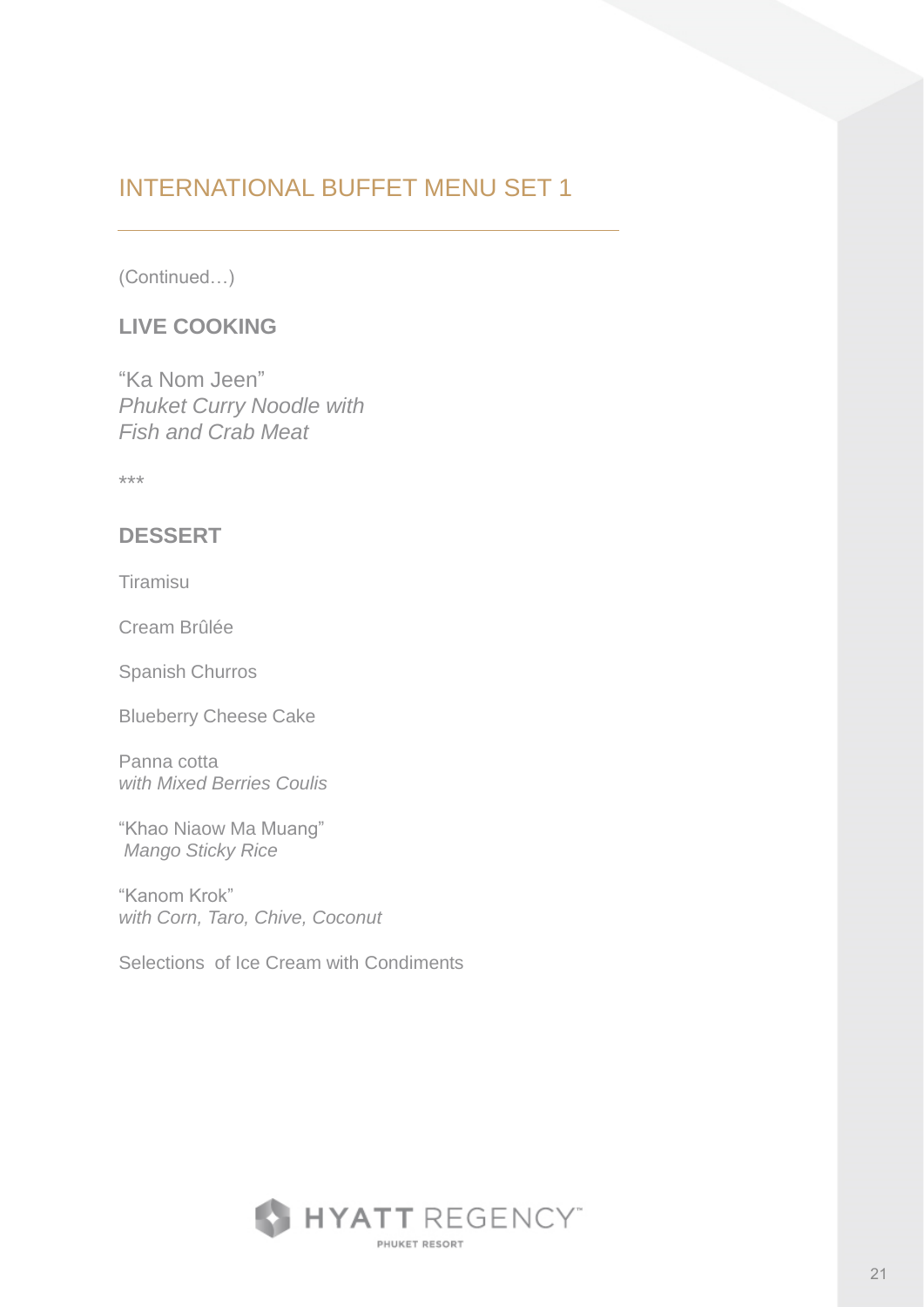#### **APPETIZER**

"Som Tum" *Green Papaya Salad*

Cauliflower Mimosa *with Egg*

"Yum Woon Sen Goong" *Spicy Glass Noodle Salad with Shrimp*

"Naem Si Krong Moo" *Crispy Sour Pork Sparerib with Vegetables*

Tomato Mozzarella and Basil

Caesar Salad *with Smoked Salmon and Traditional Condiments*

Cannellini Bean *with Prawn*

Potato Salad *with Spring Onion and Sour Cream*

Rocket Salad *with Melon Pearl and Crispy Parma Ham, Roasted Pine Nuts with Balsamic Dressing*

\*\*\* (Continued…)

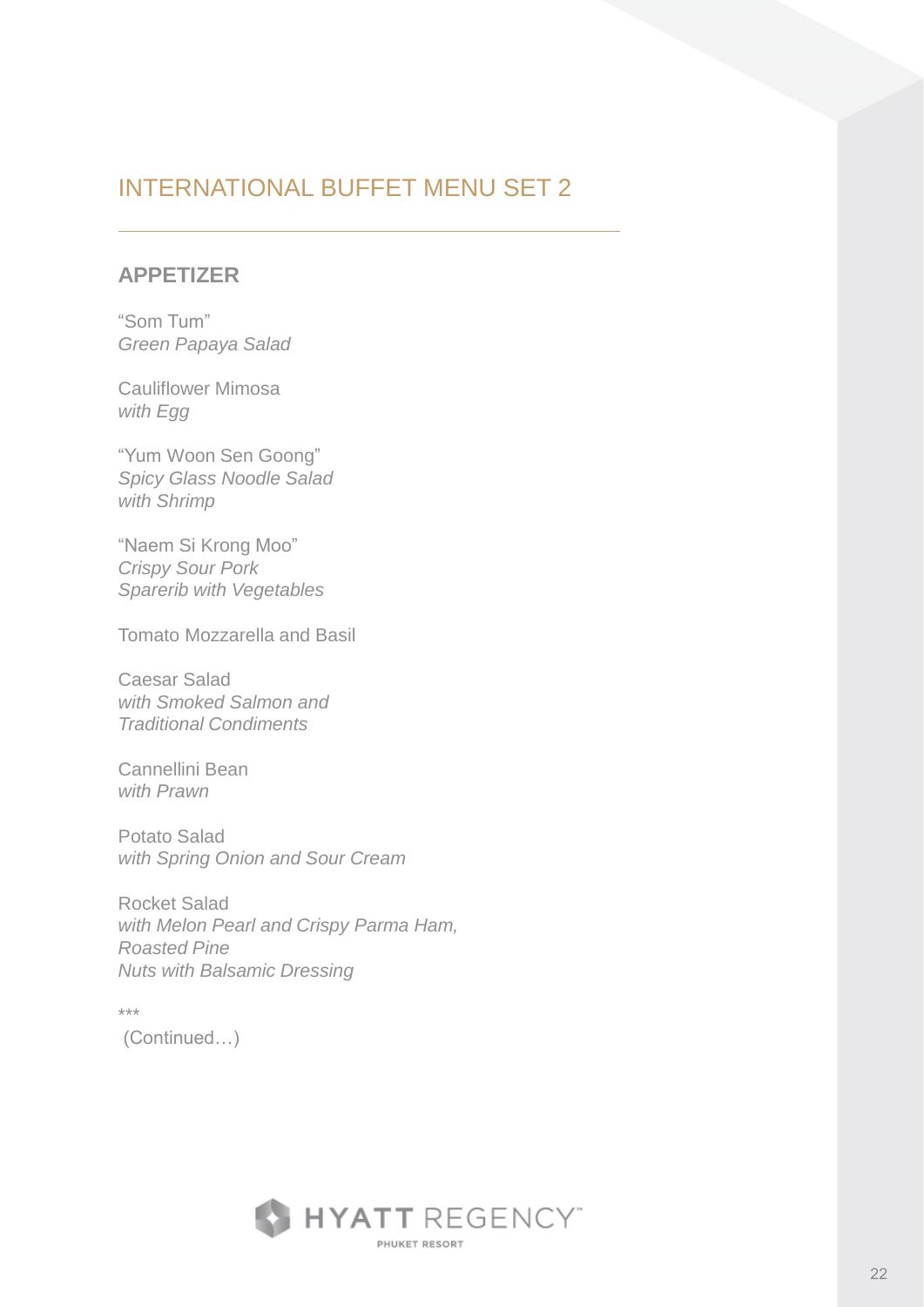(Continued…)

#### **MAIN**

"Gaeng Phed Ped Yang" *Roasted Duck in Red Curry with Pineapple*

"Gang Kieaw Waan Goong" *Green Curry with Prawn*

Pizza Ortolana *with Mushroom, Eggplant and Capsicum*

Roasted Chicken *with Garlic, Rosemary and Lemon Sauce*

Crispy Pork Belly *with Sweet and Sour Sauce*

Fusilli *with Fried Eggplant, Ricotta Cheese, Cherry Tomato and Basil*

"Pad Pak Boong" *Stir Fried Morning Glory*

"Pad Pak Nam Mun Hoy" *Wok Fried Green Vegetables with Oyster Sauce*

Mashed Potatoes

Sautéed Broccoli *with Garlic and Olive Oil*

\*\*\*

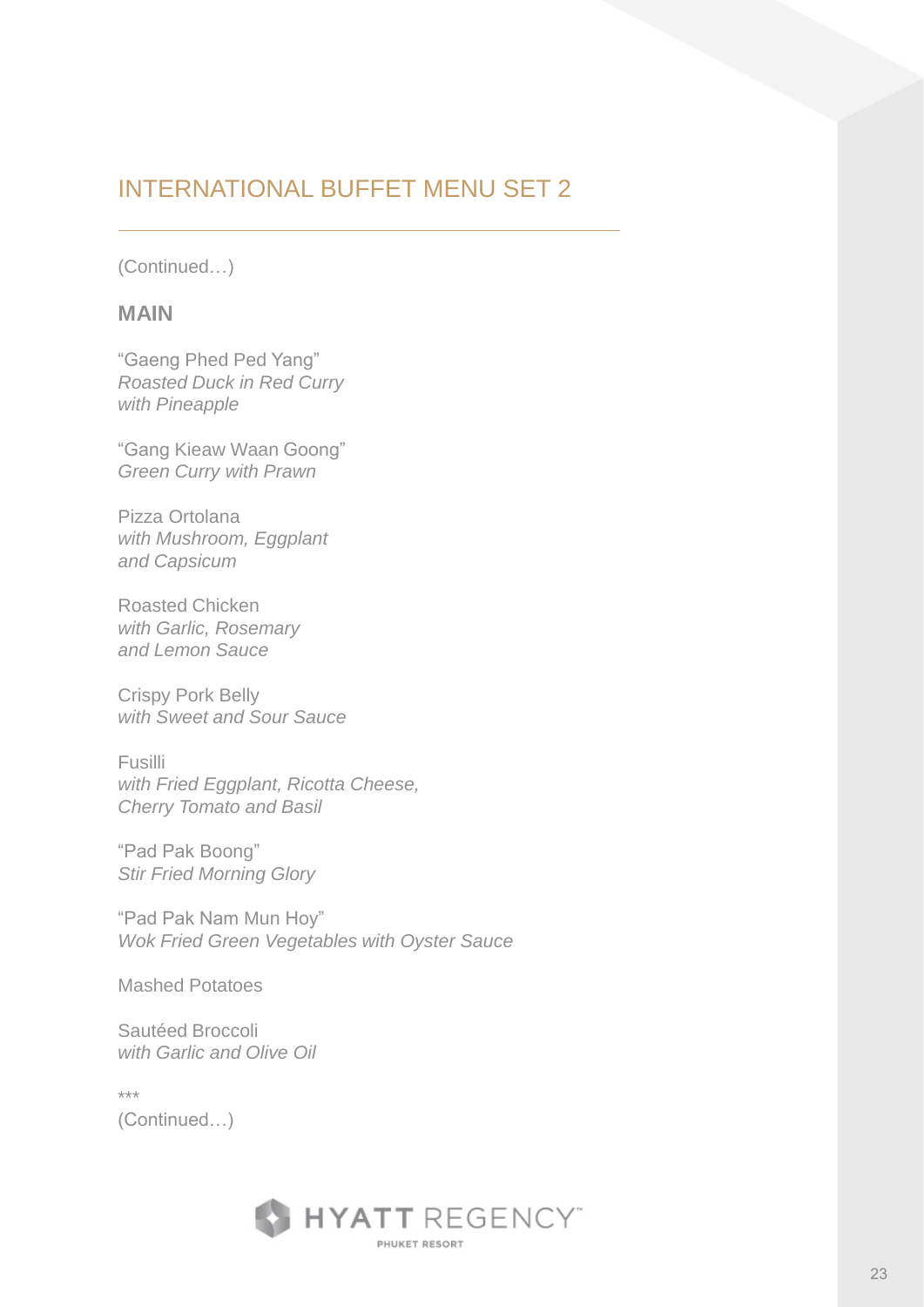(Continued…)

### **LIVE COOKING**

Nasi Goreng *Fried Rice with Chicken, Prawn Cracker and Peanut Sauce*

\*\*\*

### **SOUP**

Cream of Tomato Soup *with Oregano and Garlic Croutons*

\*\*\*

### **DESSERT**

Tiramisu

Cream Brûlée

Chocolate Tart

Mango Cheesecake

Pineapple Strudel *with Moscato Sabayon*

"Tub Tim Krob" *Coated Water Chestnut Dumpling with Iced Coconut Syrup*

"Polla Mai Ruam" *Assorted Seasonal Fruit*

Selections of Ice Cream with Condiment

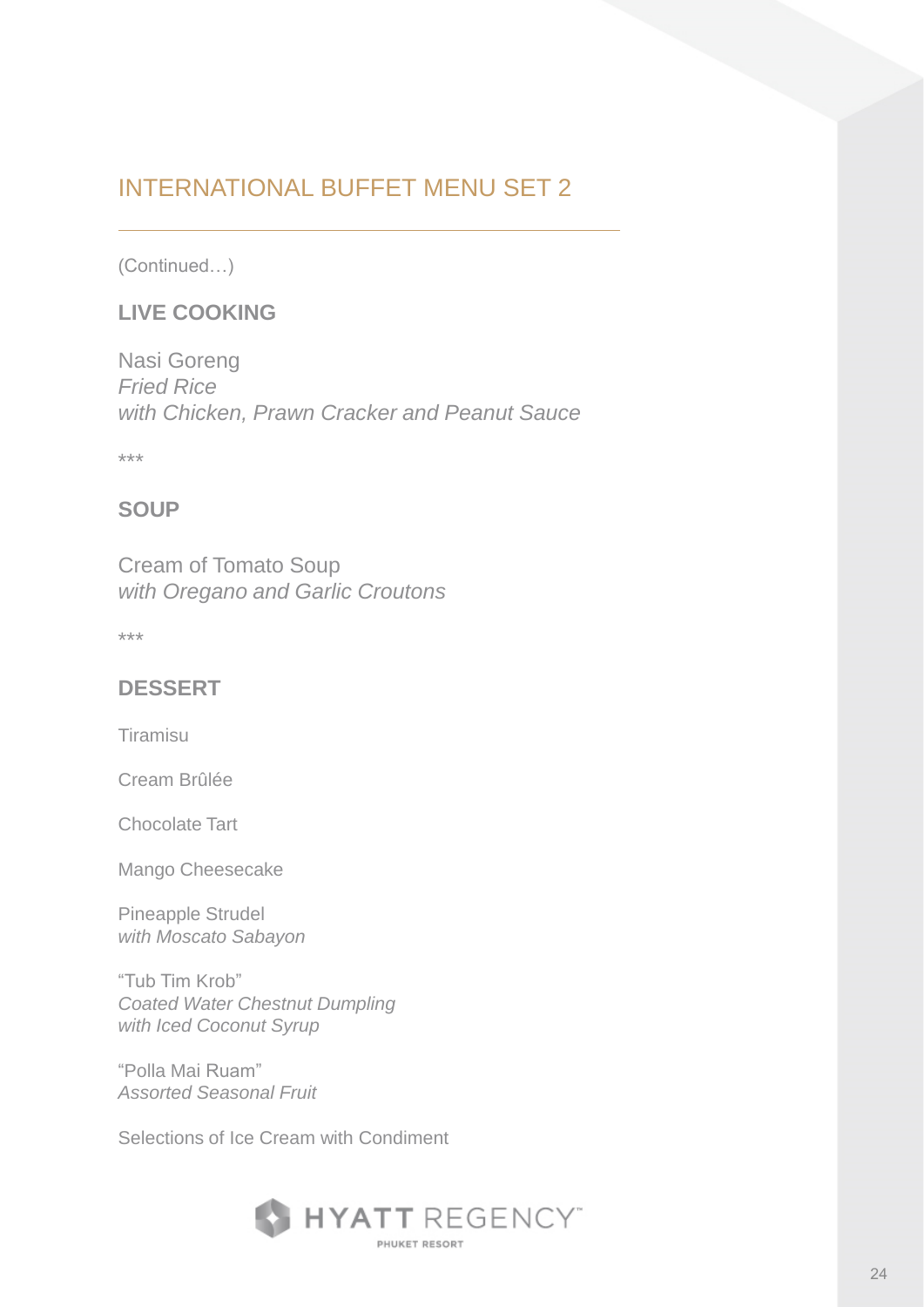#### **APPETIZER**

"Tod Mun Pla" *Crispy Thai Fish Cake Cucumber Relish*

"Yum Pla Dook Foo" *Crispy Catfish Salad with Green Mango Dressing*

"Por Pia Pak" *Vegetable Spring Rolls*

"Hoi Ma Lang Poo Ob Sa Mun Prai" *Steamed Mussel with Herbs Served with Spicy Seafood Sauce*

"Miang Kum" *Betel Nut Leaves with Dried Coconut, Ginger, Shallot, Peanut with Sweet Shrimp Paste* 

\*\*\*

### **SOUP**

"Tom Yum Goong" *Spicy and Sour Prawn Soup with Lemongrass in Young Coconut*

\*\*\*

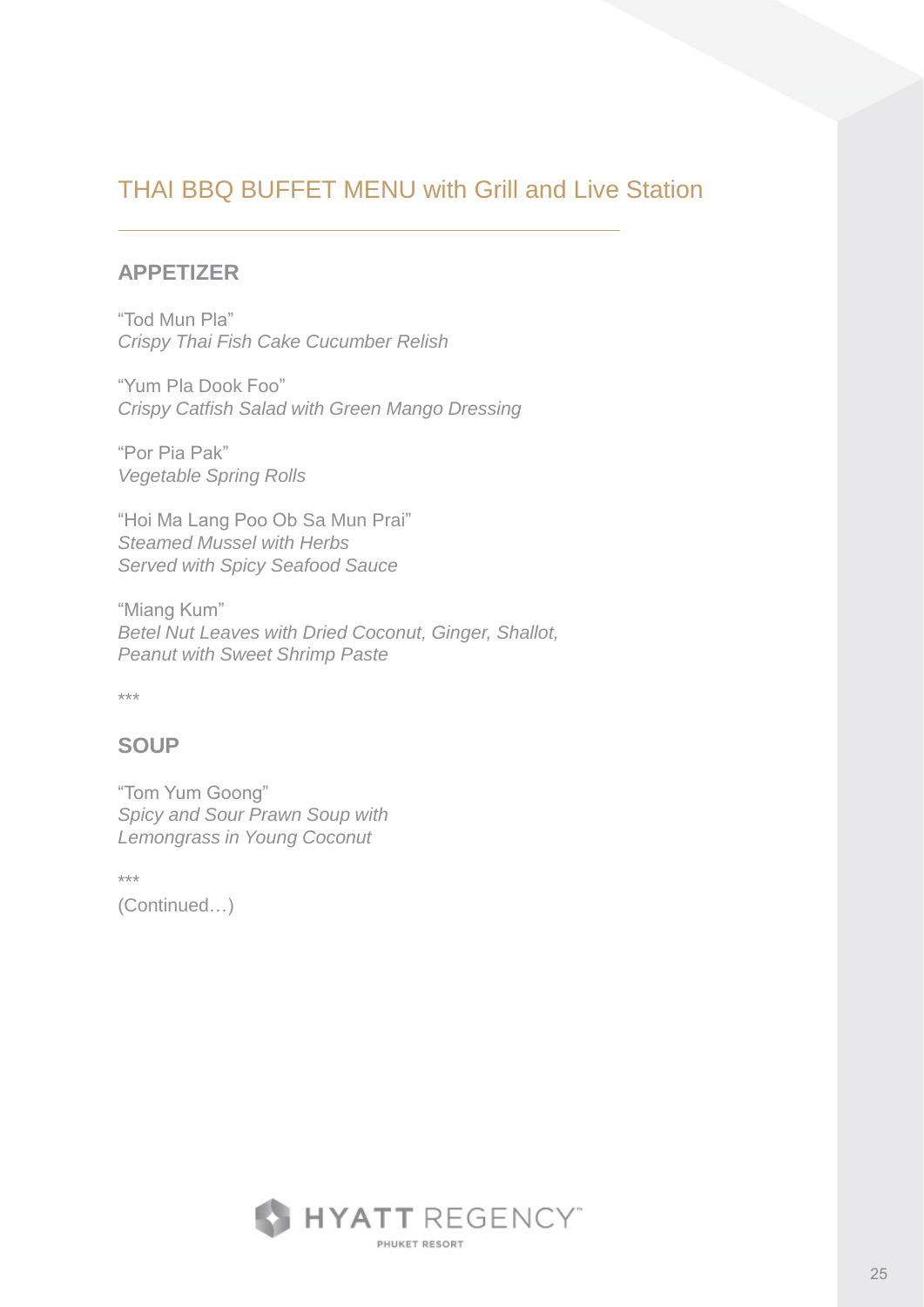*(Continued…)*

#### **MAIN**

"Hor Mok Pla" *Steamed Minced Fish with Young Coconut Pulp, Red Curry Mousse in Banana Leaves*

"Goong Ob Woon Sen" *Baked Prawn with Glass Noodle, Celery, Peppercorn, Ginger*

"Pla Rad Prig" *Crispy Fish with Tamarind and Chili Sauce*

"Pad Pak Ruam" *Stir Fried Vegetables with Chili and Garlic*

"Khao Pad" Vegetable Fried Rice

"Khao Suay" Steamed Rice

\*\*\*

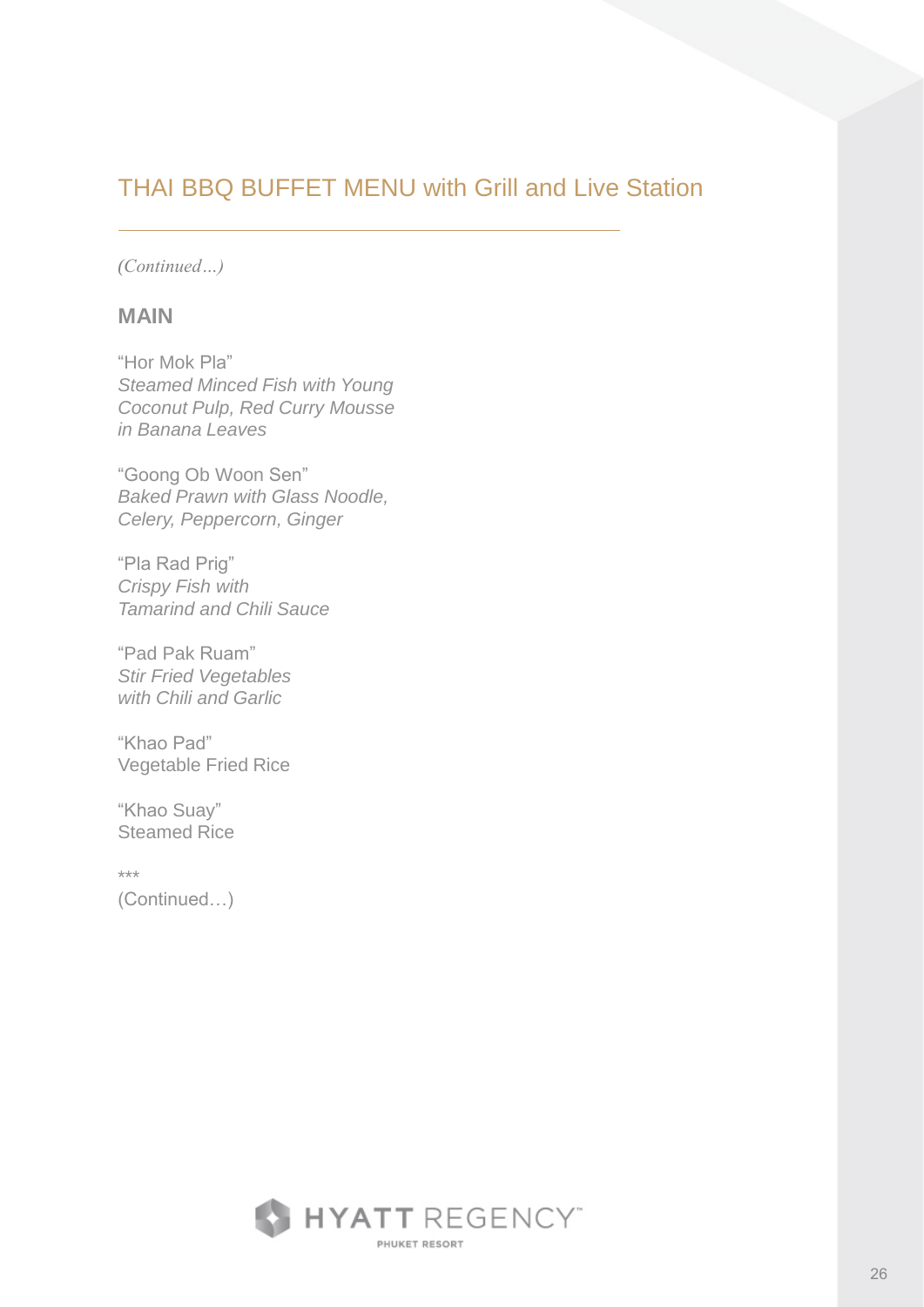*(Continued…)*

#### **FROM THE GRILL**

Prawn

Squid Skewer

Baked Sea Bass *in Salted Crust*

Grill Beef *with Thai Style*

Chicken Skewer, *Pineapple, Onion, Tomato, Young Green Chili*

Vegetable and Bean Curd Skewer

BBQ Sauce, Thai Style Seafood Sauce, *Sweet and Chili Sauce, Tamarind Sauce*

\*\*\*

### **LIVE COOKING**

Beancurd and Vegetables *in Green Curry (V)*

Mashed Curried Fish *with Coconut Milk Sauce*

Chicken in Green Curry

Sweet and Spicy Curry

\*\*\*

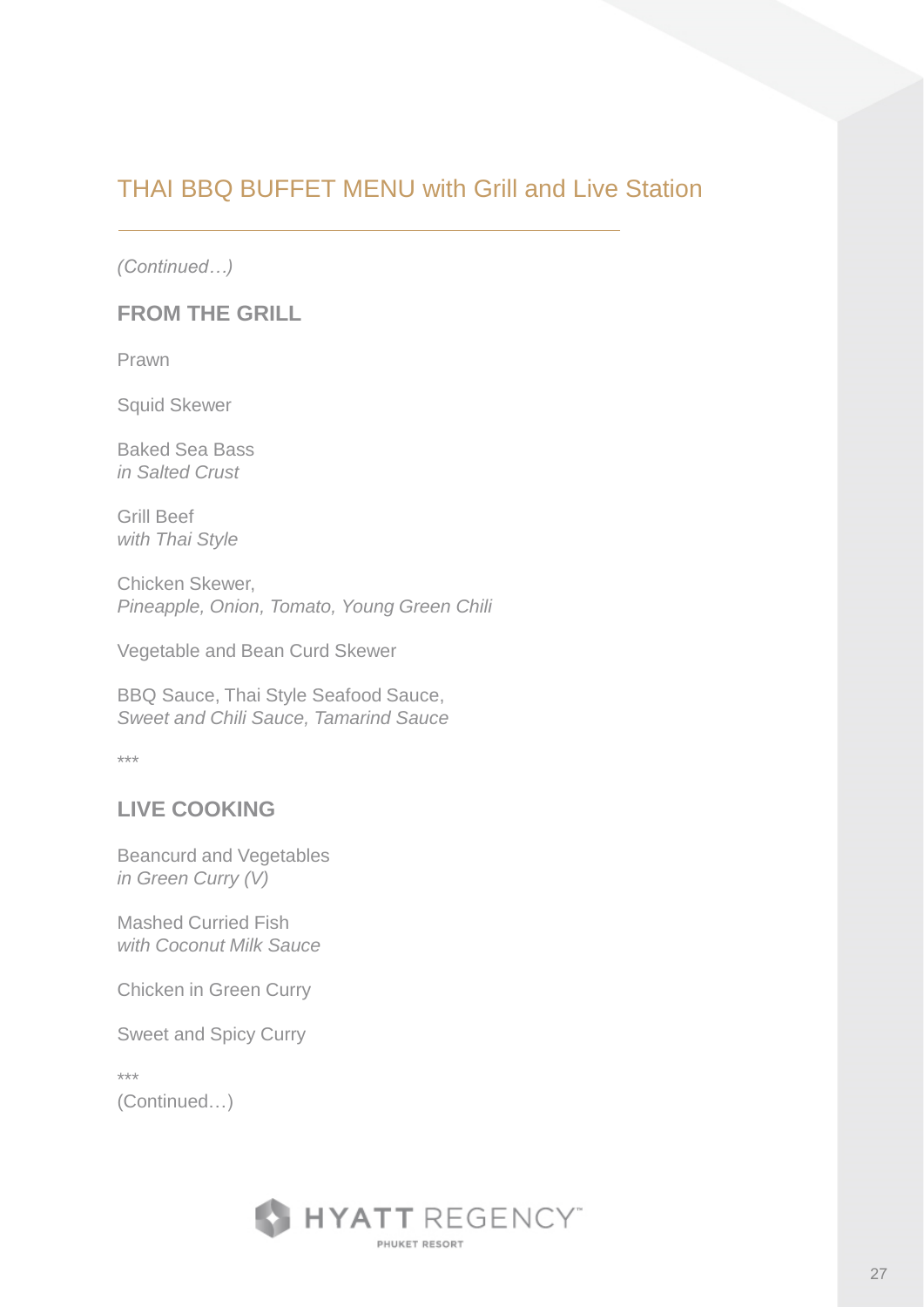(Continued…)

#### **DESSERT**

"Kanom Tuay" *Thai Coconut Milk Custard*

"Luk Chup" *Glutinous Fruit Shaped Thai Desserts*

"Fak Thong Kaeng Buat" *Pumpkin in Coconut Milk*

"Khao Niaow Ma Muang" *Mango Sticky Rice* 

Thai Crispy Pancake

"Polla Mai Ruam" *Assorted Seasonal Fruit*

Coconut Ice Cream *with Sticky Rice, Peanut and Palm Seed*

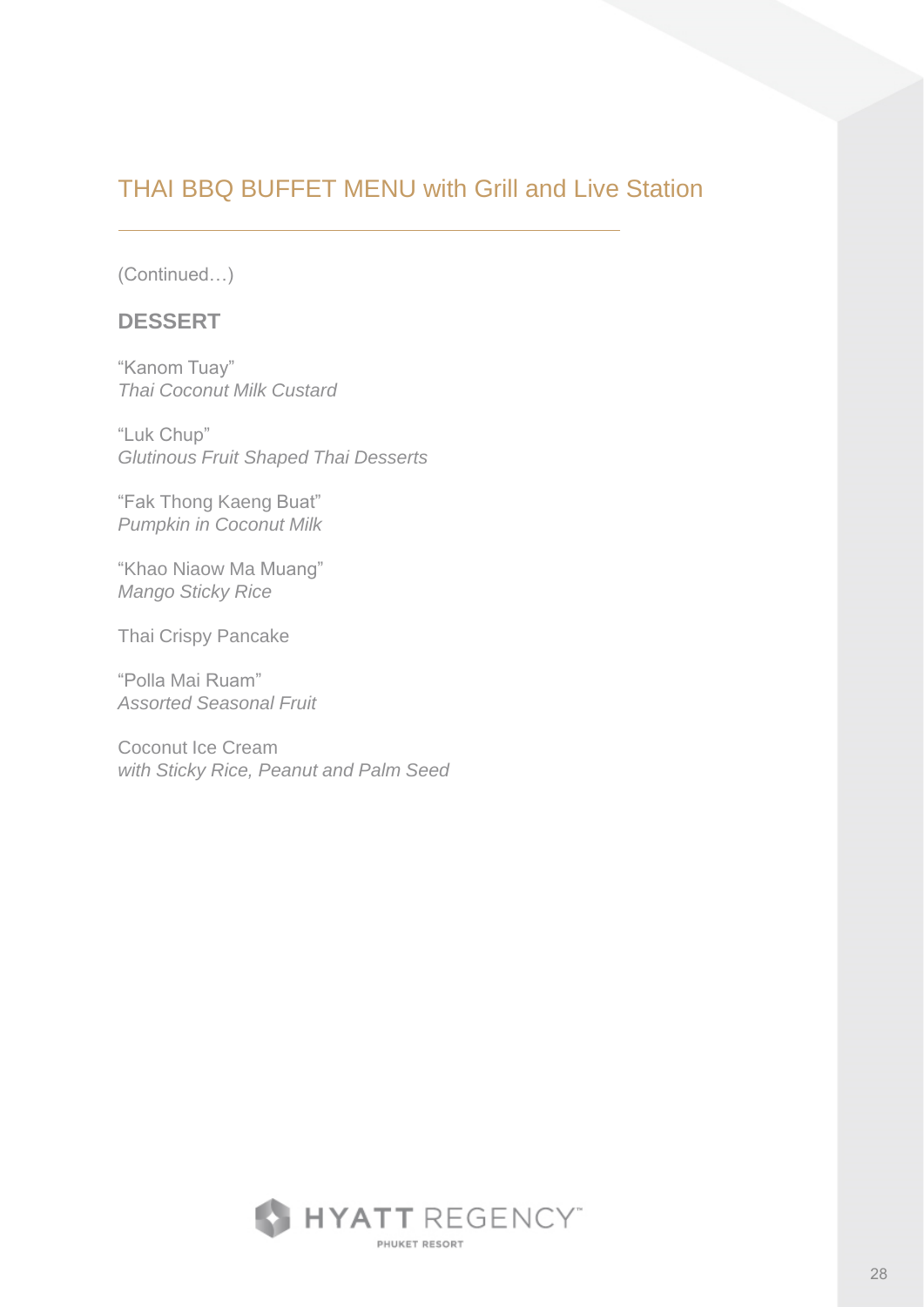### **SEAFOOD ON ICE**

Poached Blue Crab, King Prawn Steamed Scallop, Oyster

Cocktail Sauce, Red Vinegar, Chopped Shallot, Tabasco, Lemon Wedges, Coriander and Passion Fruit Pesto

\*\*\*

### **COLD**

Selections of Bread *Focaccia and Bread Roll*

Assorted Cold Cut *with Pickles and Mixed Olives*

Salmon Gravlax *with Honey Mustard Sauce*

Mozzarella Pearl *with Cherry Tomato and Basil*

Crispy Vegetable Puff Pastry *with Raita*

Prawn Cocktail

Rucola and Parmigiano Flake Salad

\*\*\* (Continued…)

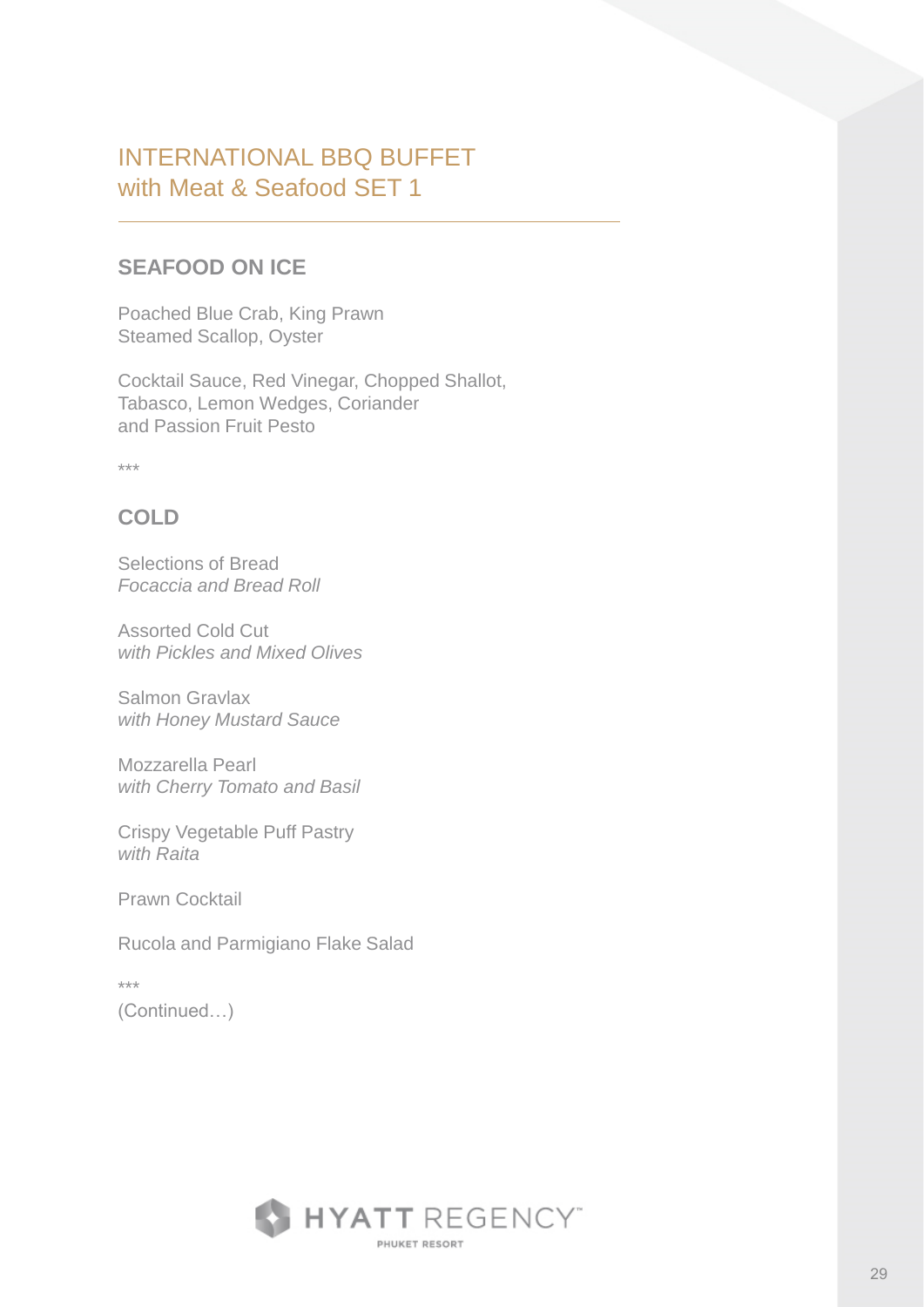(Continued…)

### **HOT**

Pizza Bianca *with Taleggio Cheese, Red Onion, Olive Tapenade, Radicchio and Balsamic Syrup*

Fusilli Pasta *with Prawn Ragout and Basil Pesto Sauce*

Baked Macaroni and Cheese

Grilled Vegetables *Zucchini, Eggplant, Red, Green and Yellow Bell Peppers*

\*\*\*

### **CARVING**

Roasted Leg of Lamb

Roasted Beef Tenderloin

Crispy Pork Belly

Roasted Potato

Capsicum Peperonata

Sicilian Eggplant Caponata

Mustards, Horseradish, Mint Jelly, Apple Sauce, Béarnaise, Red Wine Gravy, BBQ Sauce

\*\*\*

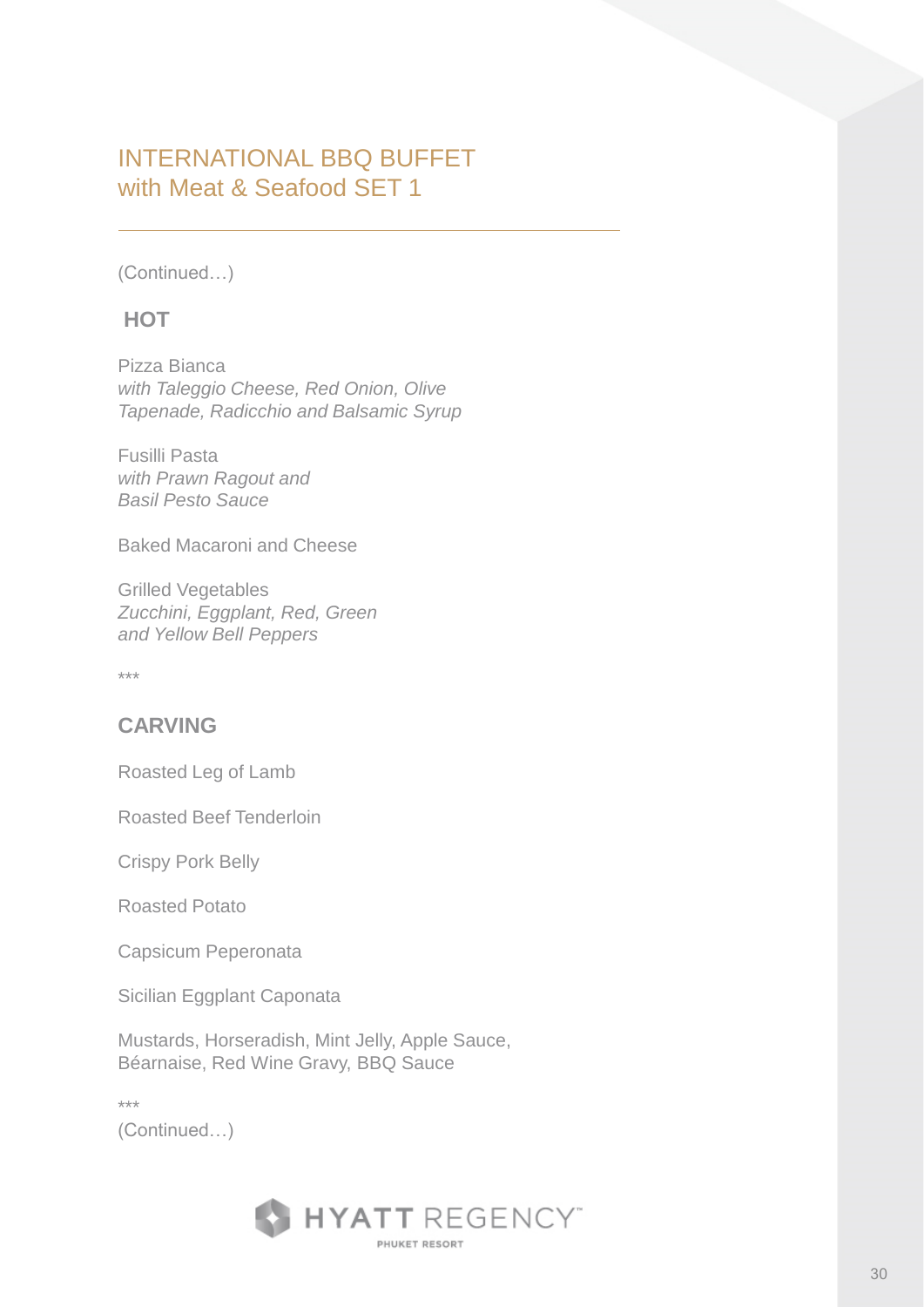(Continued…)

#### **FROM THE GRILL**

King Prawn

Sea Bass Fillet

Pork Sausage

**Squid** 

Baked Potato *with Sour Cream, Bacon Bites and Chive*

\*\*\*

### **DESSERT AND CHEESE**

French and Italian Artisanal Cheese

Bread and Butter Pudding *with Custard*

Tiramisu

Dark Chocolate Mousse *with Rum Berries*

Mango Panna Cotta

Coconut Cream Brulee

Apple Crumble

"Polla Mai Ruam" *Assorted Seasonal Fruit*

Vanilla Ice Cream

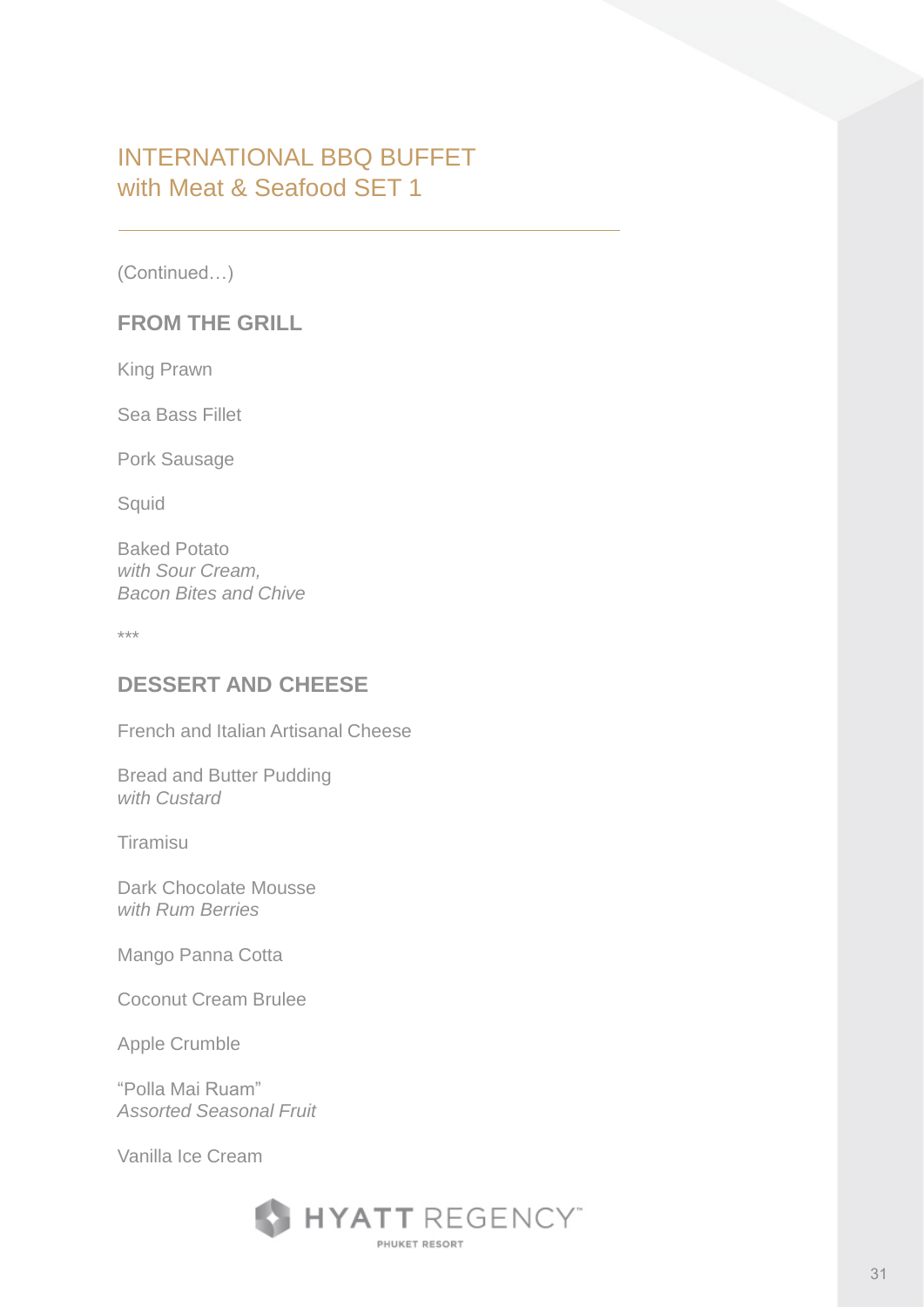### **SEAFOOD ON ICE**

Rock Lobster, Poached Blue Crab, King Prawn, Steamed Scallop, Oyster

Cocktail Sauce, Red Vinegar, Chopped Shallot, Tabasco, Lemon Wedge, Coriander and Passion Fruit Pesto

\*\*\*

### **COLD**

Selections of Bread *Focaccia and Bread Roll*

Assorted Cold Cut *with Pickle and Mixed Olive*

Salmon Gravlax *Honey Mustard Sauce*

Mozzarella Pearl *with Cherry Tomato and Basil*

Crispy Vegetables Puff Pastry *with Raita*

Prawn Cocktail

Rucola and Parmigiano Flakes Salad

\*\*\* (Continued…)

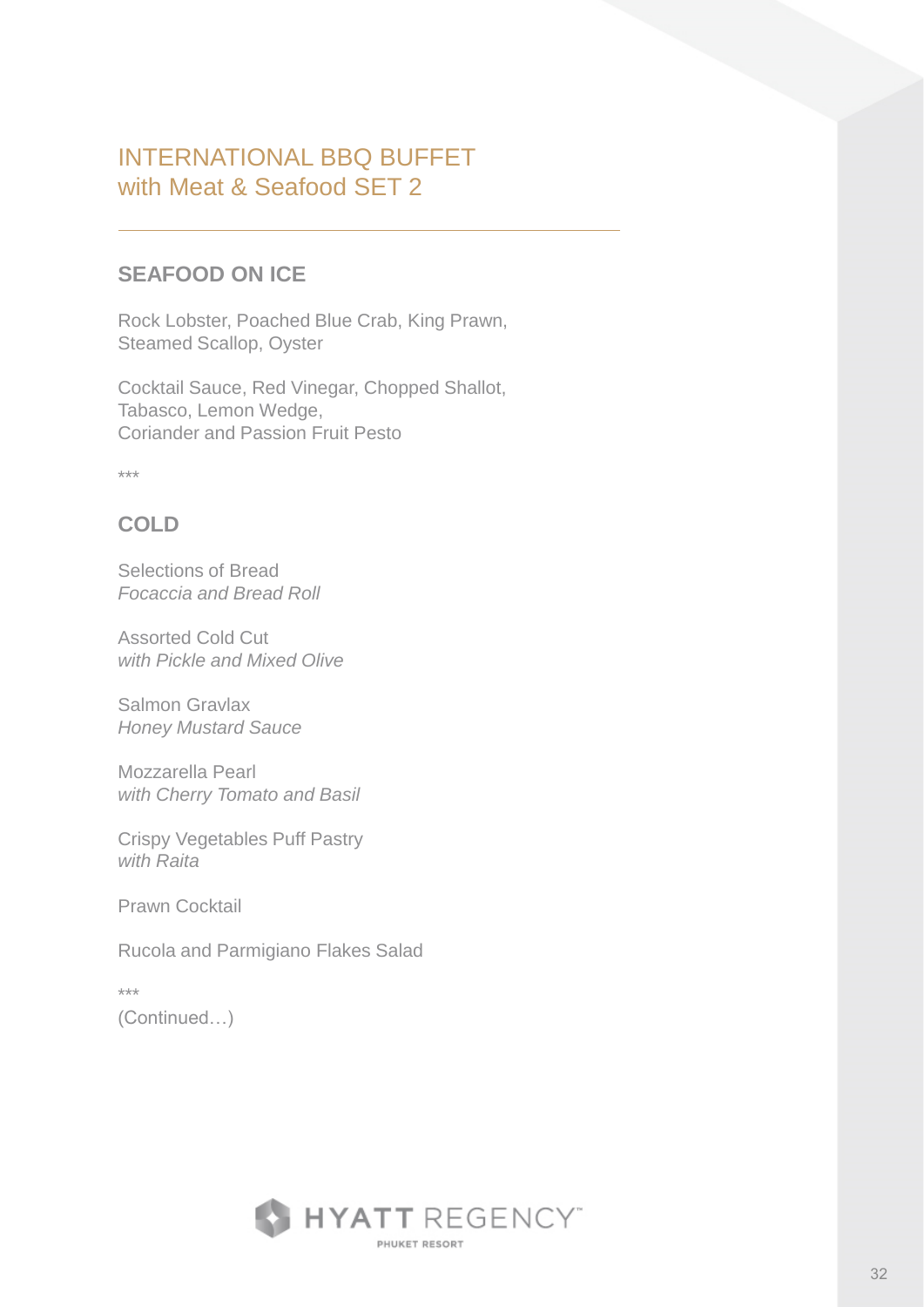(Continued…)

#### **MAIN**

Pizza Bianca *with Taleggio Cheese, Red Onion, Olive Tapenade, Radicchio, Balsamic Syrup*

Fusilli Pasta *with Prawn Ragout and Basil Pesto Sauce*

Baked Macaroni and Cheese

Grilled Vegetables *Zucchini, Eggplant, Red, Green and Yellow Bell Pepper*

\*\*\*

### **CARVING**

Roasted Leg of Lamb

Honey Glazed Roasted Ham

Roasted Beef Tenderloin

Crispy Pork Belly

Roasted Potato

Capsicum Peperonata

Sicilian Eggplant Caponata

Mustards, Horseradish, Mint Jelly, Apple Sauce, Béarnaise, Red Wine Gravy, BBQ Sauce

\*\*\*

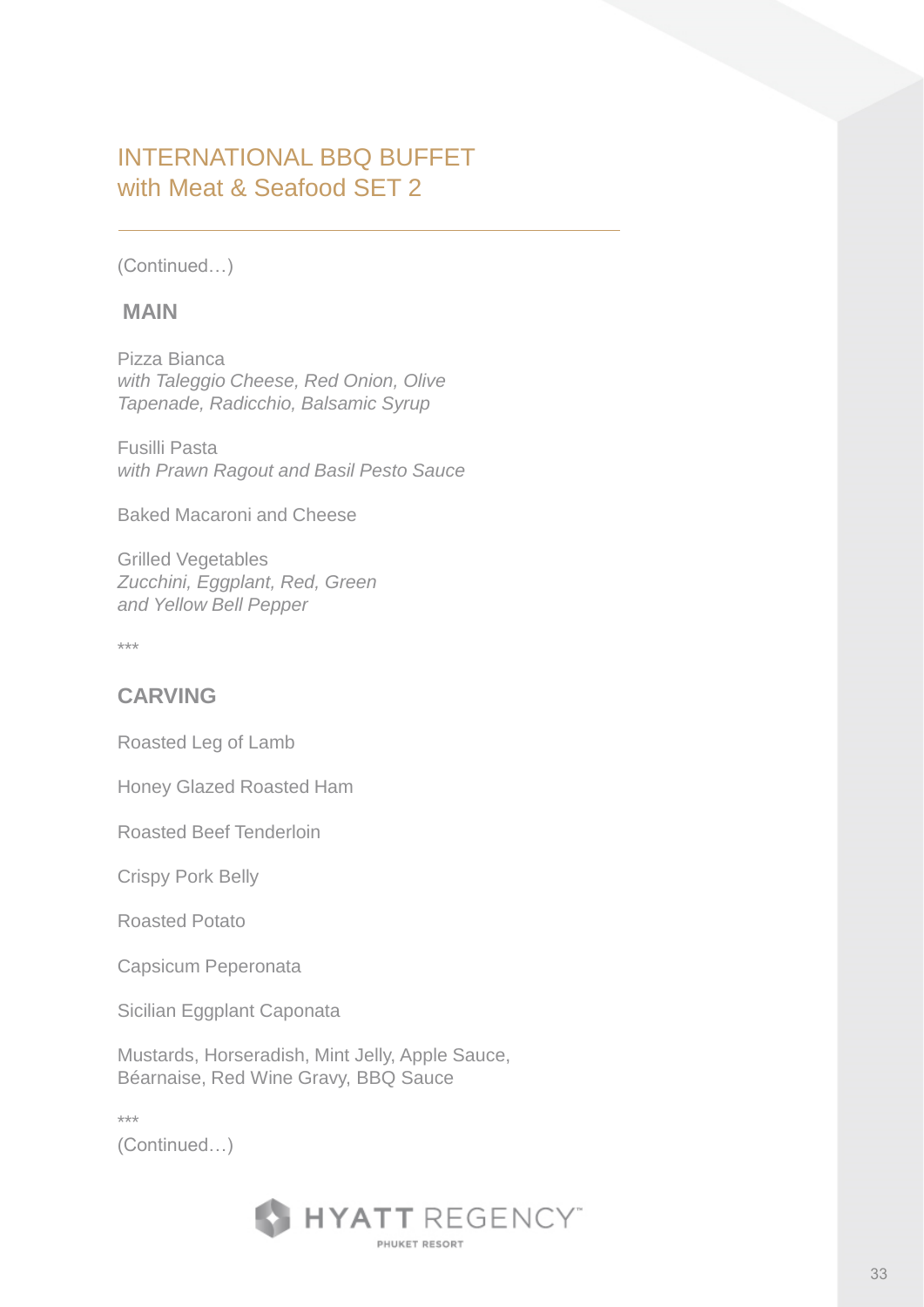(Continued…)

### **FROM THE GRILL**

King Prawn

Rock Lobster

Salmon Fillet

Pork Sausage

Squid

Baked Potato *with Sour Cream, Bacon Bites and Chives*

\*\*\*

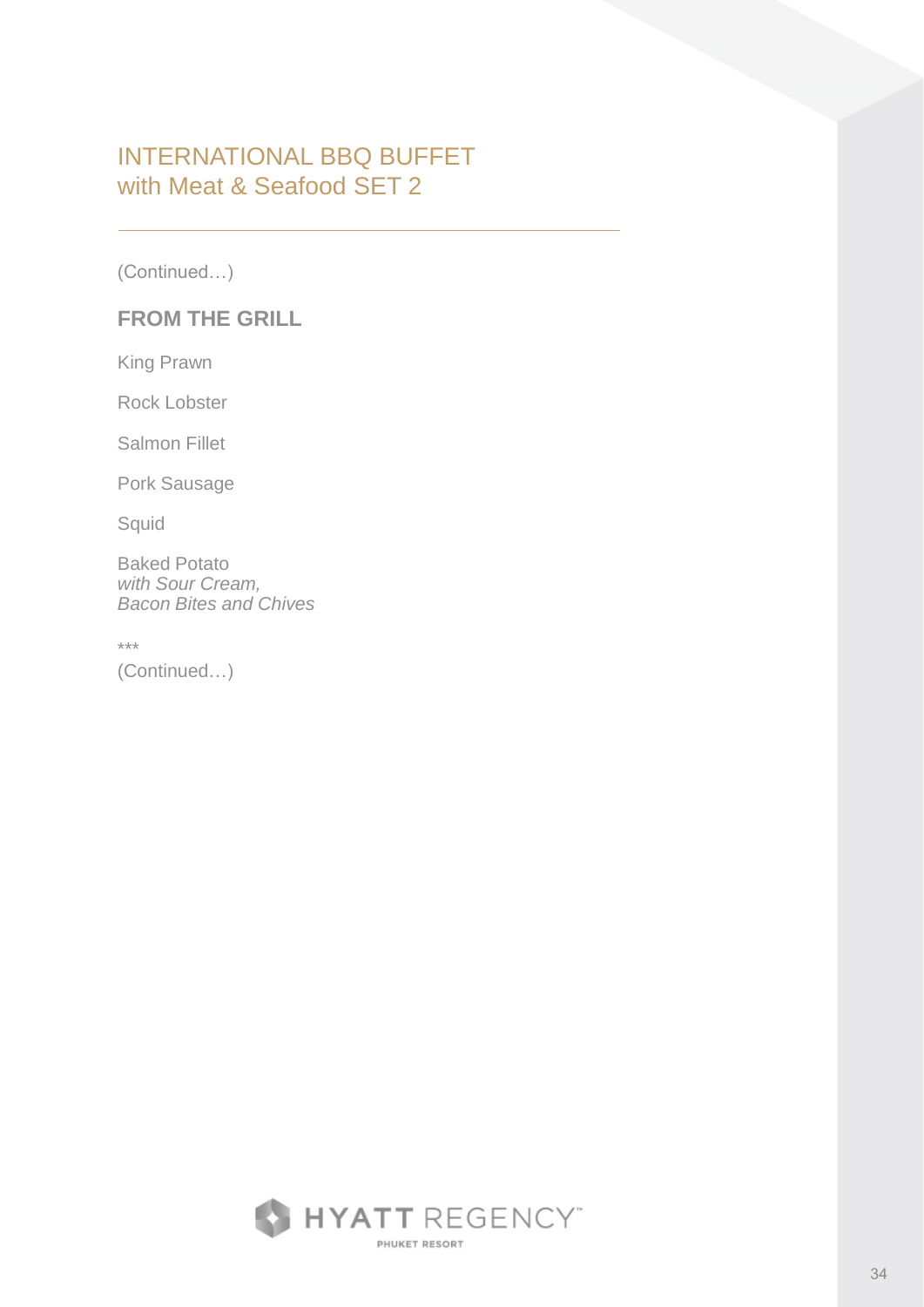(Continued…)

### **DESSERT AND CHEESE**

French and Italian Artisanal Cheese

Bread and Butter Pudding *with Custard*

Mango Pudding

Tiramisu

Chocolate Mousse *with Rum Berries*

Coconut Panna Cotta *with Papaya Jam*

Coconut Cream Brûlée

Apple Crumble

Vanilla Ice Cream

"Polla Mai Ruam" *Assorted Seasonal Fruit*

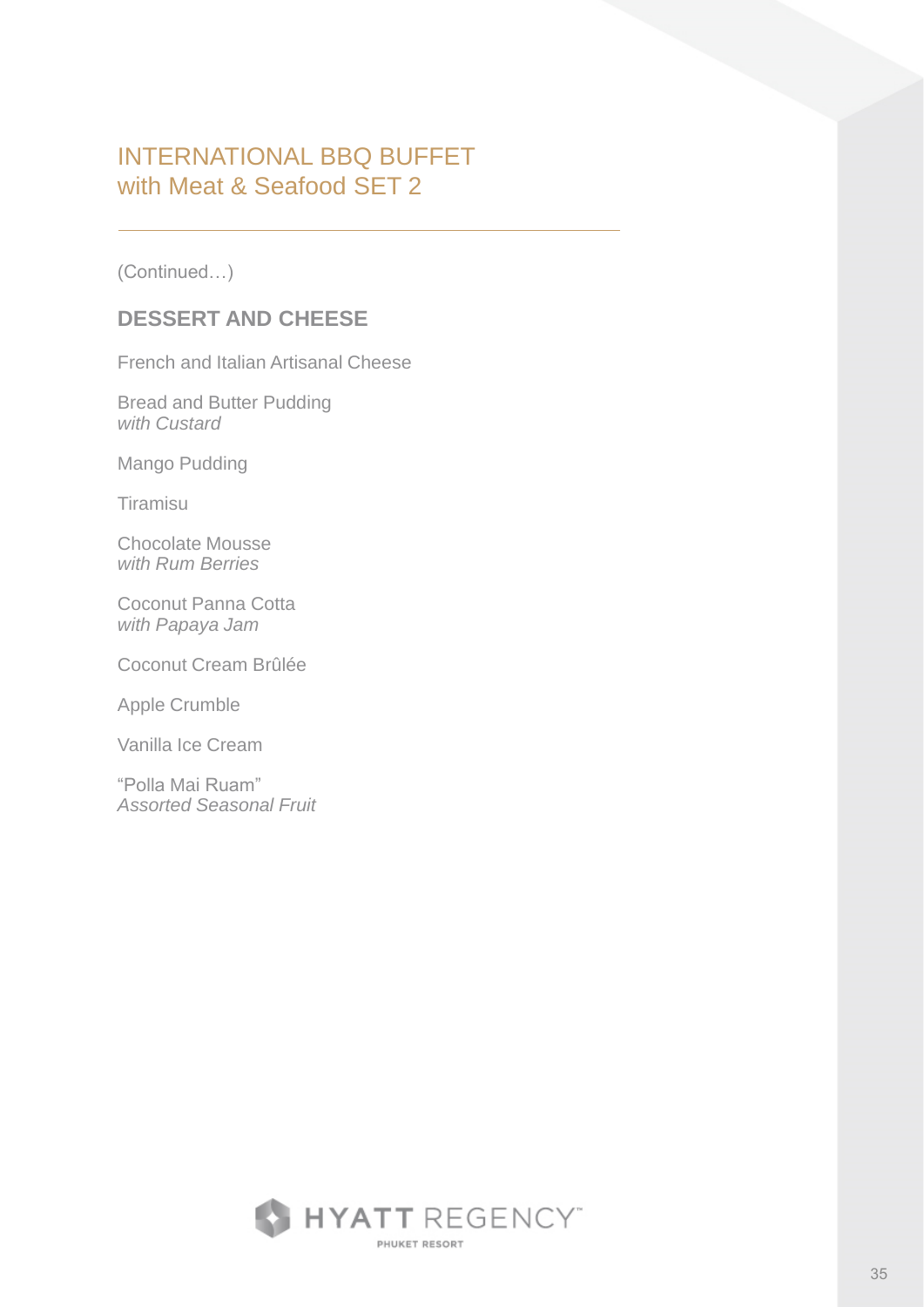Set Menu

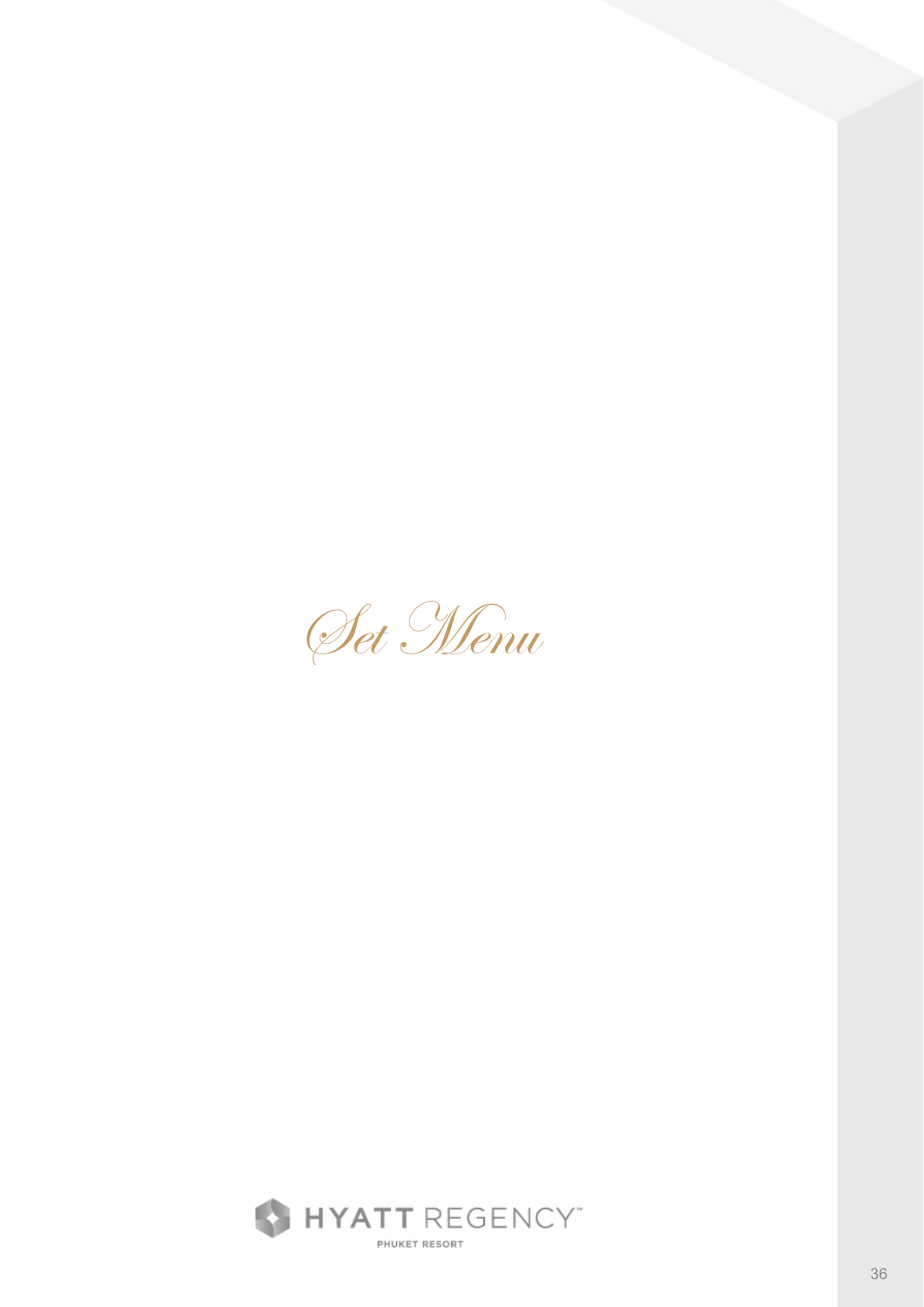Bread Basket

Lobster and Couscous Salad, Panzanella Dressing

\*\*\*

Roasted Angus Beef Tenderloin *on a Risotto with Pumpkin and Porcini Mushroom, Green Asparagus, Green Peppercorn Sauce*

\*\*\*

White Chocolate Mousse *with Dark Chocolate Sauce, Cherry Compote*

\*\*\*

Coffee or Tea

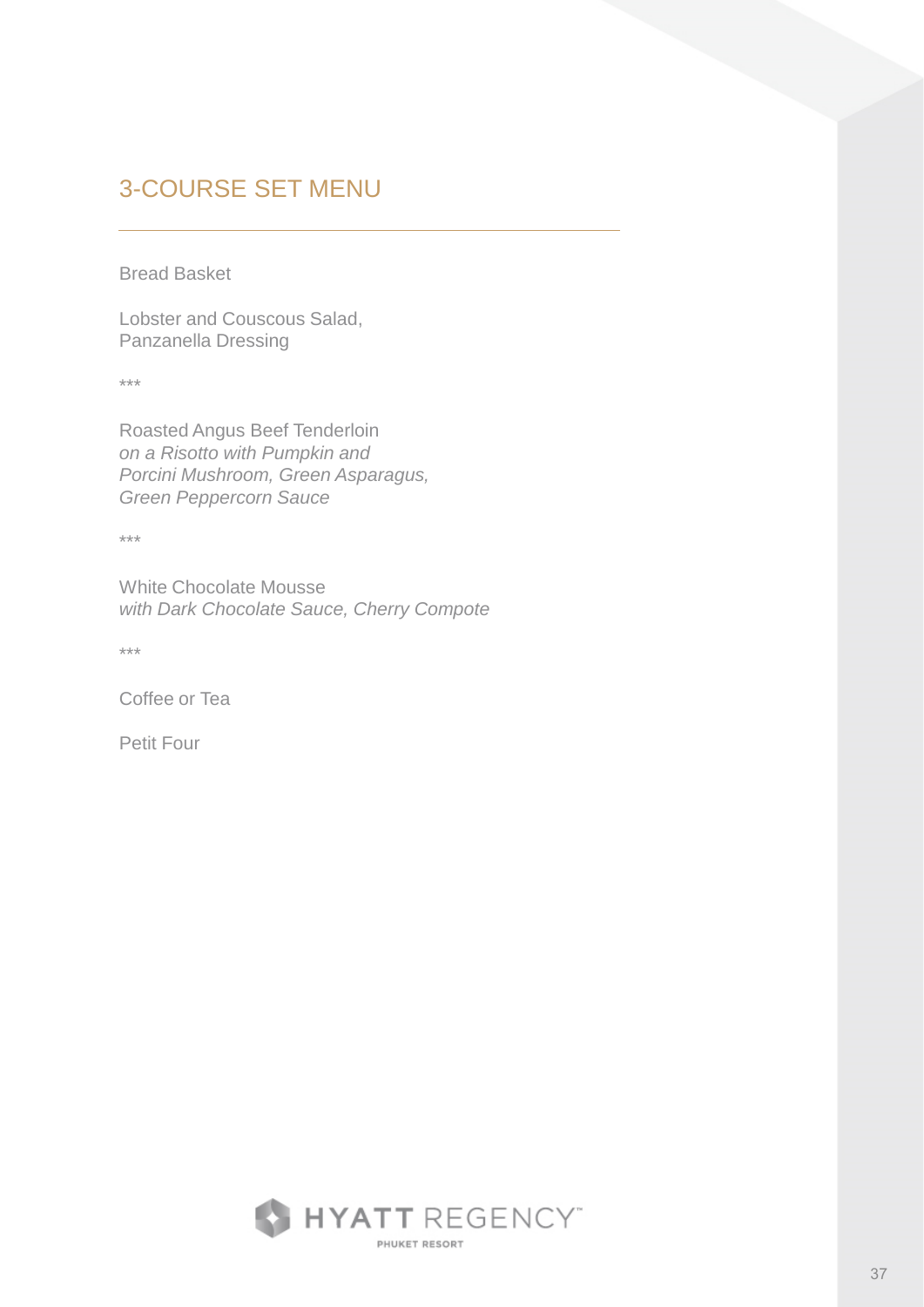Bread Basket

Lobster and Couscous Salad, Panzanella Dressing

\*\*\*

Roasted Salmon Fillet, Mango Chili and Coriander Salsa

\*\*\*

Roasted Angus Beef Tenderloin *on a Risotto with Pumpkin and Porcini Mushroom, Green Asparagus, Green Peppercorn Sauce*

\*\*\*

Chocolate Tart *with Moscato Sabayon and Salted Caramel Ice Cream*

\*\*\*

Coffee or Tea

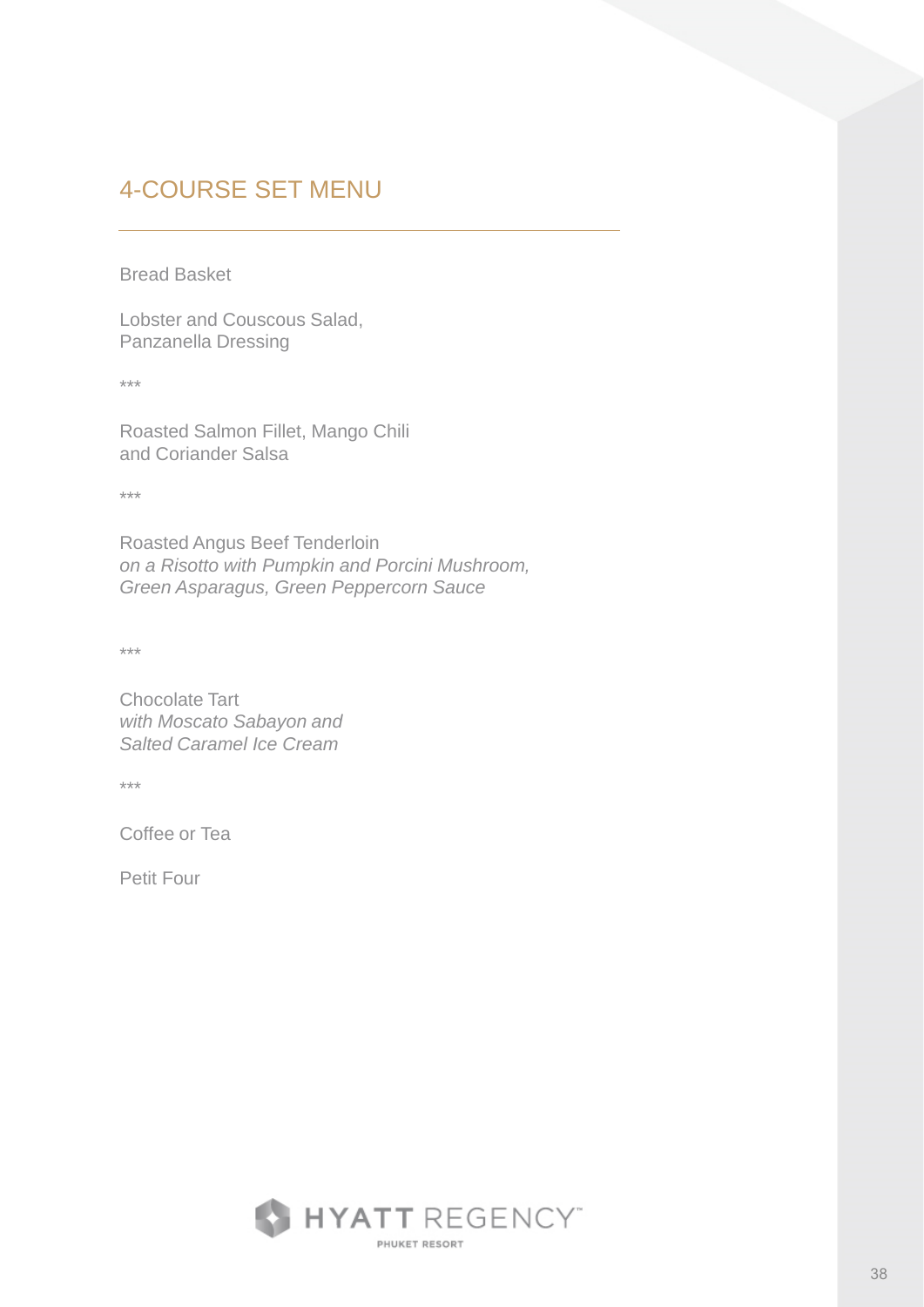Bread Basket

\*\*\*

Prawn Cocktail

\*\*\*

Thai Beef Salad

\*\*\*

Lobster Bisque

\*\*\*

Roasted Sea Bass *with Mashed Potato, Capsicum Peperonata, Asparagus and Balsamic Syrup*

Or

"Gaeng Keow Wan Gai" *Green Curry Chicken with Brown Rice*

\*\*\*

Apple Crumble *with Vanilla Sauce and Salted Caramel Ice Cream*

\*\*\*

Coffee or Tea

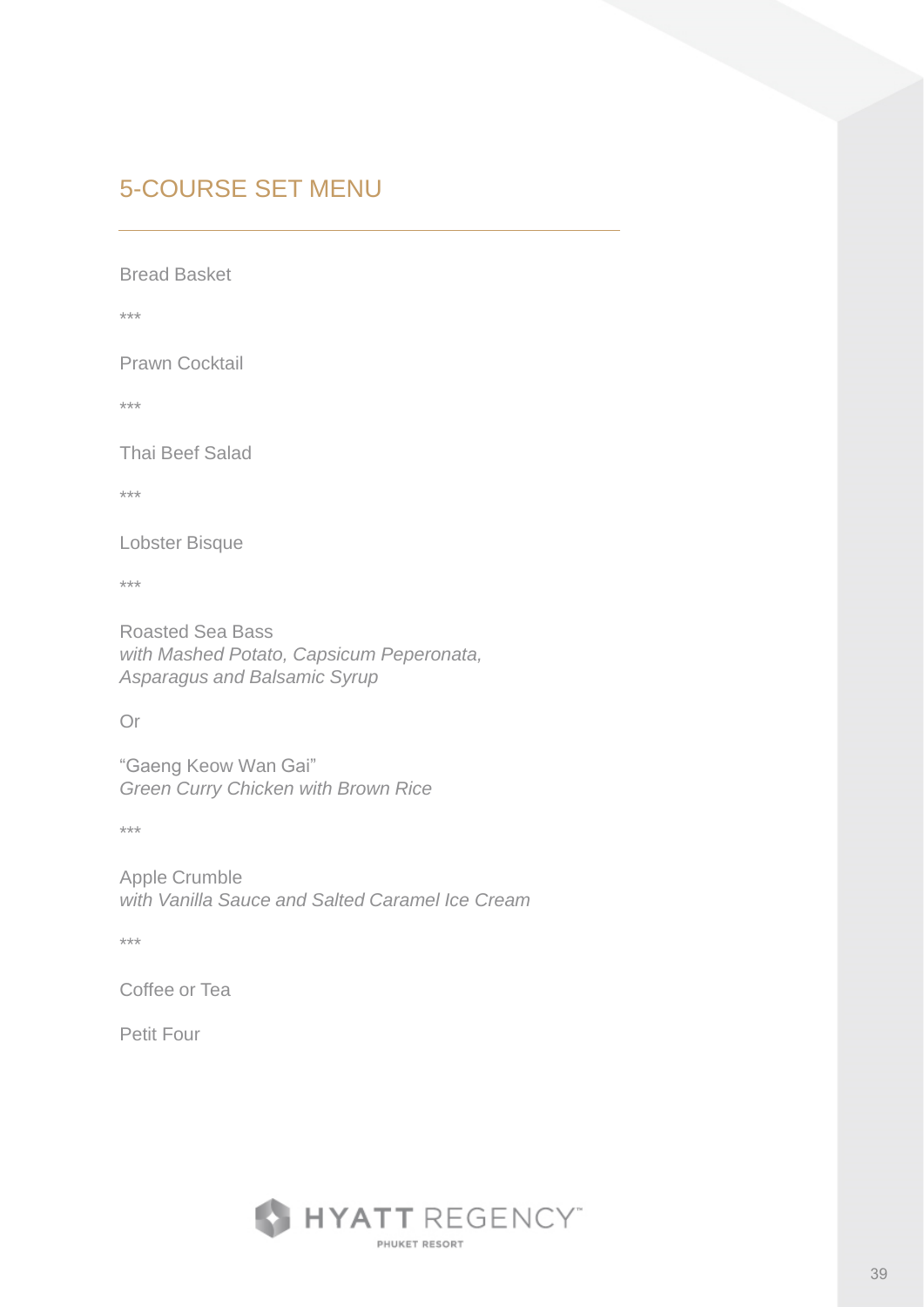Bread Basket

Lobster Cocktail

\*\*\*

Thai Beef Salad

\*\*\*

Cold Melon Soup *with Crispy Parma Ham*

\*\*\*

Roasted Sea Bass *With Mashed Potato, Capsicum Peperonata Asparagus and Balsamic Syrup*

\*\*\*

Green Curry Chicken *with Brown Rice*

\*\*\*

Bombe Alaska *with Orange and Grand Marnier Sauce and Mango Ice Cream*

\*\*\*

Coffee or Tea

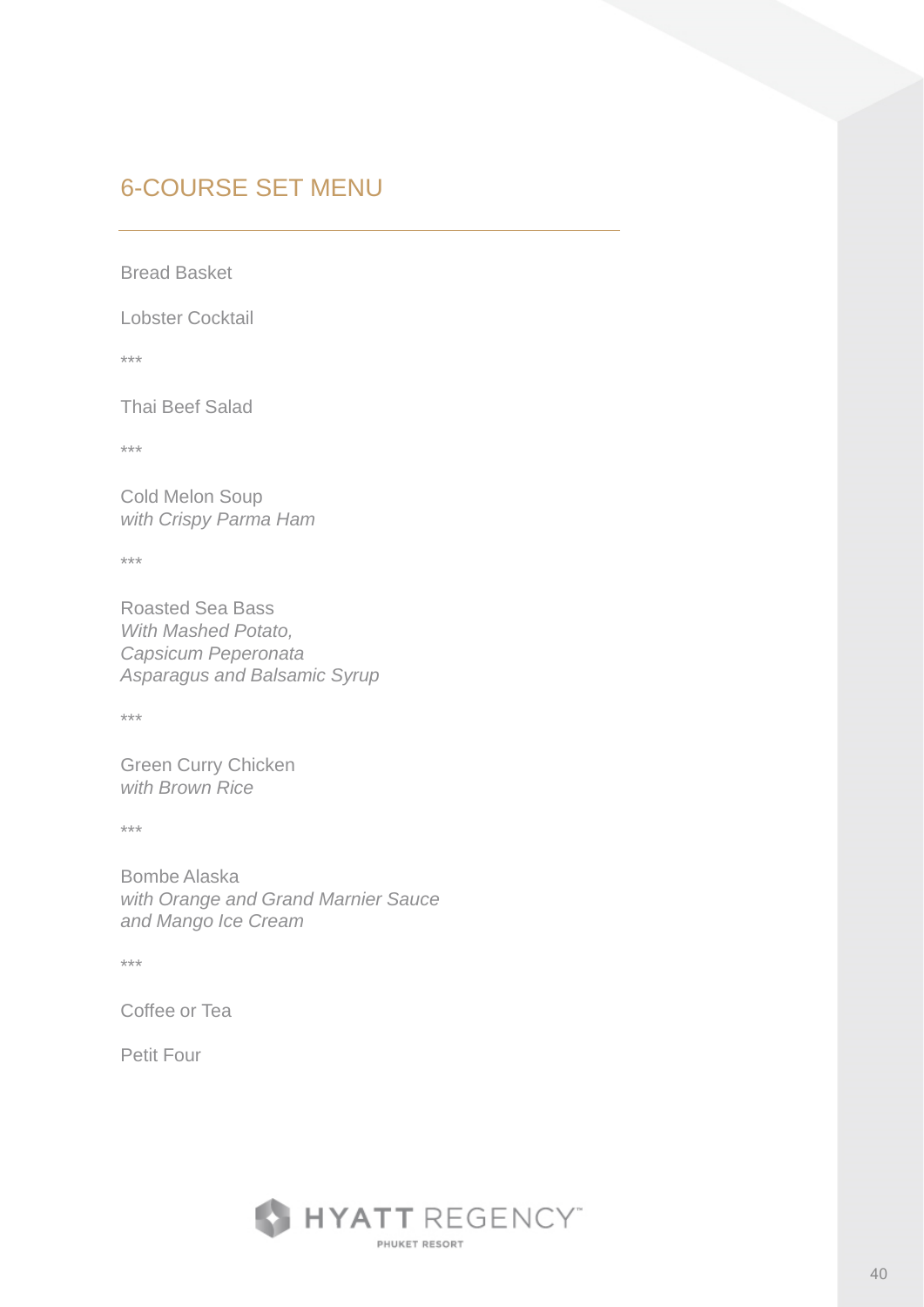Sunset Grill Menu

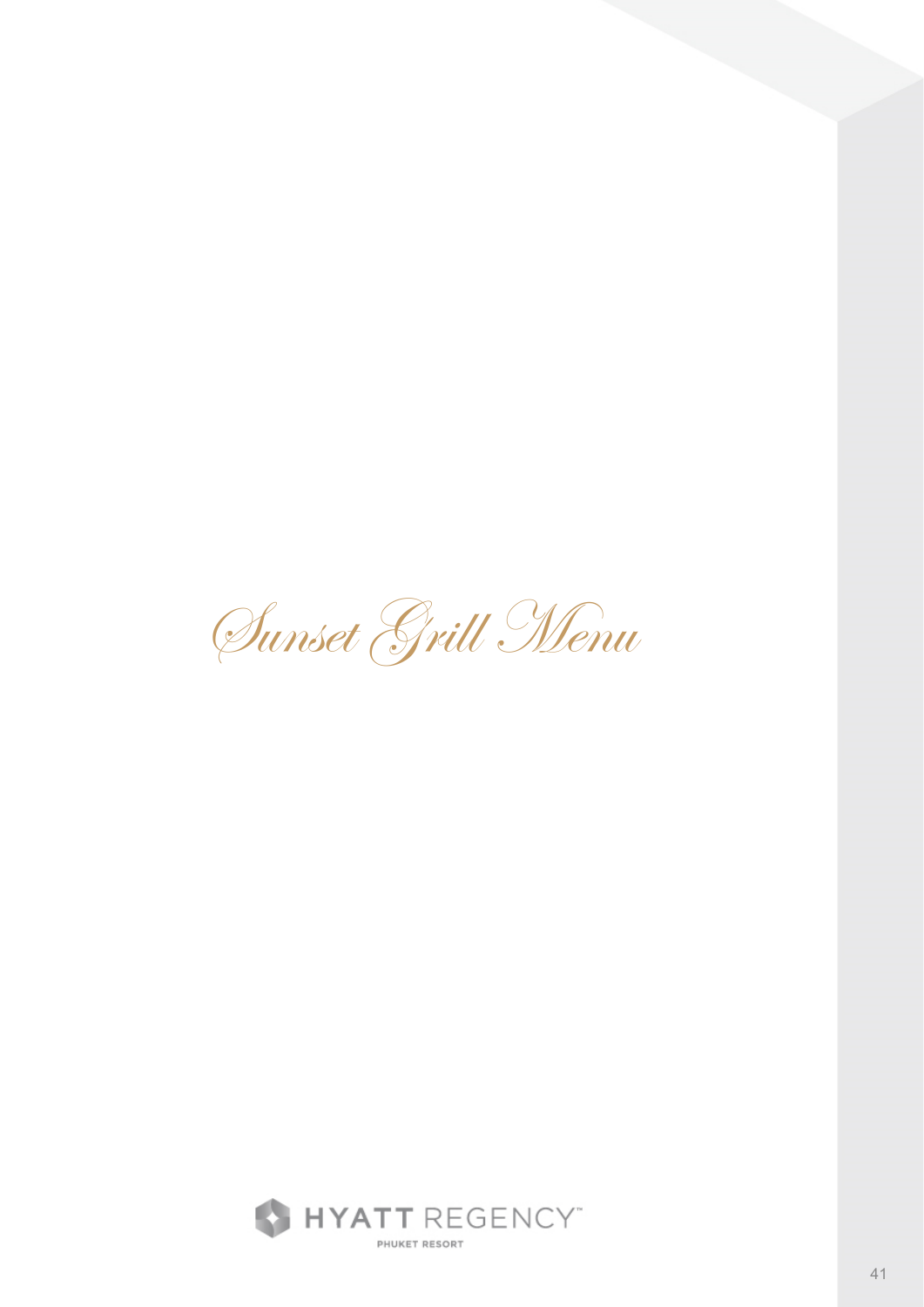### **COLD**

Mixed Nuts and Chips

Mozzarella, Basil and Cherry Tomato Skewer

Raw Tuna with Couscous *and Gazpacho Dressing*

Smoked Salmon *Honey Mustard Dressing*

"Yum Som O" *Pomelo Salad with Prawn and Chicken*

Beef Tartar, *Sour Cream, Cornichon on Toasted Dark Bread*

"Som Tum" *Green Papaya Salad*

Smoked Trout *with Horseradish and Green Apple*

\*\*\*

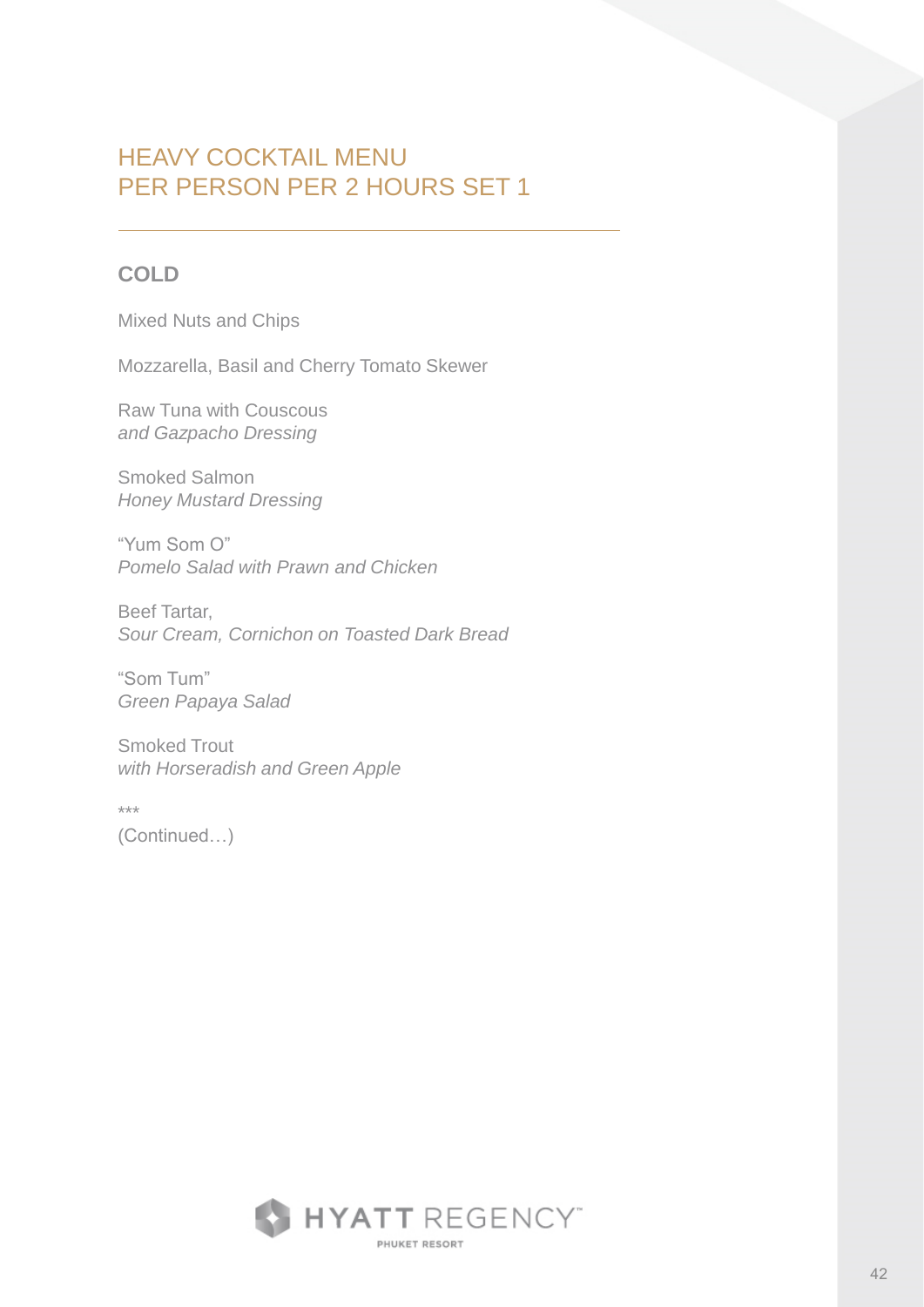(Continued…)

### **HOT**

Mushroom Risotto Arancini *(Live Cooking)*

Crispy Prawn Tail with Balsamic Syrup

"Gai Satay" *Chicken Satay with Peanut Dip*

"Tod Mun Pla" *Crispy Thai Fish Cake, Cucumber Relish*

"Thai Banh Mi" *Thai Style Pulled Pork*

Crispy Vegetable Puff Pastry *with Yoghurt and Mint Sauce*

\*\*\* (Continued…)

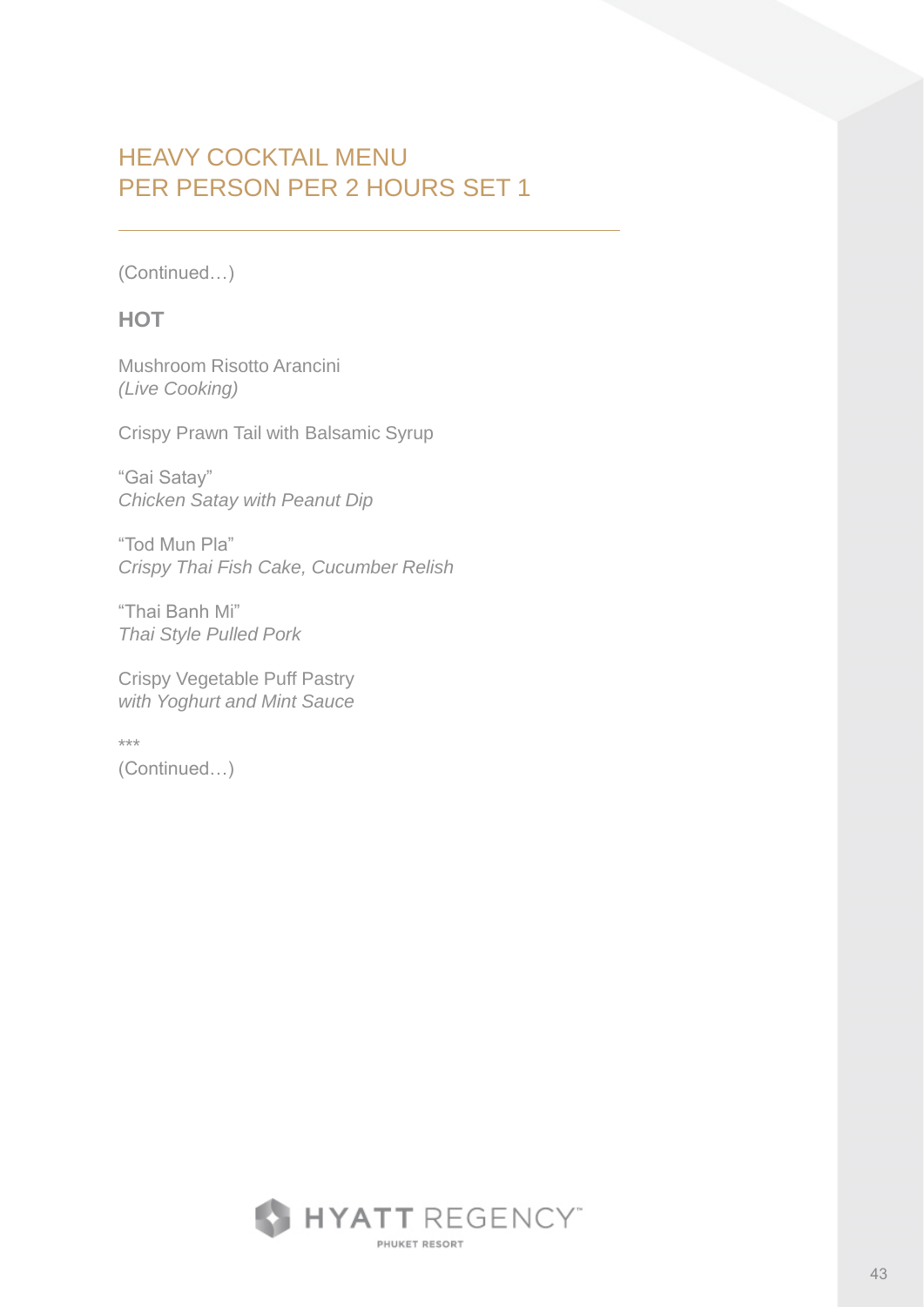(Continued…)

#### **DESSERT**

Assorted Macaroon

"Luk Chup" Fruit Shaped Glutinous Thai Dessert

Coconut Panna Cotta *with Papaya Jam*

Baked Yogurt *with Passion Fruit Coulis*

"Khao Niaow Ma Muang" *Mango Sticky Rice*

"Pollla Mai Ruam" *Seasonal Fruit Skewer* 

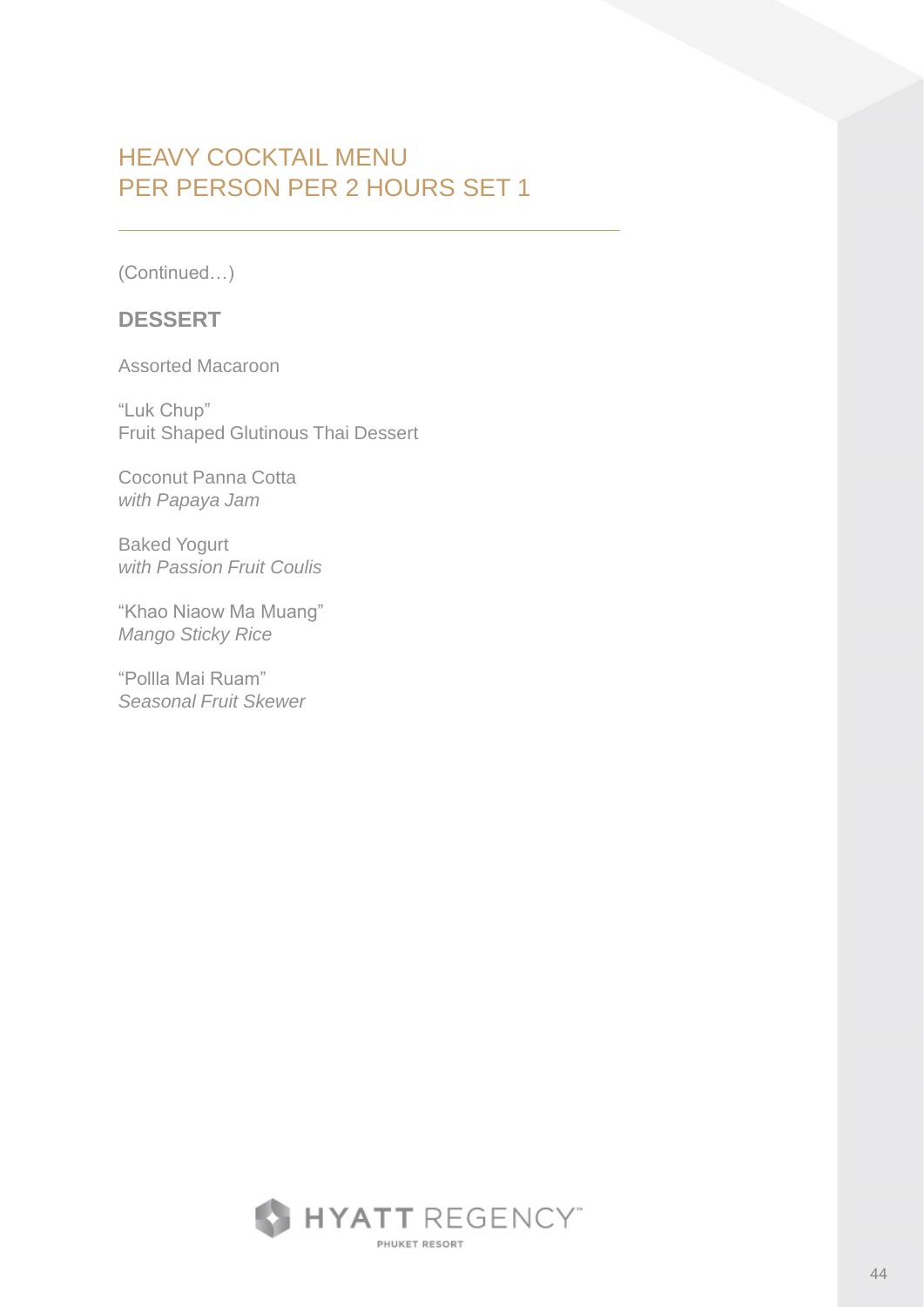### **COLD**

Mixed Nuts and Chips

Mozzarella Pearl Cheese and Cherry Tomato Skewer

Grilled Eggplant Roll, Rocket Lettuce, Cream Cheese

Beef Tonnato *with Anchovy Sauce and Caper Pickle*

Cold Spaghetti Salad, *with Truffle Oil, Salmon Tartar and Chives*

"Yum Som O" *Pomelo Salad with Prawn and Chicken*

Seared Tuna *with Mango Salsa* 

Smoked Trout *with Horseradish and Green Apple*

\*\*\*

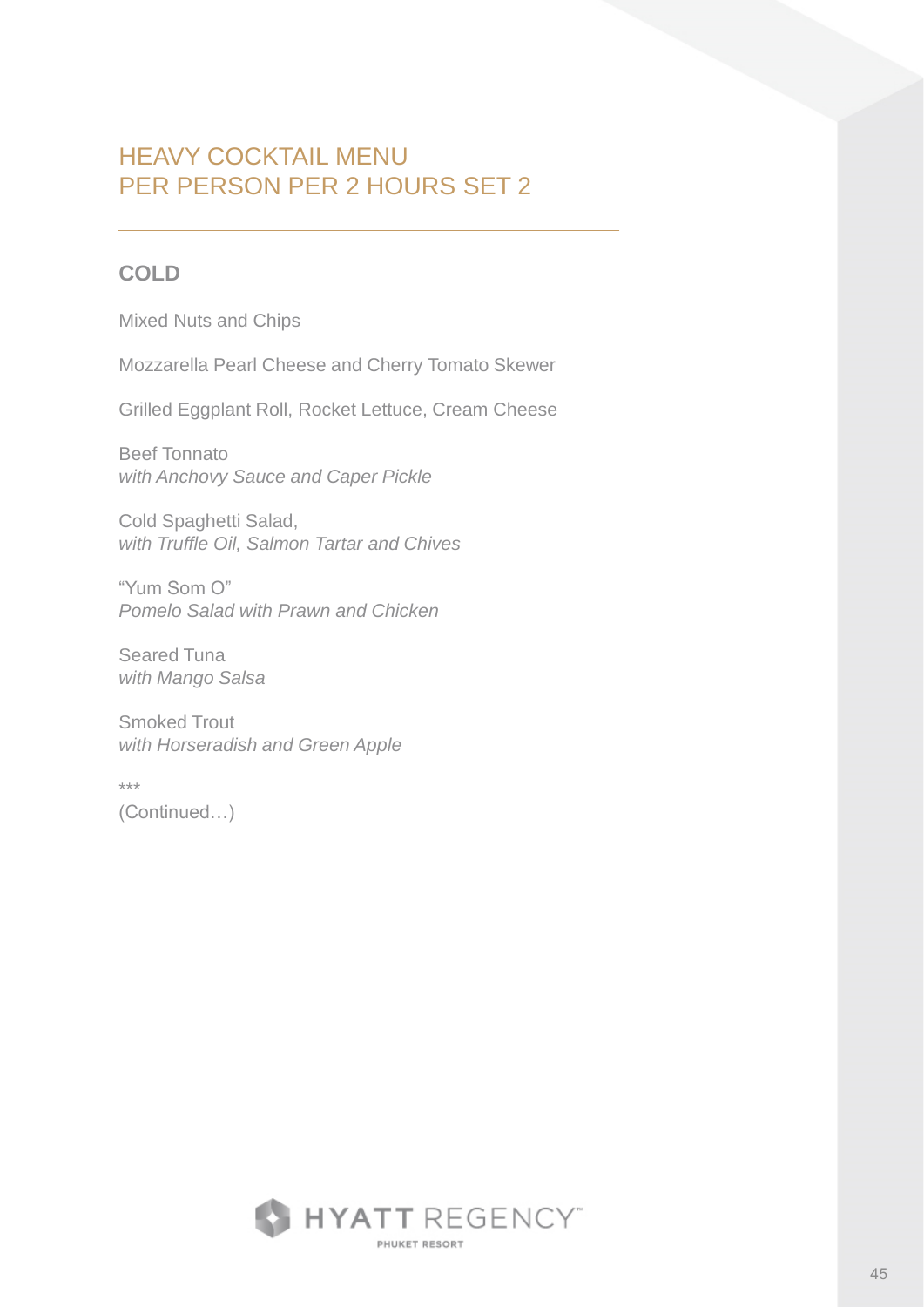(Continued…)

### **HOT**

Mushroom Risotto Arancini *(Live Cooking)*

Crispy Prawn Tail with Balsamic Syrup

Pizza Bianca *with Taleggio and Parma Ham*

"Gai Satay" *Chicken Satay with Peanut Dip*

"Tod Mun Pla" *Crispy Thai Fish Cake with Cucumber Relish*

"Thai Banh Mi" *Thai Style Pulled Pork*

Crispy Vegetable Puff Pastry *with Yoghurt and Mint Sauce* 

\*\*\*

### **DESSERT**

Assorted Macaroon

"Luk Chup" *Glutinous Fruit Shaped Thai Dessert*

Sicilian Cannoli *with Ricotta Filling*

Coconut Panna Cotta *with Papaya Jam*

Baked Yogurt *with Passion Fruit Coulis*

"Khao Niaow Ma Muang" *Mango Sticky Rice*

Seasonal Fruit Skewer

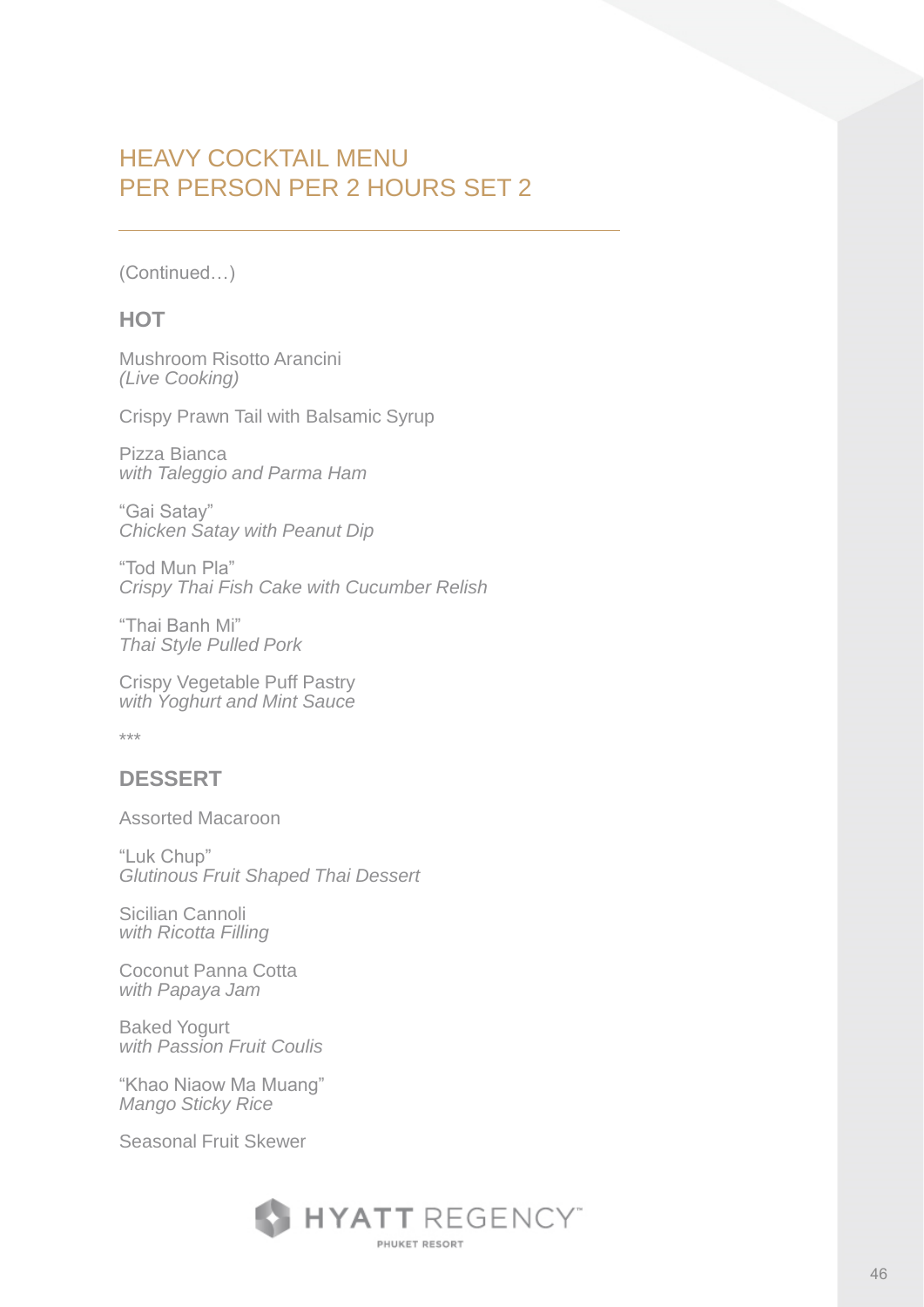### **COLD**

Selections of Bread, *Focaccia and Bread Roll*

Assorted Cold Cut *with Pickle and Mixed Olive*

Salmon Gravlax *with Honey Mustard Sauce*

Mozzarella, Basil and Cherry Tomato

Crispy Vegetable Puff Pastry *with Raita*

Rucola and Parmigiano Flake Salad

\*\*\* (Continued…)

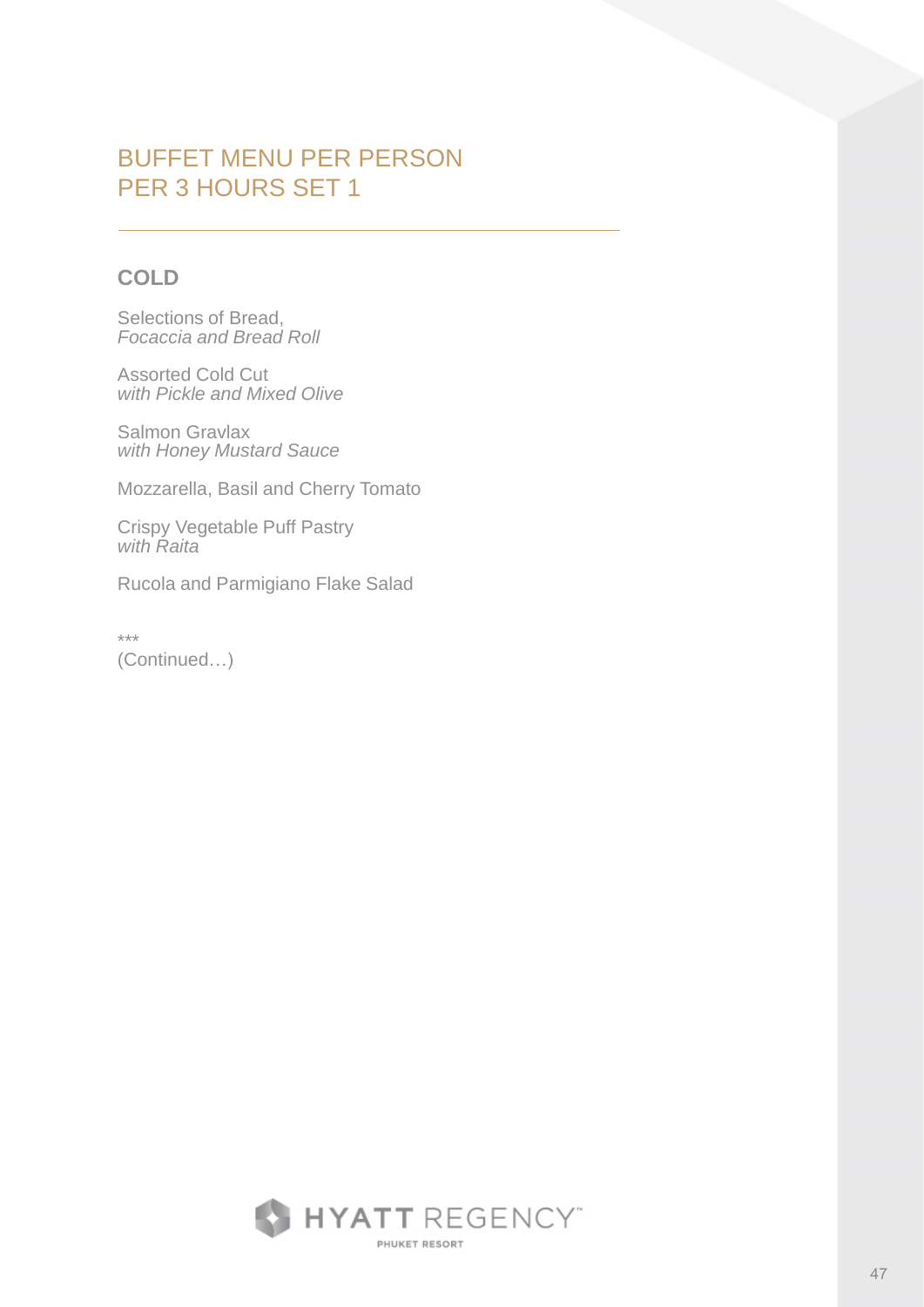(Continued…)

#### **HOT**

Fusilli Pasta with Prawn Ragout and Basil Pesto Sauce

Grilled Vegetable with Zucchini, Eggplant, Red, Green and Yellow Bell Pepper

"Gai Satay" BBQ Chicken Satay with Peanut Dip

Crispy Pork Belly

Grilled King Prawn

Grilled Sea bass Fillet

Grilled Pork Sausage

Mashed Potato

Capsicum Peperonata

Sicilian Eggplant Caponata Mustard; Horseradish; Mint Jelly; Apple Sauce; Béarnaise; Red Wine Gravy; BBQ Sauce; Thai Spicy Sauces

\*\*\*

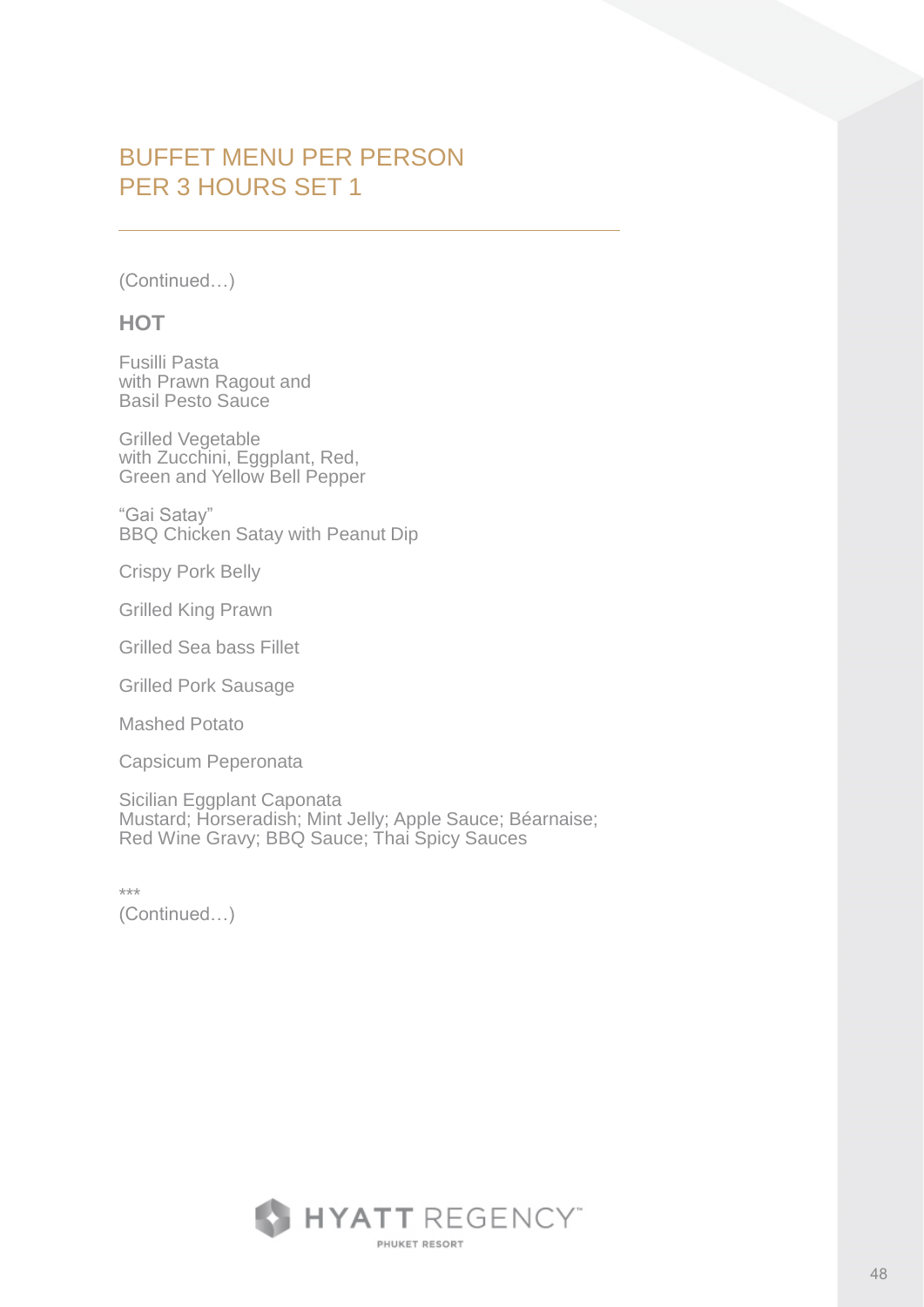(Continued…)

#### **DESSERT**

Mango pudding

Tiramisu`

Dark Chocolate Mousse with Rum Berries

Mango Panna Cotta

Apple Crumble

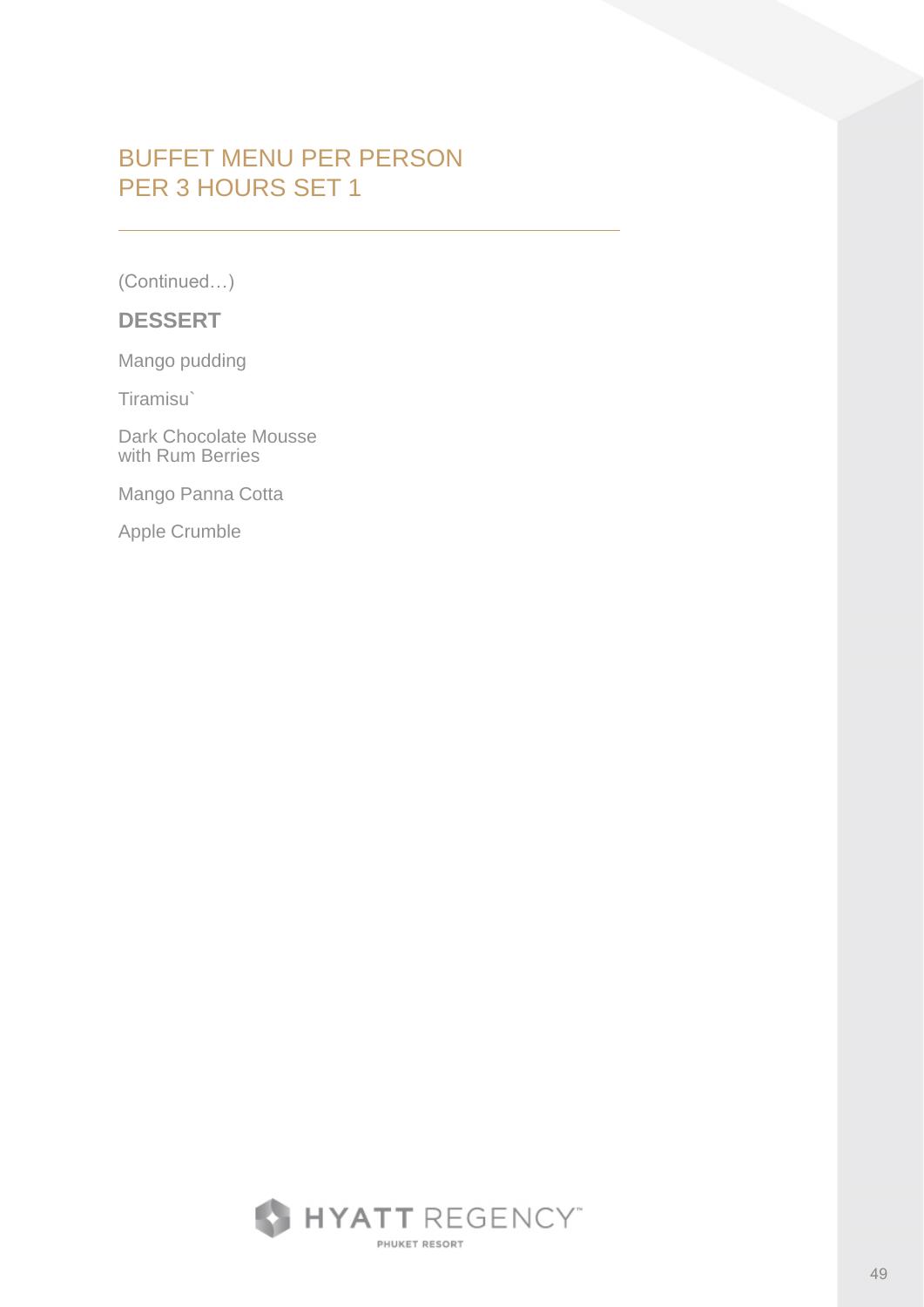### **COLD**

Selection of Bread, Focaccia and Bread Roll

Assorted Cold Cut with Pickle and Mixed Olive

Salmon Gravlax with Honey Mustard Sauce

Mozzarella, Basil and Cherry Tomato

Crispy Vegetables Puff Pastry with Yoghurt and mint Sauce

Prawn Cocktail

Rucola and Parmigiano Flake Salad

\*\*\* (Continued…)

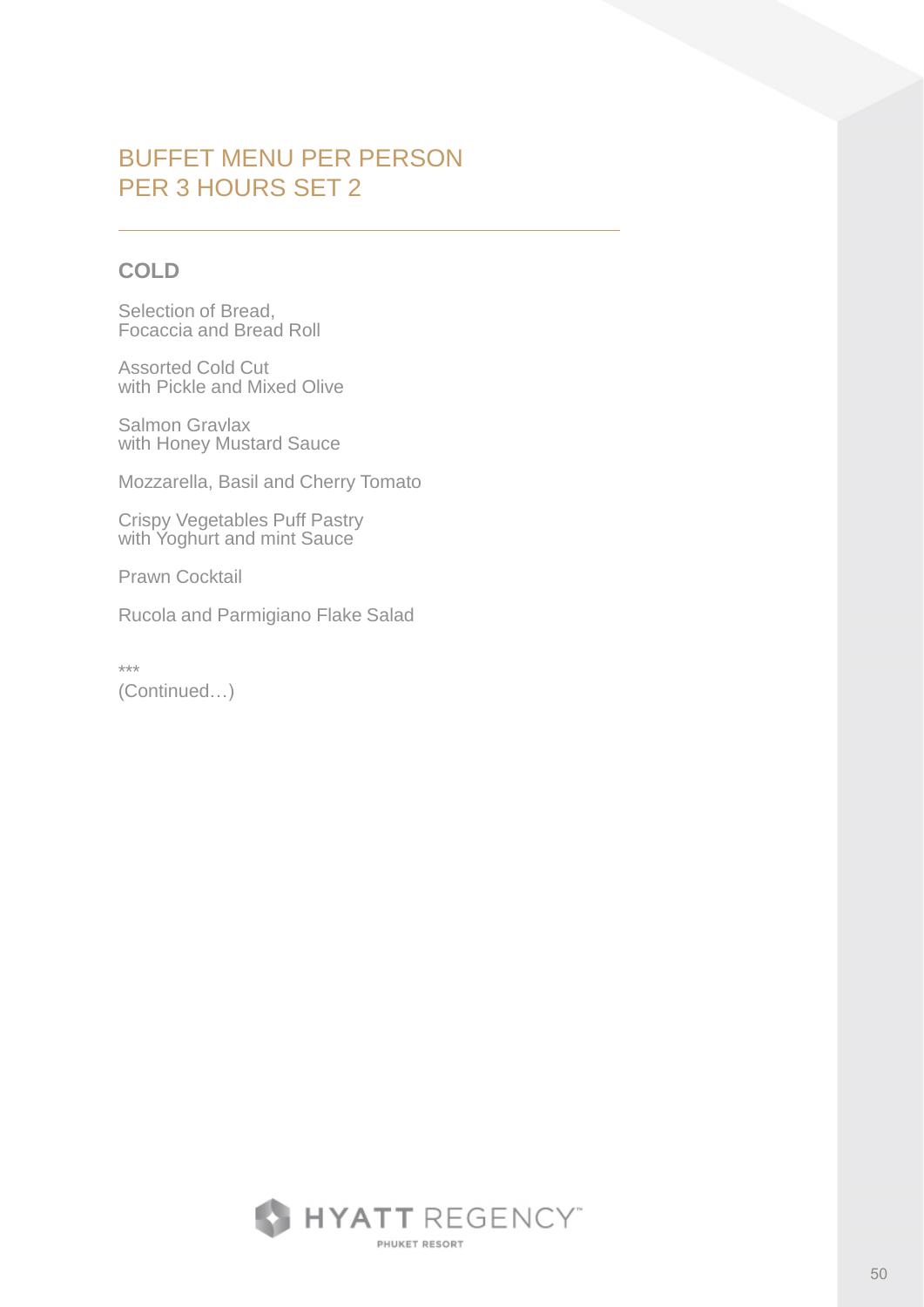(Continued…)

#### **HOT**

Pizza Bianca *with Taleggio Cheese, Red Onion, Olive Tapenade, Radicchio and Balsamic Syrup*

Fusilli Pasta *with Prawn Ragout and Basil Pesto Sauce*

Grilled Vegetable *with Zucchini, Eggplant, Red, Green and Yellow Bell Pepper*

Grilled Beef Tenderloin *with Green Peppercorn Sauce*

Crispy Pork Belly

Grilled King Prawn

Grilled Seabass Fillet

Grilled Pork Sausage

Mashed Potatoes

Capsicum Peperonata

Sicilian Eggplant Caponata

Mustards; Horseradish; Mint Jelly; Apple Sauce; Béarnaise; Red Wine Gravy; BBQ Sauce; Thai Spicy Sauces

\*\*\* (Continued…)

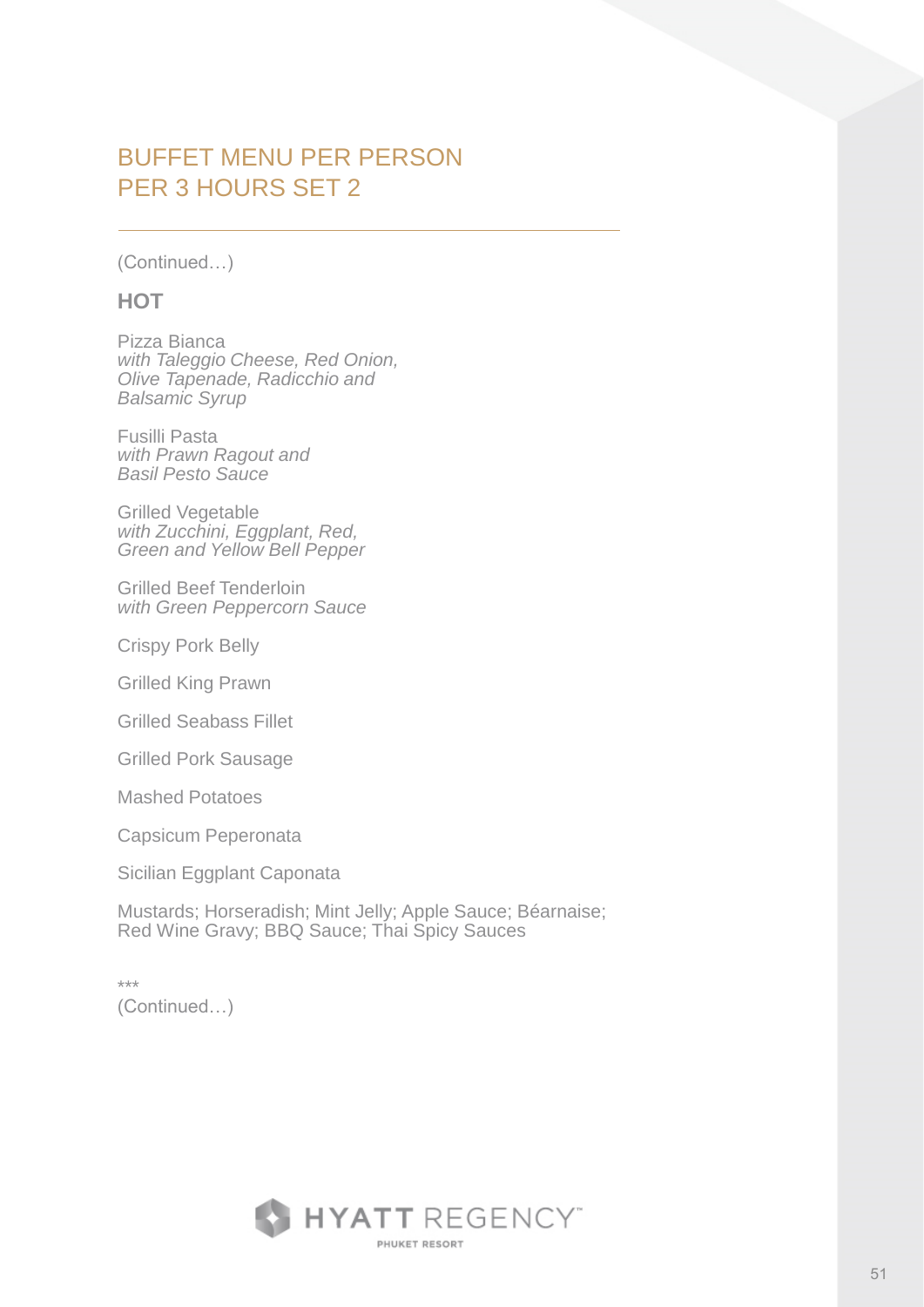(Continued…)

#### **DESSERT**

Blue Berry Cheesecake

Giyer Crème Brulee

"Khao Neaow Ma Muang" *Mango Sticky Rice*

"Polla Mai Ruam" *Assorted Seasonal Fruits*

Selections of Ice Cream in a cup

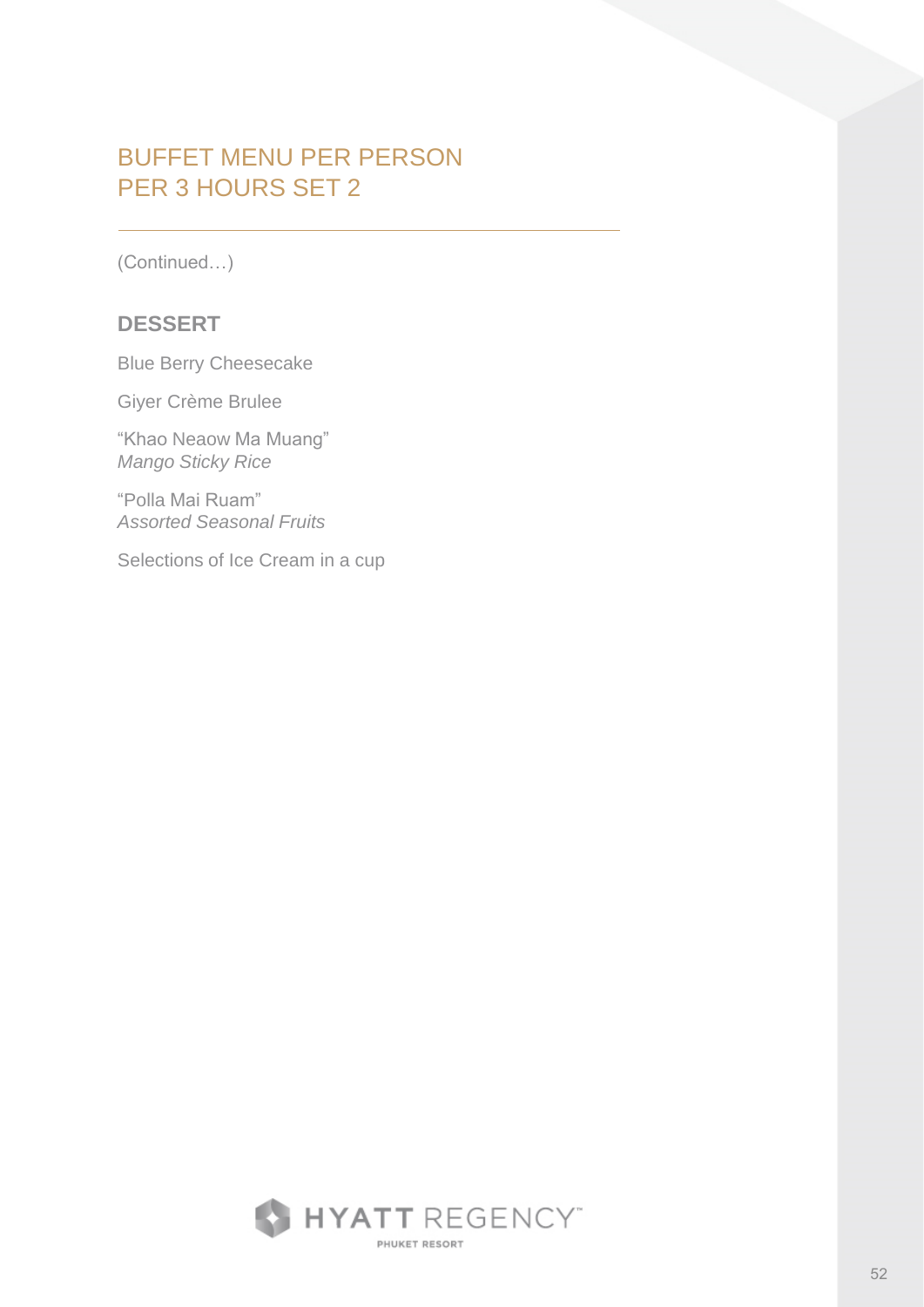### **SEAFOOD ON ICE**

Poached Blue Crab, King Prawn, Steamed Scallop, Oyster

Cocktail Sauce; Red Vinegar; Chopped Shallot; Tabasco; Lemon Wedge; Coriander and Passion Fruit Pesto

\*\*\*

### **COLD**

Selection of Bread, Focaccia and Bread Roll

Assorted Cold Cut with Pickle and Mixed Olive

Salmon Gravlax with Honey Mustard Sauce

Mozzarella, Basil and Cherry Tomato

Crispy Vegetables Puff Pastry With Yoghurt and mint Sauce

Prawn Cocktail

Rucola and Parmigiano Flake Salad

\*\*\*

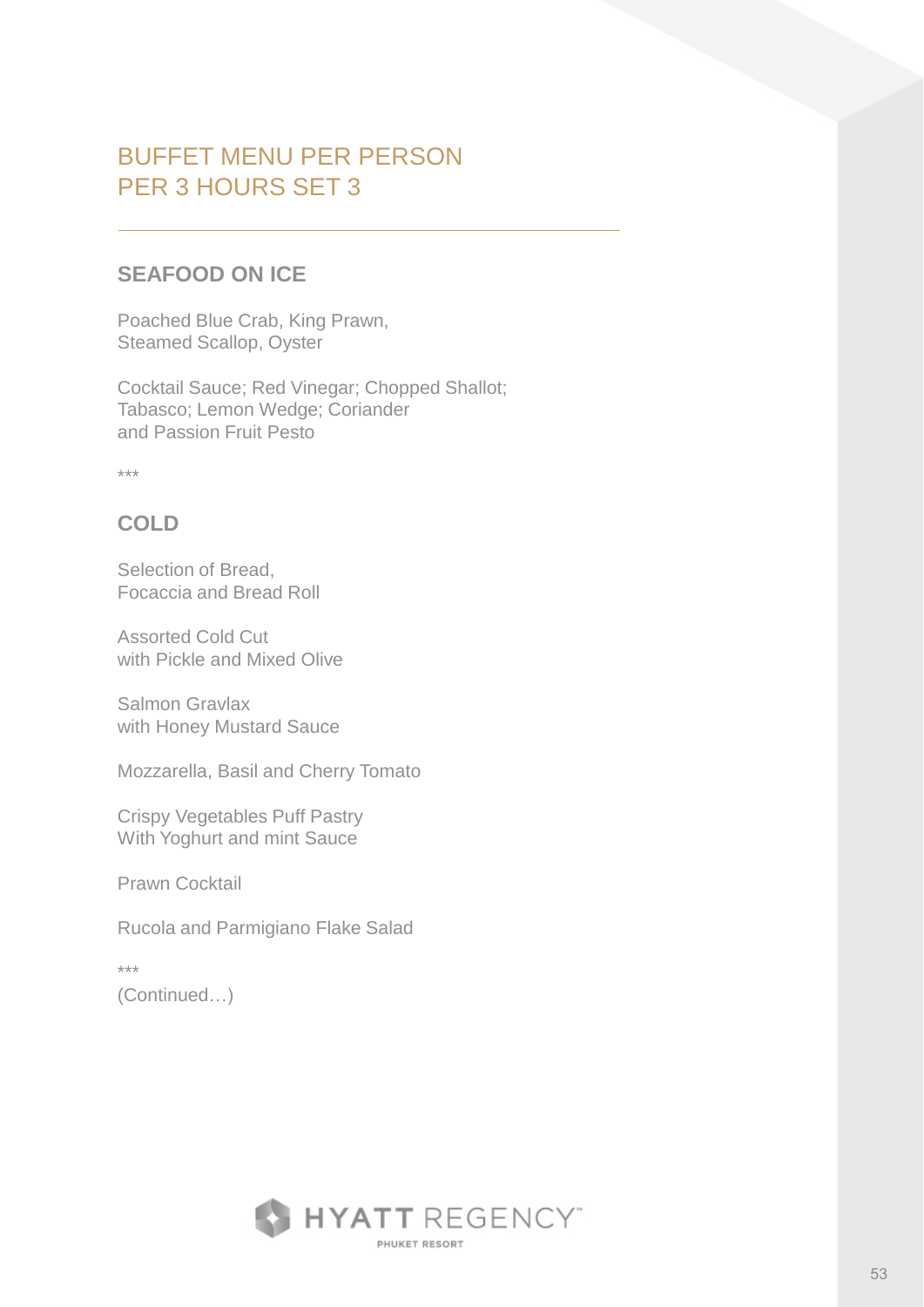(Continued…)

#### **HOT**

Pizza Bianca with Taleggio Cheese, Red Onion, Olive Tapenade, Radicchio and Balsamic Syrup

Fusilli Pasta with Prawn Ragout and Basil Pesto Sauce

Roasted Beef tenderloin

Crispy Pork Belly

Chicken Skewer with Pineapple, Onion, Tomato, Young Green Chili

Grilled King Prawn

Grilled Seabass Fillet

**Squid** 

Baked Patato with Sour Cream, Bacon bites and Chives

Sicilian Eggplant Caponata

Mustards; Horseradish; Mint Jelly; Apple Sauce; Béarnaise; Red Wine Gravy; BBQ Sauce; Thai Spicy Sauces

\*\*\*

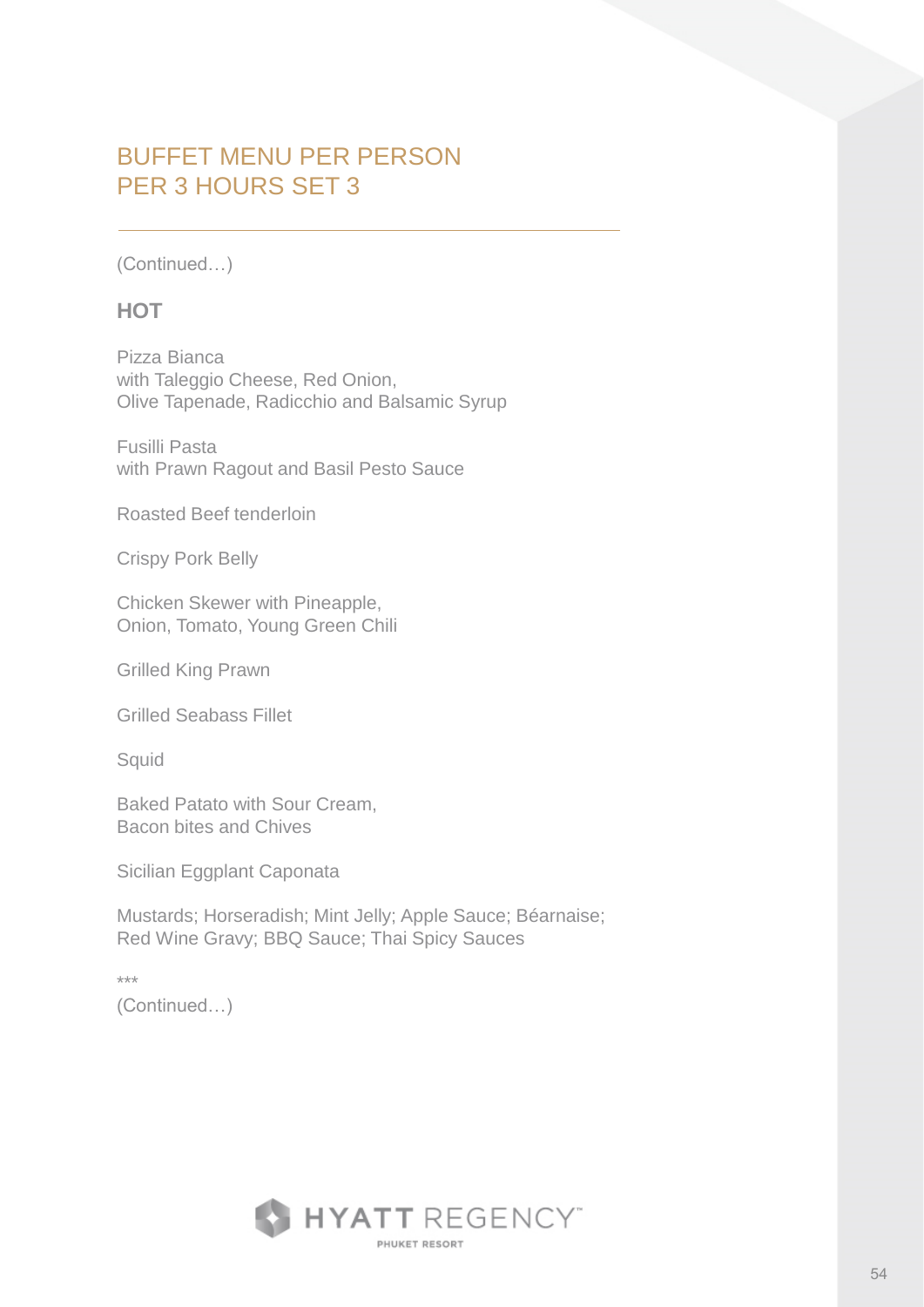(Continued…)

### **SWEET AND CHEESE**

French and Italian Artisanal Cheese

Apple Crumble

Lime and Lemongrass Tare

Dark Chocolate Mousse with Rum Berries

Mango Panna Cotta

Assorted Ice Cream in a cup

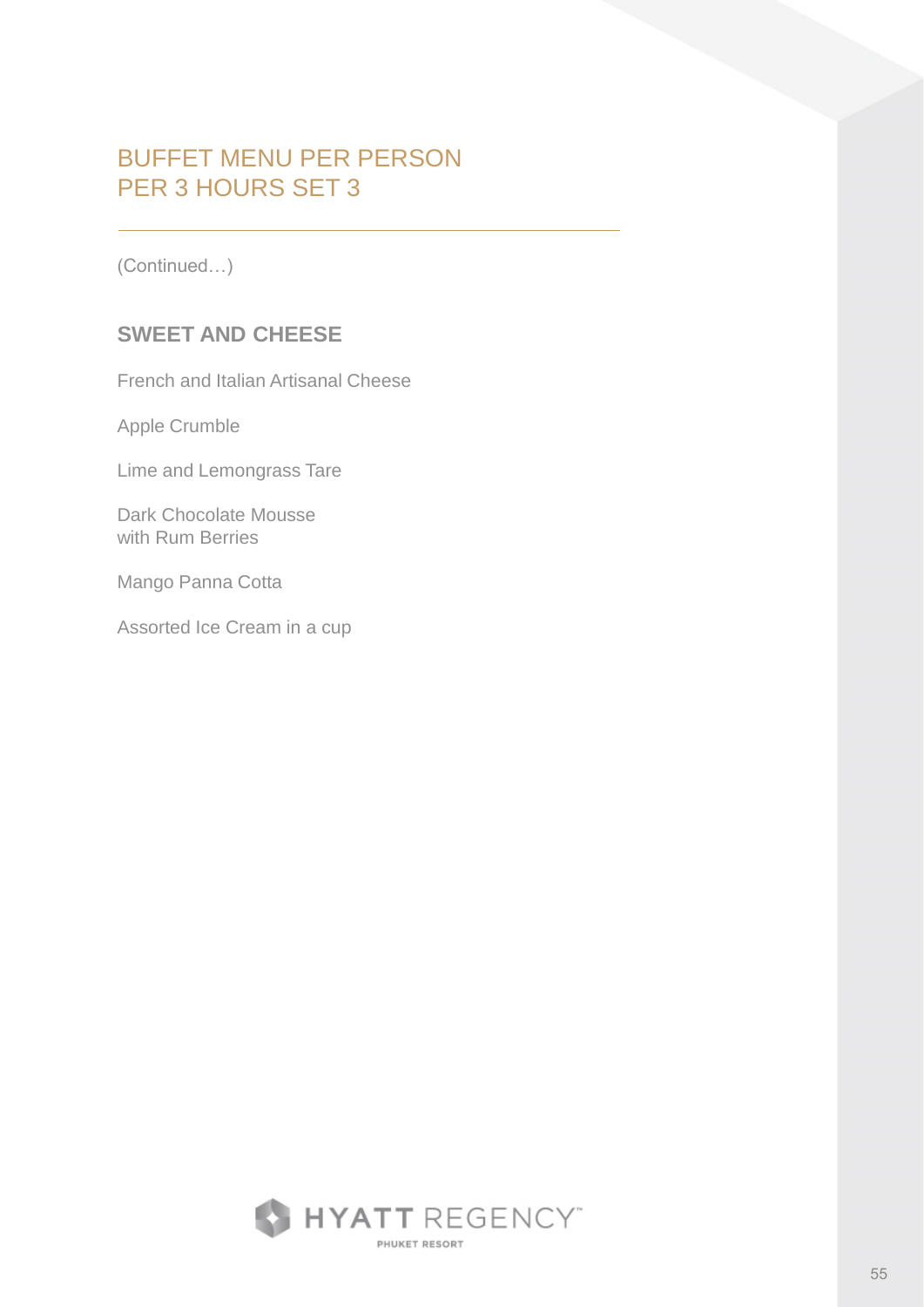# 3-COURSE SET MENU PER PERSON

Bread Basket

Amuse Bouche

Beef Tonnato *With Anchovy Sauce and Capers*

\*\*\*

Roasted Salmon *with Mango Chili and Coriander Salsa*

\*\*\*

Apple Crumble *with Vanilla Sauce and Salted Caramel Ice Cream*

\*\*\*

Coffee or Tea

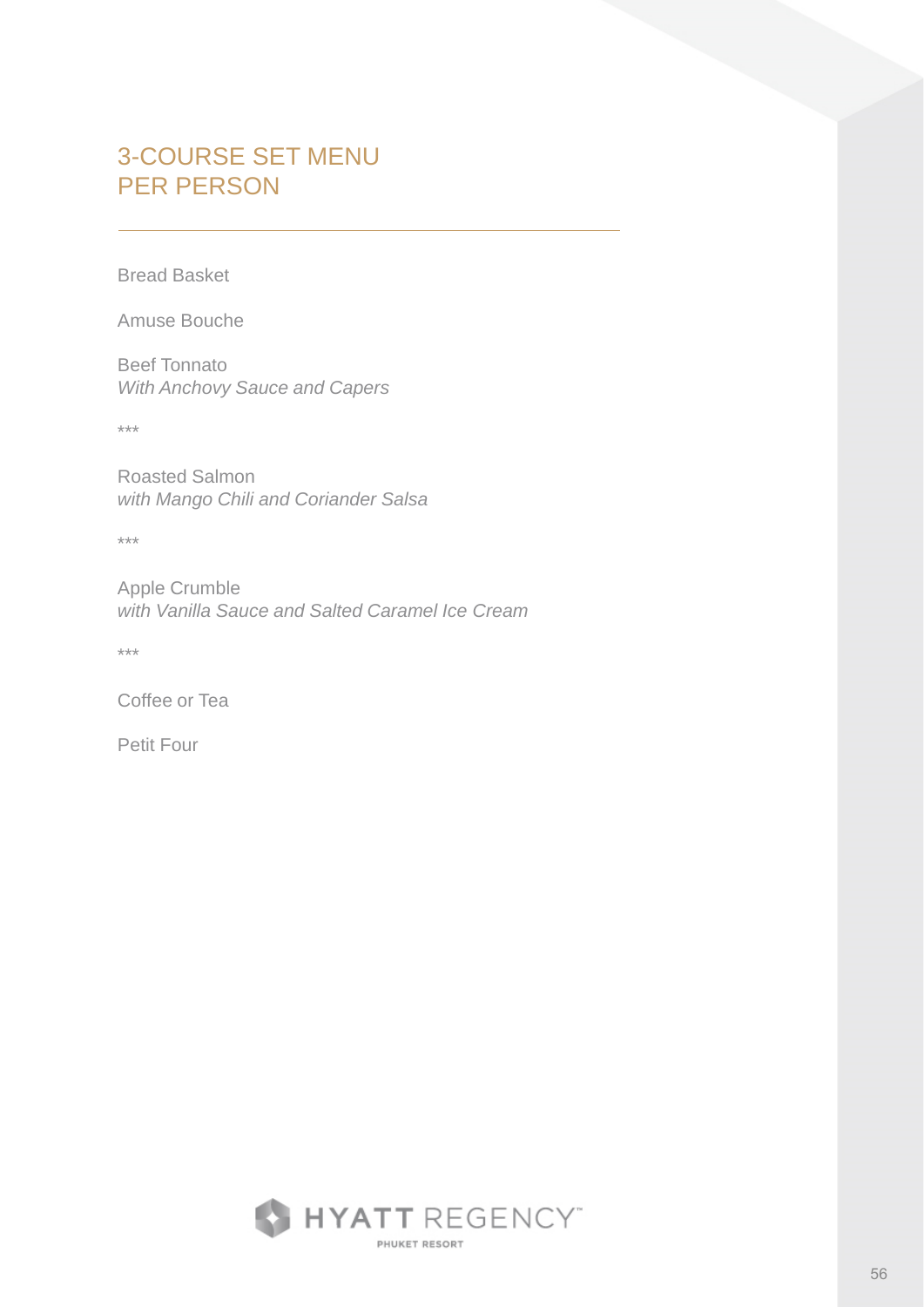## 4-COURSE SET MENU PER PERSON SET 1

Bread Basket

Amuse Bouche

" Yam Som O" *Pomelo Salad With Prawn*

\*\*\*

Seared Foie Gras *with Balsamic Syrup and Licorice Dust*

\*\*\*

Grilled Australian Wagyu Beef Tenderloin *with Green Peppercorn Sauce, Sauteed Forest Mushroom and Creamy Anchovy Potato*

\*\*\*

Moscato Sabayon *with Wild Berry and Passion Fruit Sorbet*

\*\*\*

Coffee or Tea